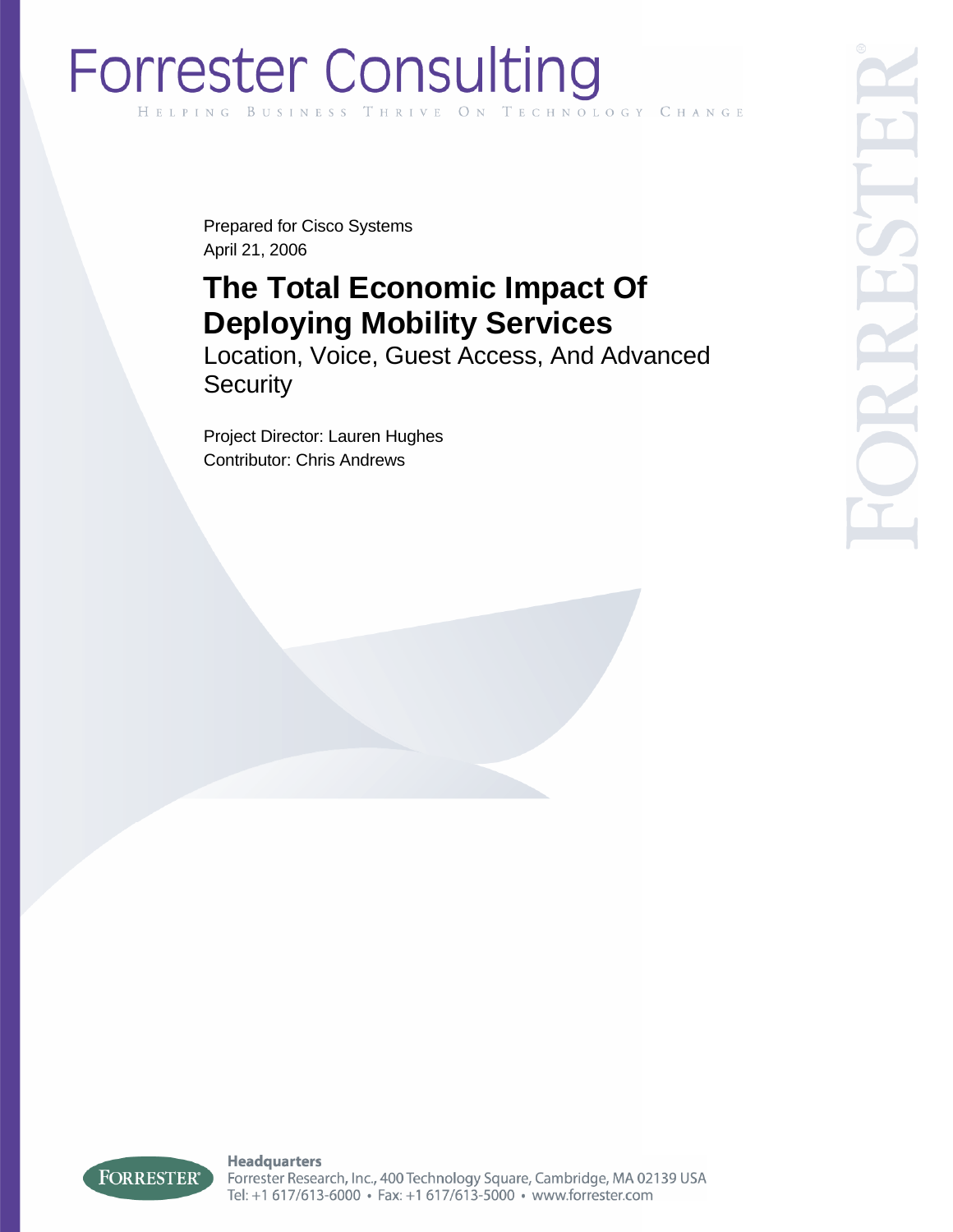# **TABLE OF CONTENTS**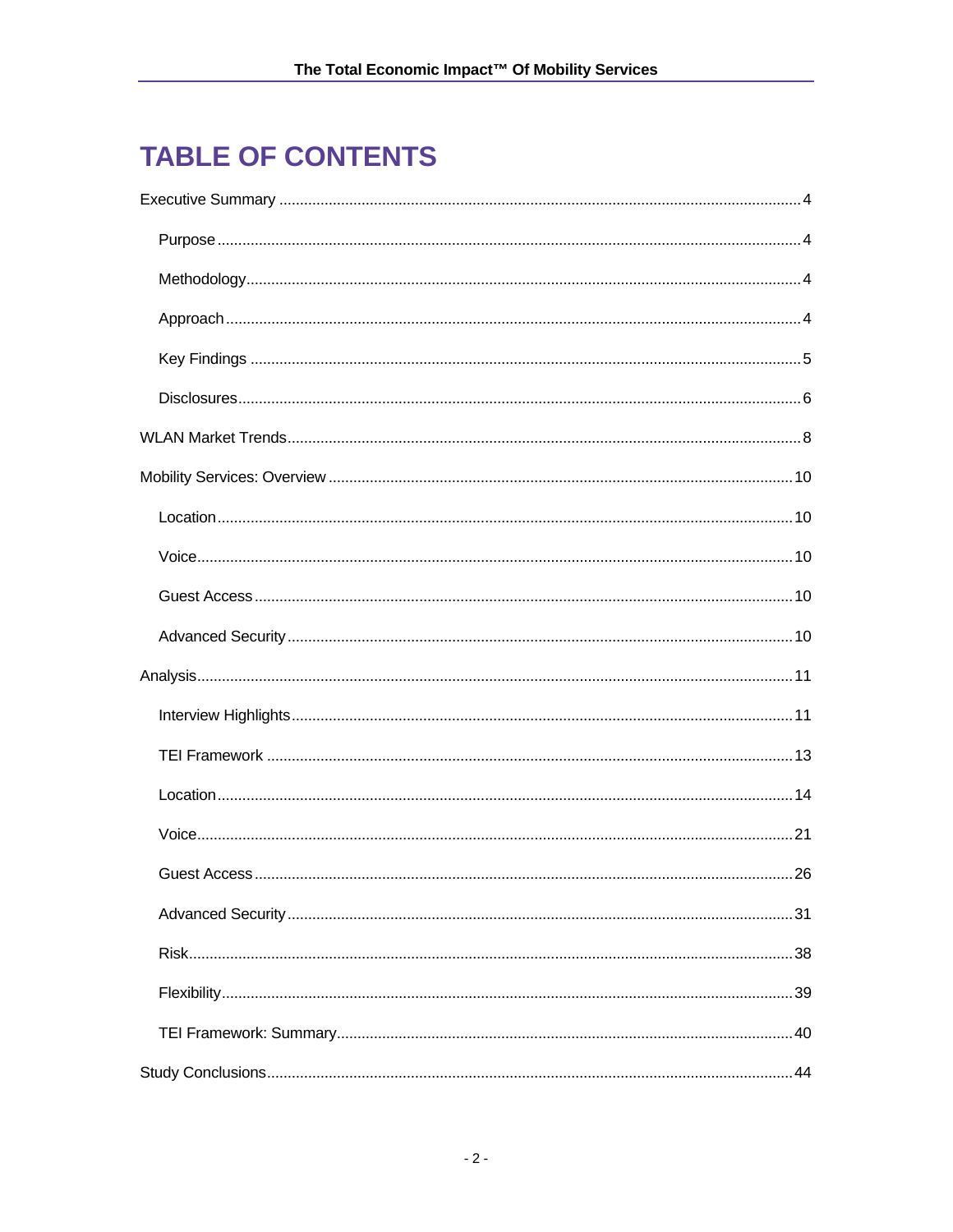© 2006, Forrester Research, Inc. All rights reserved. Forrester, Forrester Wave, Forrester's Ultimate Consumer Panel, WholeView 2, Technographics, and Total Economic Impact are trademarks of Forrester Research, Inc. All other trademarks are the property of their respective companies. Forrester clients may make one attributed copy or slide of each figure contained herein. Additional reproduction is strictly prohibited. For additional reproduction rights and usage information, go to www.forrester.com. Information is based on best available resources. Opinions reflect judgment at the time and are subject to change.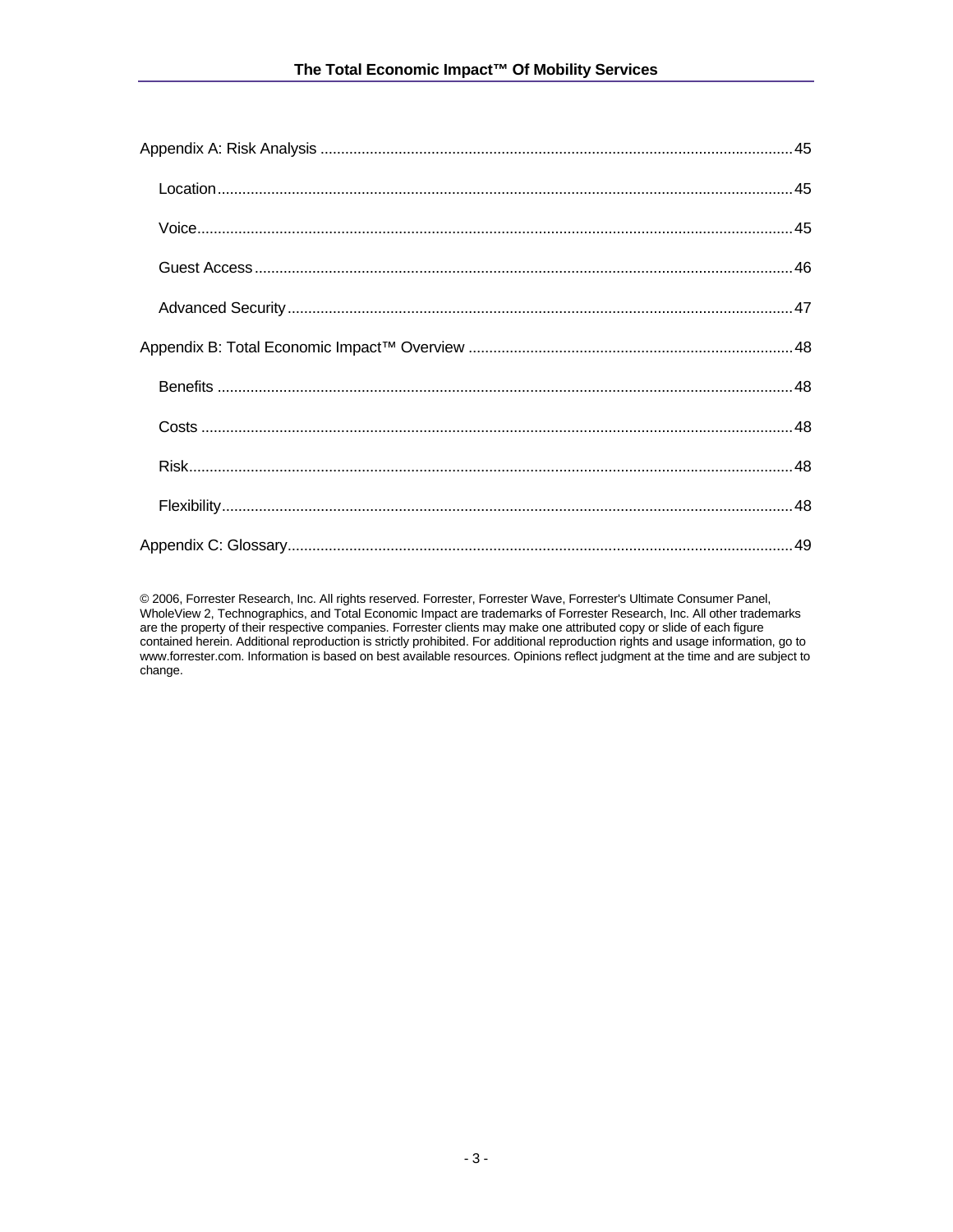# **Executive Summary**

In January 2006, Cisco Systems commissioned Forrester Consulting to examine the total economic impact and potential return on investment (ROI) that enterprises may realize by deploying location, voice, guest access, and advanced security on the wireless LAN (WLAN). These four services are hereafter referred to as Mobility Services.

Forrester conducted in-depth interviews with 12 organizations that have recently deployed or are in the process of deploying pervasive WLANs (wireless networks to which all employees have access). The purpose of the interviews was to understand the key drivers for deployment of pervasive WLANs and to detail the use or intended use of Mobility Services. Forrester found that the deployment of Mobility Services allowed the organizations we interviewed to achieve cost savings and to improve employee productivity, customer satisfaction, and security.

# **Purpose**

The purpose of this study is to provide readers with a framework to evaluate the potential financial impact of Mobility Services. Forrester's aim is to clearly show all calculations and assumptions used in the analysis. Readers should use this study to better understand and communicate a business case for investing in Mobility Services.

# **Methodology**

Cisco selected Forrester for this project because of its industry expertise in WLAN and Forrester's Total Economic Impact™ (TEI) methodology. TEI not only measures costs and cost reduction (areas that are typically accounted for within IT), but also weighs the enabling value of a technology in increasing the effectiveness of overall business processes.

For this study, Forrester employed four fundamental elements of TEI in modeling Mobility Services:

- 1. Costs and cost reduction
- 2. Benefits to the entire organization
- 3. Flexibility
- 4. Risk

Given the increasing sophistication that enterprises have regarding cost analyses related to IT investments, Forrester's TEI methodology serves an extremely useful purpose by providing a complete picture of the total economic impact of purchase decisions. Please see Appendix B for additional information on the TEI methodology.

# **Approach**

Forrester used a five-step approach for this study.

- 1. Forrester gathered data from existing Forrester research relevant to Mobility Services and the WLAN market in general.
- 2. Forrester interviewed Cisco marketing and product development personnel to fully understand the potential (or intended) value proposition of Mobility Services.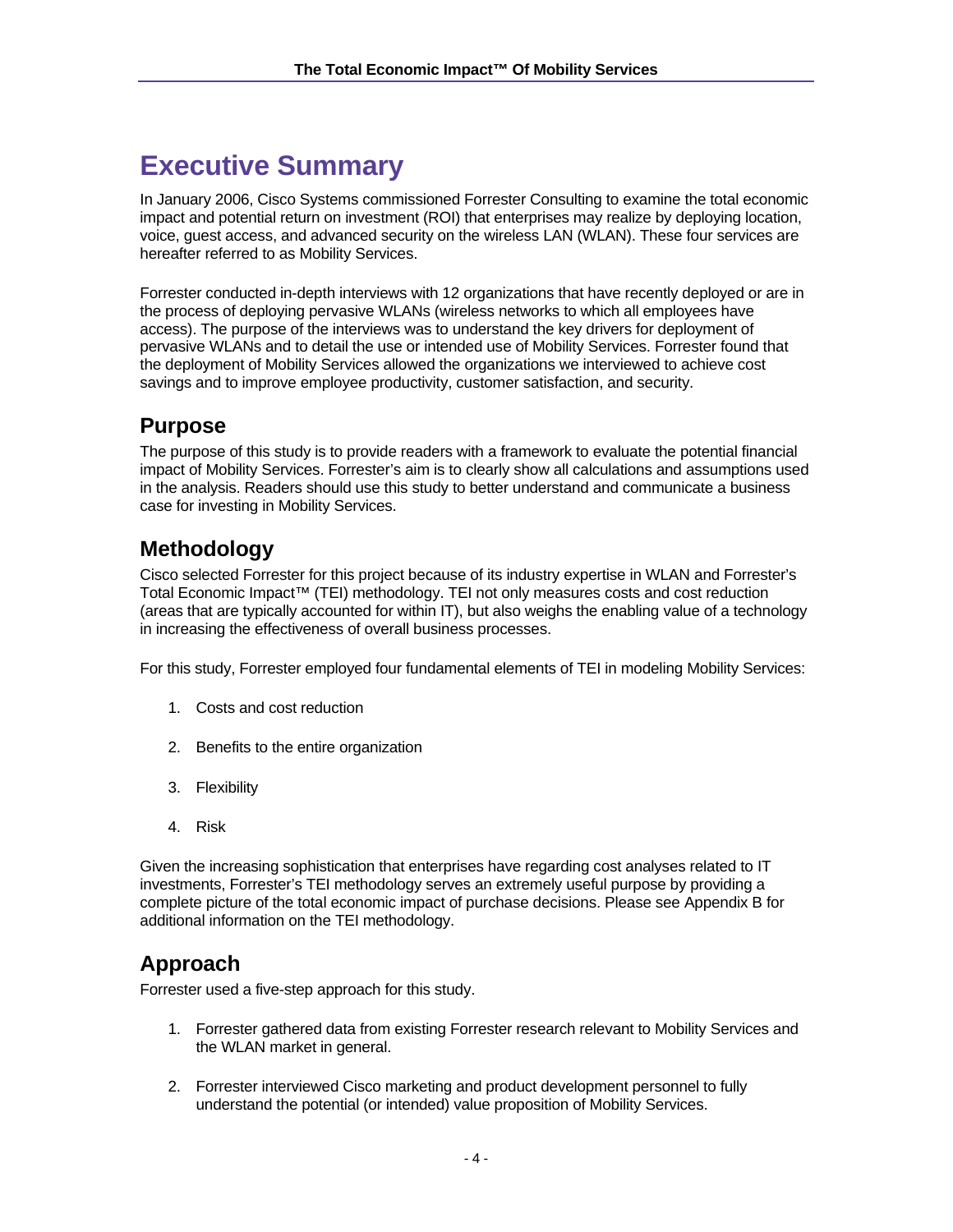- 3. Forrester conducted a series of in-depth interviews with 12 organizations currently using Mobility Services. Cisco provided Forrester with three of the company names, and Forrester sourced the remaining organizations.
- 4. Forrester constructed a financial model representative of the interviews for each of the four Mobility Services. The models can be found in the TEI Framework section below.
- 5. Forrester created a composite organization for each of the four Mobility Services and populated the financial models using data from the interviews as applied to the composite organizations.

# **Key Findings**

After populating the financial models with data from the composite organizations, Forrester constructed an associated ROI analysis for each of the Mobility Services, illustrating the financial impact areas. Forrester's study yielded four key findings:

**Location.** Interviewed companies identify the quantifiable benefits of location services as a reduction in time spent to locate assets and a reduction in the cost to replace missing assets. As seen in Table 1, the ROI for the composite company is 55%, with a breakeven point (payback period) of 16 months after deployment.

The qualitative benefits associated with location services include: improved security through location-based security features; improved employee productivity through locationbased call routing and content distribution; improved IT productivity through location-based trend analysis; and improved customer satisfaction through reduction in wait time for services.

• **Voice.** Organizations using voice over the WLAN identify two key areas of quantifiable benefits: avoidance of cellular or pager charges for mobile workers and improved mobile worker productivity. The ROI for the composite company is 157%, with a breakeven point of nine months after deployment.

The qualitative benefits associated with voice services include: improved employee accessibility through unified messaging; improved employee collaboration; decreased support costs for proprietary wireless voice systems; improved customer and employee satisfaction through enhanced mobility; and improved visibility into voice costs because all facility communication is controlled by the enterprise.

• **Guest Access.** Organizations using a guest network to provide visitors with wireless access to the Internet identify the reduction in IT support costs to manage wireless guest access as a quantifiable benefit. The ROI for the composite company is 328%, with a breakeven point of six months after deployment.

The qualitative benefits associated with guest access include: improved security; improved customer service; improved network performance in shared space environments; improved ability to retain visitors on-site; and improved perception of the company as an advanced technology user by partners and other guests.

• **Advanced Security.** Forrester examined two advanced security features in this study: wireless intrusion detection and prevention (IDS/IPS) and single user identity via integrated 802.1X on the wired and wireless networks. Associated with wireless IDS/IPS, interviewees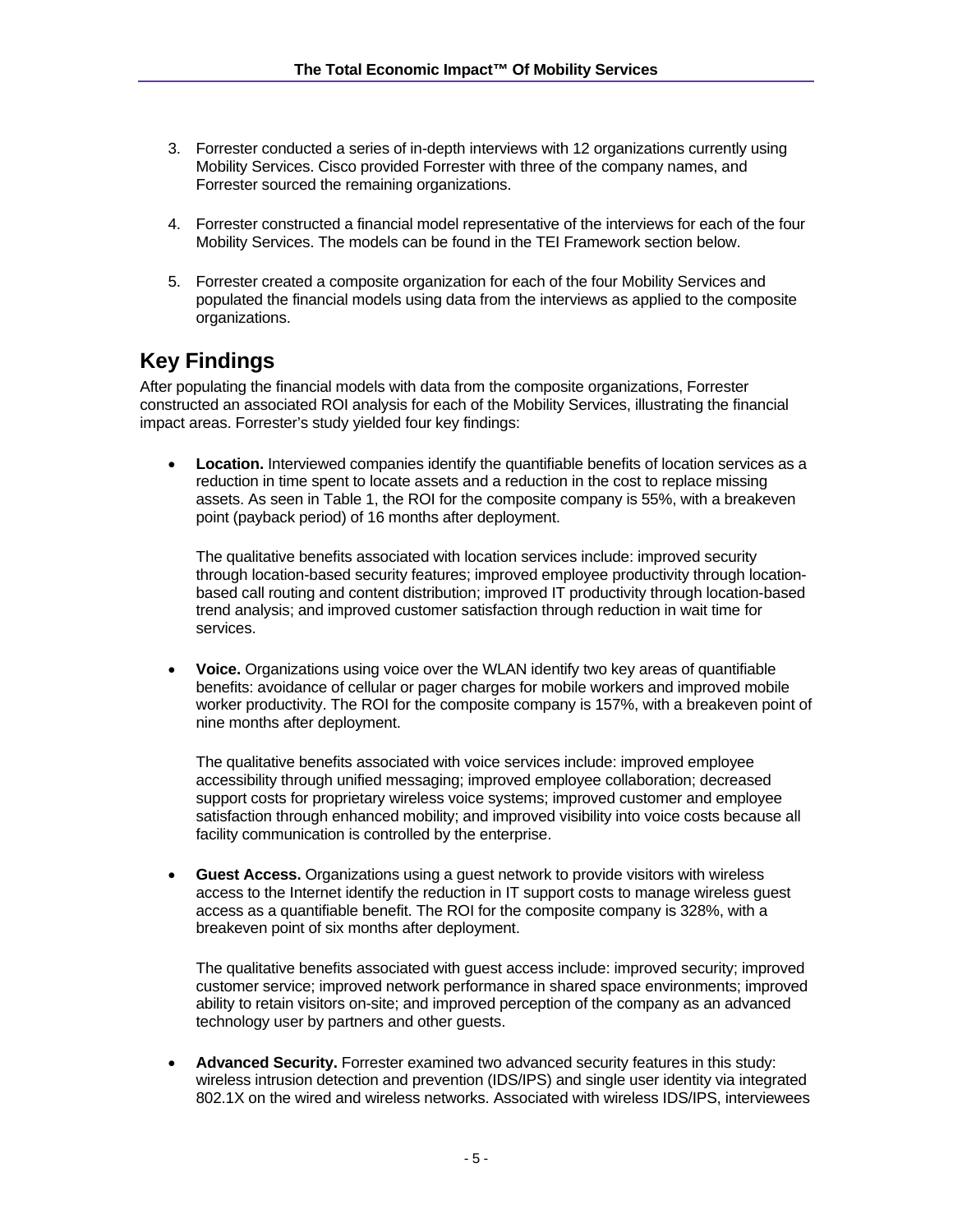attribute quantifiable benefits to faster identification and containment of rogue access points and a reduction in exposure to viruses. The quantifiable benefits associated with integrated 802.1X single user identity are: less time to manage users, improved protection against unauthorized users, and reduced theft of proprietary information. The ROI for the composite company is 114%, with a breakeven point (payback period) of 14 months after deployment.

The qualitative benefits associated with advanced security include: improved safeguarding of the brand; provision of a platform for physical security; improved employee security protection through reduction in phishing incidents; and potentially improved regulatory compliance.

Table 1 illustrates the risk-adjusted cash flow for the composite organizations, based on data and characteristics obtained during the interview process. Forrester risk-adjusts these values to take into account the potential uncertainty that exists in estimating the costs and benefits of a technology investment. The risk-adjusted value is meant to provide a conservative estimation, incorporating any potential risk factors that may later impact the original cost and benefit estimates. For a more in-depth explanation of the risk and risk adjustments used in this study, please see the "Risk" section.

| Metric                          | Location    | Voice         | Guest<br><b>Access</b> | <b>Advanced</b><br><b>Security</b> |
|---------------------------------|-------------|---------------|------------------------|------------------------------------|
| Total three-year costs          | (\$686,042) | (\$1,197,277) | (\$49,349)             | (\$669,283)                        |
| Total three-year benefits       | \$1,065,720 | \$3,075,925   | \$211,134              | \$1,430,372                        |
| Total three-year net<br>savings | \$379,677   | \$1,878,648   | \$161,785              | \$761,089                          |
| <b>ROI</b>                      | 55%         | 157%          | 328%                   | 114%                               |
| Payback period (months)         | 16          | 9             | 6                      | 14                                 |

#### **Table 1: Composite Company ROI, Risk-Adjusted**

Source: Forrester Research, Inc.

## **Disclosures**

The reader should be aware of the following:

- The study is commissioned by Cisco Systems and delivered by the Forrester Consulting group.
- Cisco reviewed and provided feedback to Forrester, but Forrester maintained editorial control over the study and its findings and did not accept changes to the study that contradict Forrester's findings or obscure the meaning of the study.
- Three of the customer names for the interviews were provided by Cisco. The rest were sourced by Forrester.
- Forrester makes no assumptions as to the potential return on investment that other organizations will receive. Forrester strongly advises that the readers should use their own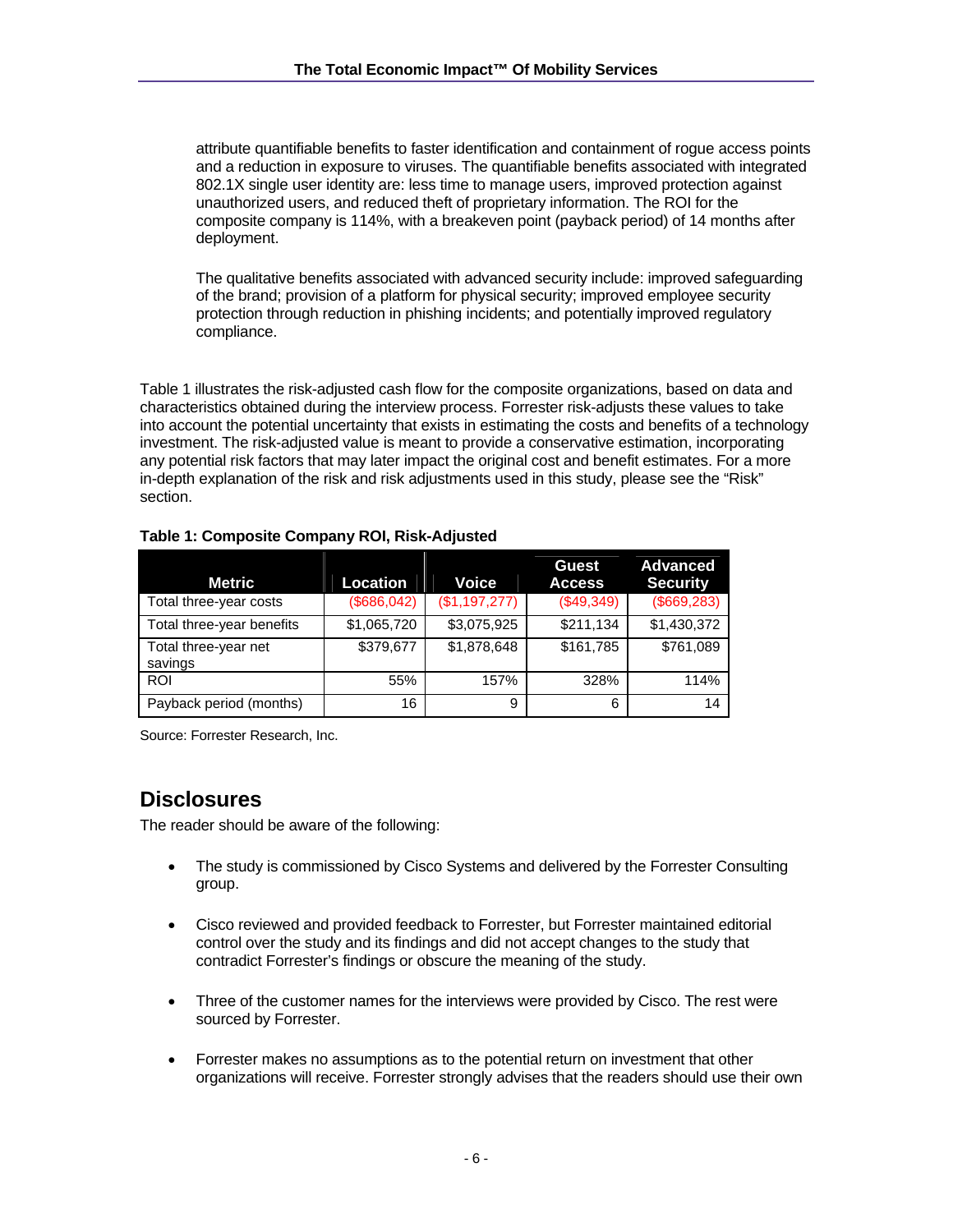estimates within the framework provided in the report to determine the appropriateness of an investment in Cisco or Mobility Services.

• This study is not meant to be used as a competitive product analysis.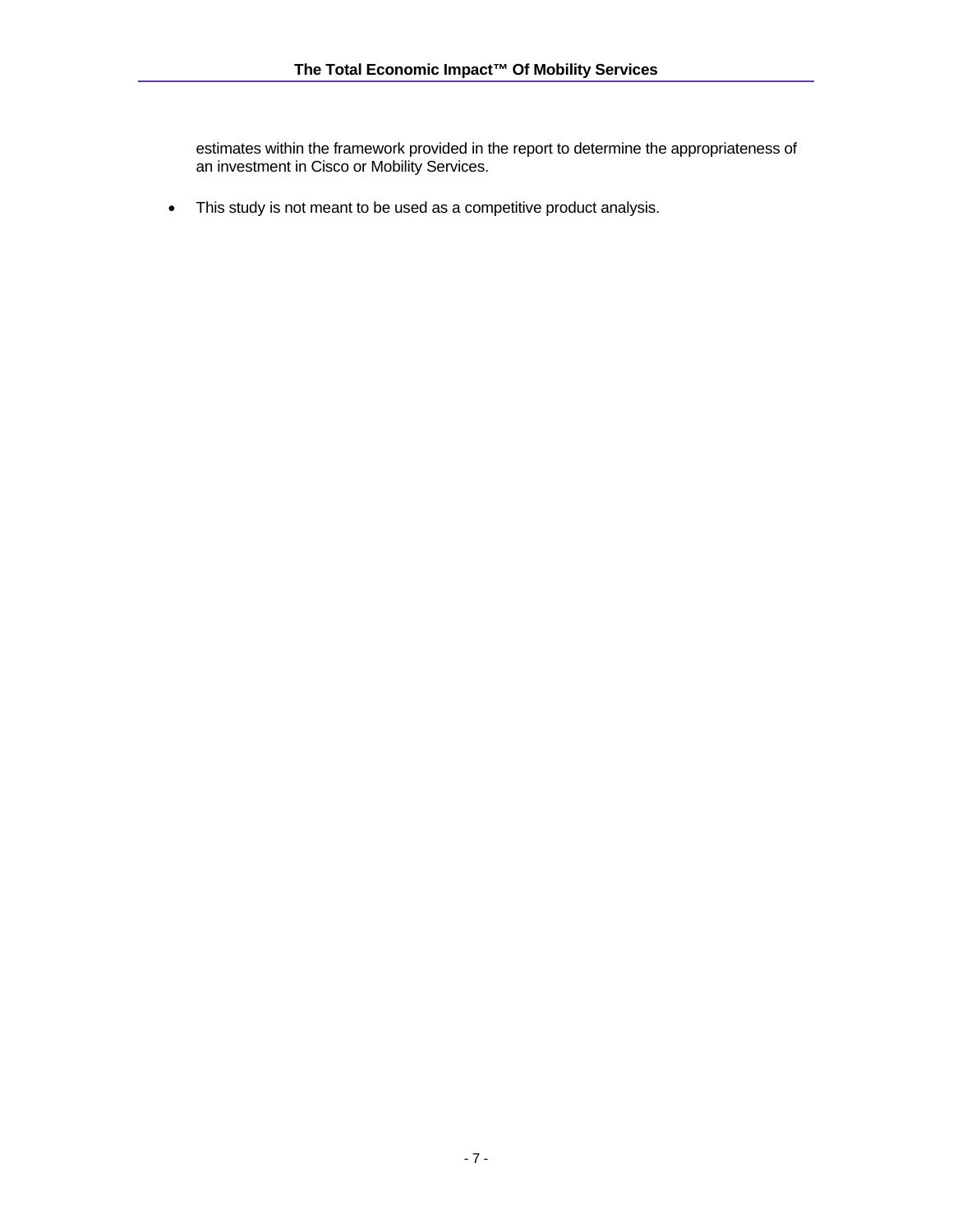# **WLAN Market Trends**

Wireless LAN usage is mainstream. Wireless LANs are being used or considered by more than 60% of North American and European enterprises, according to Forrester's Business Technographics® May 2005 North American And European Network And Telecommunications Benchmark Study. Today, WLANs:

- **Are deployed in one-quarter of enterprises, with another 40% evaluating or piloting.**  North American WLAN enterprise adoption dramatically increased in the past two years. In February 2003, 9% had completed deployment; in May 2005, 24% had deployed or were upgrading.<sup>1</sup> North America still leads Europe slightly, where only 21% of enterprises had rolled out WLANs by May 2005.
- **Exhibit significant adoption variability across industries.** The public sector (including healthcare, education, and government) and manufacturing verticals lead in WLAN deployments at 33% and 30%, respectively. Meanwhile, only 5% of finance and insurance firms have deployed the technology, and 52% have expressed no plans for WLAN deployments. Why the variability? Security ranks as the No. 1 obstacle when acquiring wireless technologies across industries, and financial services firms are the most securityconscious vertical because of the sensitive nature of financial transactions.
- **Are adopted more by larger enterprises.** The larger the enterprise, the more WLAN adoption; 31% of enterprises with more than 20,000 employees have fully deployed WLANs, compared with 22% of enterprises with between 1,000 and 4,999 employees.

Wireless LAN adoption today is broad and growing. Forrester predicts an increased reliance on WLANs in 2006, resulting in 75% of North American enterprises using or evaluating WLANs by year end. Factors driving wireless LAN adoption include:

- **A culture of mobility.** Some of Forrester's clients are using wireless as their primary network, even when a wired one is available. In the morning, employees access the VPN from their desk over the wireless network to limit configuration changes as they get up and walk with their laptop to a meeting. An expectation of mobility has emerged not just away from the office, but within it as well.
- **Voice services.** Voice over WLAN and mobile data applications will drive WLAN deployments deeper in the company over the next five years. Potential cellular cost savings can be realized by using WLANs for voice coupled with the availability of dual-mode Wi-Fi/cellular handsets. WLANs will become a required addition to enterprises' network infrastructure — not a replacement for wired infrastructure but an augmentation. Users will depend on WLANs for voice and data, putting a greater emphasis on the manageability, security, and reliability of WLANs.
- **Location services.** Enterprises can now track 802.11 devices such as active RFID tags and laptops — using the existing WLAN infrastructure. Early adopters in healthcare, manufacturing, and retail are using location tracking for inventory control. In the near future, new low-voltage Zigbee sensors will make it even more cost-effective to use WLANs to monitor equipment.
- **Improved security features.** Security concerns have caused some organizations to avoid installing wireless LANs. Now the landscape of wireless security has changed. Good

l

<sup>&</sup>lt;sup>1</sup> Source for 2003 data: Forrester's Business Technographics February 2003 North American Benchmark Study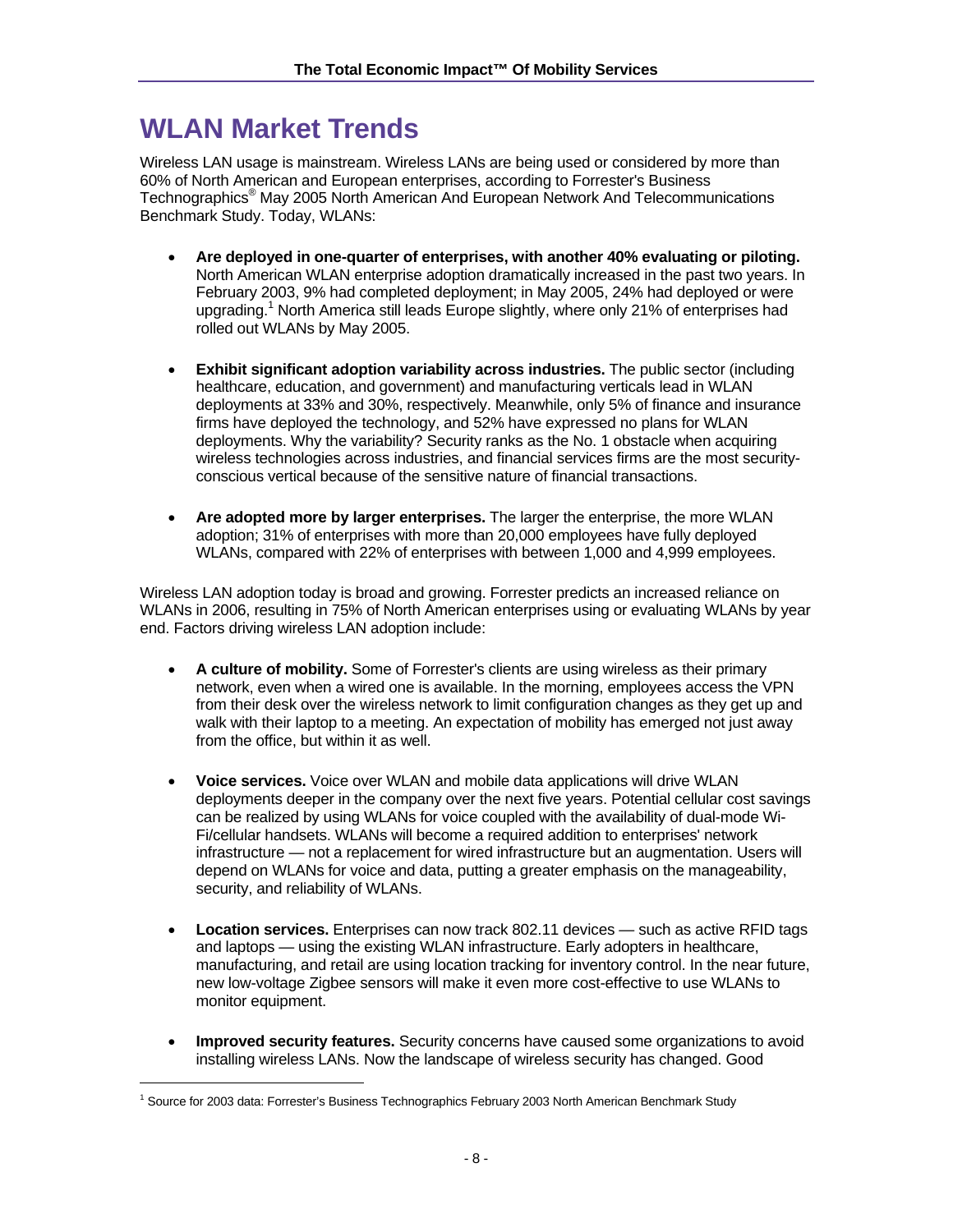wireless intrusion detection and prevention solutions work to detect and block egregious behavior on the WLAN, such as rogue access points or probes from common attack tools. 802.1X authentication across the wired and wireless networks (single user identity) virtually eliminates losses from network entry unauthorized access and gives you the ability to simplify the number of moving parts in the identity/authentication process.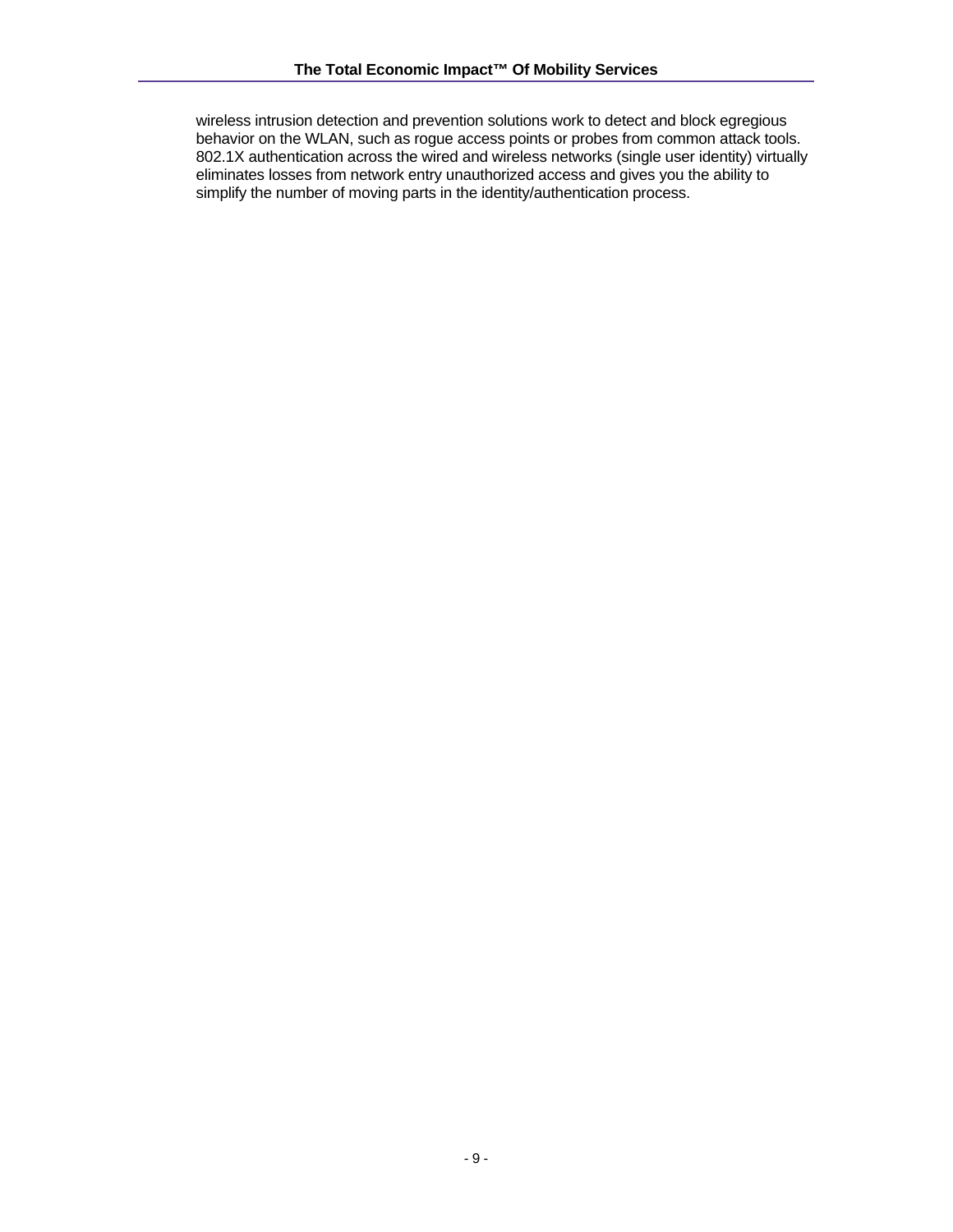# **Mobility Services: Overview**

# **Location**

Location services leverage WLAN access point signal strength and position to provide accurate location tracking. Enterprises can track 802.11 devices like handheld devices and laptops, or they can put active (802.11) RFID tags on assets. In addition, the system provides a historical view of location data allowing for improved management and planning.

# **Voice**

Voice over WLAN (VoWLAN) is a technology that enables calls made to a private branch exchange (PBX), or an IP switch serving in that capacity, to be converted to data format, sent over a wired LAN, and then transferred to a WLAN. An employee with a VoWLAN-enabled device is able to receive calls wherever wireless access points are available.

The VoWLAN system allows all regular functions and messaging applications available on wired phones to be available on VoWLAN devices. Business-class WLAN networks offer pervasive coverage within a building, improving right-time communications and mobile calls initiated on campus. This results in cost savings compared with cellular calls.

# **Guest Access**

Guest access is the provision of a guest network whereby visitors are provided with wireless access to the Internet or other controlled resources. Typically, guest access securely segments guest traffic from the production network. It allows an organization to determine who is on the network and what they are doing, as well as to identify and restrict harmful behavior and protect the network.

# **Advanced Security**

Wireless intrusion detection provides 24x7 radio frequency (RF) surveillance and can detect rogue network activity and malicious attacks and identify trends that may indicate a threat. Wireless intrusion prevention predictively suggests actions to stop would-be attacks before they can do damage.

802.1X is a port-based authentication standard used to authenticate endpoints, such as PCs and IP phones, with network devices like access points, routers, and switches. 802.1X supports several extensible authentication protocol (EAP) technologies like EAP-FAST, EAP-PEAP, EAP-LEAP, and EAP-TTLS and works hand-in-hand with encryption to provide more robust WLAN security. Single user identification through 802.1X gives companies the ability to simplify the number of moving parts in the identity/authentication process. The primary benefits are savings related to policy creation and ongoing maintenance, auditing, and tweaking of identity policies (e.g., who should have access to what, where, when, why, and how).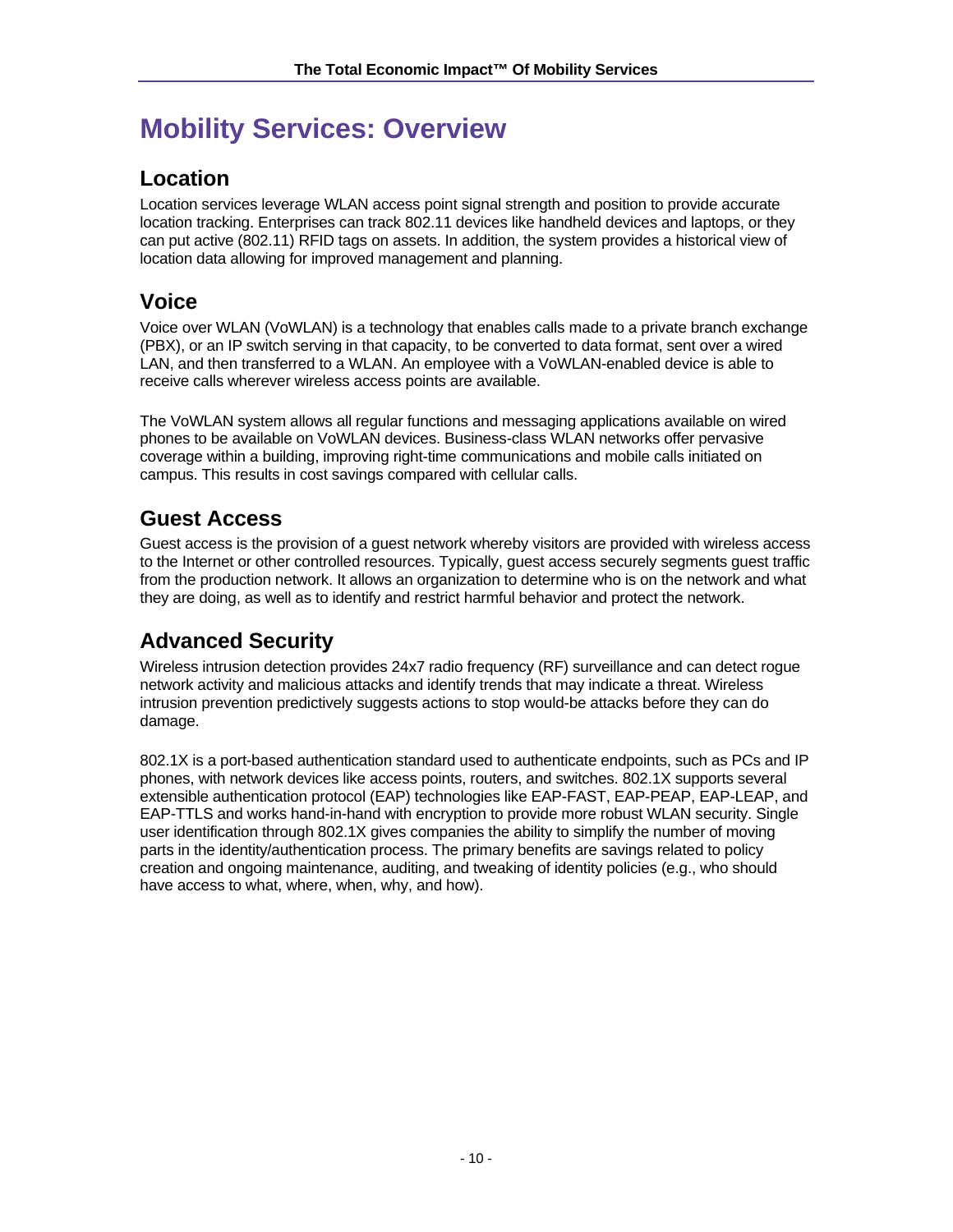# **Analysis**

As stated in the Executive Summary, Forrester took a multistep approach to evaluate the impact that implementing Mobility Services can have on an organization:

- Interviews with Cisco marketing and product development personnel
- In-depth interviews with 12 organizations currently using Mobility Services
- Construction of a common financial framework for the implementation of each of the Mobility Services
- Construction of four composite organizations, one for each of the Mobility Services, based on characteristics of the interviewed organizations

# **Interview Highlights**

A total of 12 interviews were conducted for this study. Nine of the 12 organizations have headquarters in the United States, and the remaining three have large operations in the United States.

| <b>Interviewed</b><br>organization                                    | <b>Current use of WLAN</b>                                                                                                                                                                                                                                                                                                                                                                                                                                                         | <b>Future use of WLAN</b>                                                                                                                                                                                                                                                                                             |
|-----------------------------------------------------------------------|------------------------------------------------------------------------------------------------------------------------------------------------------------------------------------------------------------------------------------------------------------------------------------------------------------------------------------------------------------------------------------------------------------------------------------------------------------------------------------|-----------------------------------------------------------------------------------------------------------------------------------------------------------------------------------------------------------------------------------------------------------------------------------------------------------------------|
| Software provider<br>with more than<br>30,000 employees               | Migrating from an autonomous access-point-based<br>solution (distributed WLAN architecture) to a centralized<br>architecture that utilizes wireless LAN controllers<br>(centralized WLAN architecture). Initiative to centralize<br>was to provide guest access on wireless networks.<br>Currently using WLAN for frequent formation of diverse<br>internal project teams that require office mobility. Using<br>intrusion detection as part of centralized management of<br>WLAN. | Waiting for dual-mode phone technology before<br>$\bullet$<br>considering voice over the WLAN.<br>Still deploying 802.11i.<br>$\bullet$<br>Using 802.1X-style implementation on the wireless<br>side. Dealing with integration issues on the wired side.                                                              |
| Refining company<br>with more than<br>50,000 employees                | Ongoing deployment of wireless LAN, under the belief<br>that networks will live on the Internet and new users<br>should be wireless. Have guest access in corporate<br>offices.                                                                                                                                                                                                                                                                                                    | Do not intend to deploy voice over WLAN.<br>$\bullet$<br>Piloting wireless location services in the field.<br>$\bullet$<br>Plan to deploy 802.1X integrated on the wired and<br>$\bullet$<br>wireless networks to tighten up security.                                                                                |
| University with<br>12,000 students<br>and 25,000 faculty<br>and staff | Will complete deployment of three centralized wireless<br>networks this year (medical school/hospital, business<br>school, and rest of university) to improve student and<br>faculty productivity. Using wireless IDS/IPS as part of<br>centralized administration of WLAN.                                                                                                                                                                                                        | Investigating location tracking on WLAN for inventory<br>$\bullet$<br>control and movable equipment.<br>Piloting voice with the IT department.<br>$\bullet$<br>Piloting quest access for visiting faculty, students, and<br>$\bullet$<br>vendors.<br>Piloting 802.1X authentication on wireless network.<br>$\bullet$ |
| Auto manufacturer<br>with more than<br>200,000 employees              | Implemented wireless LAN at manufacturing facility to<br>manage inventory, and have deployed to eight plants and<br>other offices. Implemented guest access to reduce the<br>number of viruses quests were introducing to the network.<br>Outsource IDS/IPS.                                                                                                                                                                                                                       | Planning to pilot location services on the wireless LAN<br>$\bullet$<br>to solve problem of losing expensive equipment,<br>components, and parts.<br>Piloting voice over WLAN but plan to wait for dual-<br>$\bullet$<br>mode phones before full deployment.                                                          |
| Lodging company<br>with more than<br>70,000 employees                 | Recently completed WLAN deployment with distributed<br>architecture at corporate offices to respond to access<br>requests from contractors and vendors. Secondary<br>reason was to provide employees with ubiquitous network<br>access. Purchased overlay for IDS/IPS.                                                                                                                                                                                                             | Recently implemented 802.1X on wireless network<br>$\bullet$<br>and now attempting to integrate 802.1X with wired<br>network.<br>Considering tracking luggage carts at hotels with<br>$\bullet$<br>location services.                                                                                                 |

#### **Table 2: Interview Highlights**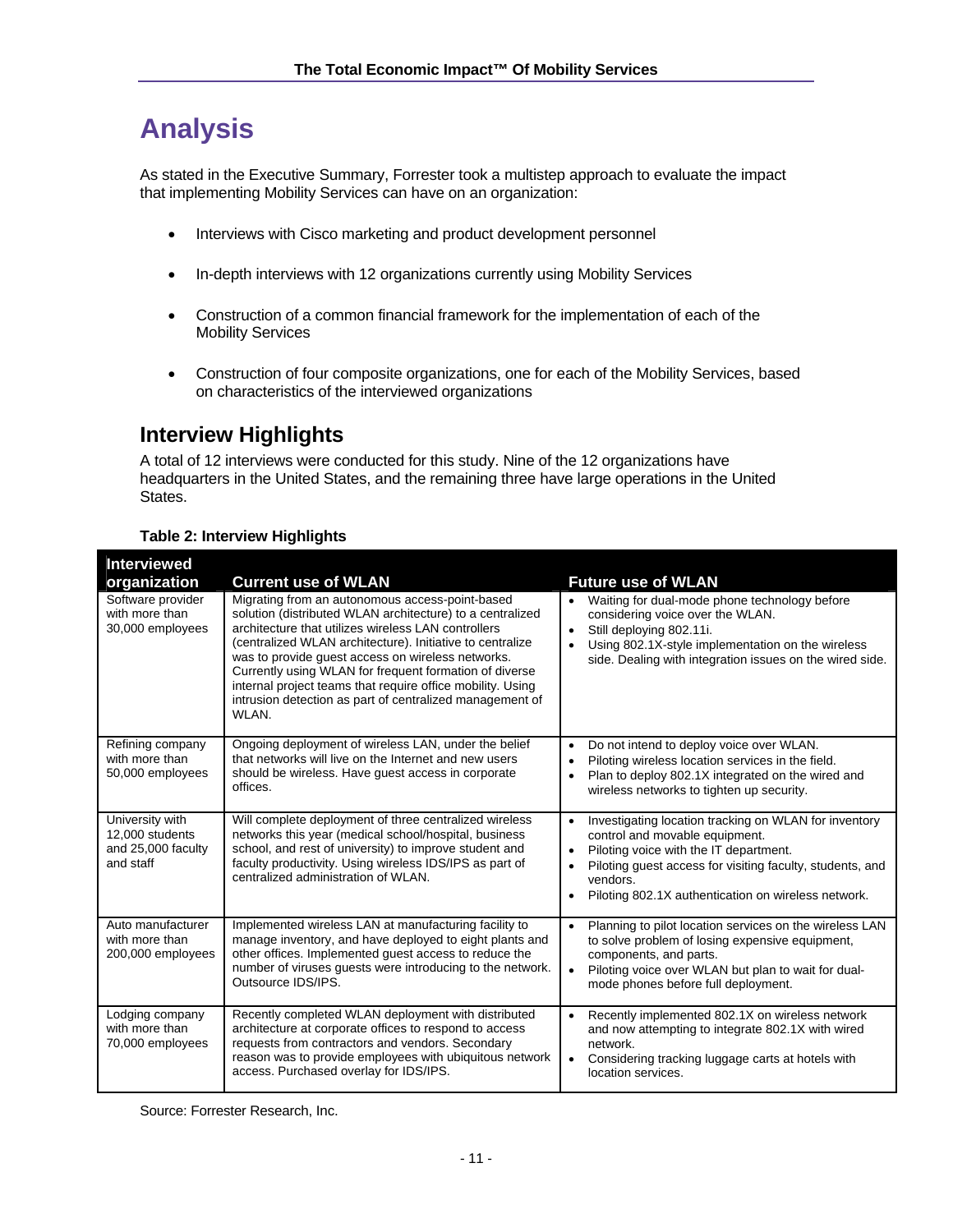| <b>Interviewed</b>                                                        |                                                                                                                                                                                                                                                                                                                                                                                                                                                                            |                                                                                                                                                                                                                                                                                                                                                                                                                     |
|---------------------------------------------------------------------------|----------------------------------------------------------------------------------------------------------------------------------------------------------------------------------------------------------------------------------------------------------------------------------------------------------------------------------------------------------------------------------------------------------------------------------------------------------------------------|---------------------------------------------------------------------------------------------------------------------------------------------------------------------------------------------------------------------------------------------------------------------------------------------------------------------------------------------------------------------------------------------------------------------|
| organization                                                              | <b>Current use of WLAN</b>                                                                                                                                                                                                                                                                                                                                                                                                                                                 | <b>Future use of WLAN</b>                                                                                                                                                                                                                                                                                                                                                                                           |
| Hospital with<br>10,000 employees                                         | Two years ago, completed deployment of two distributed<br>architecture wireless networks, for academic and clinical<br>communities. Key driver was to improve access to critical<br>information and to improve productivity. Also deployed<br>802.1X across wired and wireless networks. Recently<br>purchased an overlay for the latest generation IDS/IPS.<br>Currently using location services to track laptops.                                                        | • Currently using a proprietary wireless technology for<br>voice.<br>Plan to deploy network for guest access for PR<br>$\bullet$<br>reasons and to eliminate the labor-intensive<br>configuration of guest machines.<br>In next five years, plan to use location services to<br>$\bullet$<br>track wheelchairs and beds and other "hoarded"<br>equipment.                                                           |
| Large equipment<br>distributor with<br>approximately<br>1,000 employees   | Recently completed WLAN deployment with distributed<br>architecture, originally deployed to conference rooms at<br>corporate offices and rolled out to other offices and sales<br>branches. Key driver was improved employee<br>productivity.                                                                                                                                                                                                                              | Plan to go to IP trunking for voice during refresh cycle.<br>$\bullet$<br>Considering voice over WLAN when dual-mode<br>phones become available.<br>Plan to roll out intrusion detection with rollout of<br>centralized architecture for WLAN.                                                                                                                                                                      |
| Federal agency<br>with 28,000<br>employees                                | Recently centralized multiple distributed WLAN<br>environments. Key drivers included freeing up lab space<br>and the desire to save costs in older buildings by putting<br>in a wireless as opposed to a wired network.                                                                                                                                                                                                                                                    | Intend to deploy voice over WLAN once<br>$\bullet$<br>interoperability issues resolved on PDA device.<br>Do not intend to deploy location tracking or guest<br>$\bullet$<br>access.<br>Currently investigating advanced security features<br>$\bullet$<br>such as intrusion detection and 802.11i.                                                                                                                  |
| Hospital with<br>20,000 employees                                         | Deployed centralized wireless network 18 months ago<br>along with industry's move towards electronic data<br>records. More recently deployed voice over WLAN to 800<br>nurses for improved quality of care. Recently<br>implemented quest access on patient floors. Have<br>wireless intrusion detection and prevention as part of<br>centralized infrastructure.                                                                                                          | Plan to implement location tracking in 2007 to track IV<br>pumps and other high-value equipment.<br>In the future, doctors may end up with dual-mode<br>$\bullet$<br>phones with PDA capabilities.<br>Expect to use WLAN for telemetry, including patient<br>$\bullet$<br>monitoring devices.                                                                                                                       |
| School district with<br>34,000 students<br>and 6,700 faculty<br>and staff | Completing centralized WLAN deployment in the next 12<br>months. Key driver is cost savings achieved by providing<br>teachers with a single wireless client device, instead of<br>two devices. Currently using intrusion detection as part of<br>centralized management of WLAN.                                                                                                                                                                                           | Plan to buy devices for voice over WLAN once every<br>campus has a complete wireless overlay (next 12<br>months).<br>Key users will be faculty, administrative staff, and<br>$\bullet$<br>perhaps maintenance.<br>Do not intend to deploy location tracking or guest<br>access.                                                                                                                                     |
| Transportation<br>company with more<br>than 200,000<br>employees          | Deployed wireless network with distributed architecture<br>more than 10 years ago to support scanning devices.<br>Recently implemented guest access at two locations to<br>improve vendor productivity and to stop vendors from<br>bringing in rogue access points. Recently purchased<br>overlay for IDS/IPS to prevent security breaches.<br>Currently upgrading to 802.1X on wired and wireless<br>networks.                                                            | Piloting voice over WLAN with 12 warehouse<br>$\bullet$<br>managers.<br>Plan to deploy 700 voice over WLAN phones,<br>replacing cell phones, to get rid of monthly cellular<br>charges and improve productivity where coverage is<br>poor.<br>Considering deploying location tracking over wireless<br>$\bullet$<br>network for ground support equipment (tugs, dollies,<br>tow bars) to reduce wasted search time. |
| Hospital with 5,000<br>employees                                          | Began campuswide rollout with distributed architecture 18<br>months ago, but recently began to replace original access<br>points with new access points in centralized architecture.<br>The reasons to deploy were to take advantage of mobile<br>technology and improve clinical efficiency and patient<br>care. Deployed location tracking for 14 medical devices in<br>emergency room. Currently using centralized console to<br>track and contain rogue access points. | Plan to track all medical devices with minimum price<br>$\bullet$<br>of \$10,000.<br>With rollout of centralized architecture, plan to roll out<br>$\bullet$<br>guest access to all buildings to allow patients, guests,<br>other visitors to get online.                                                                                                                                                           |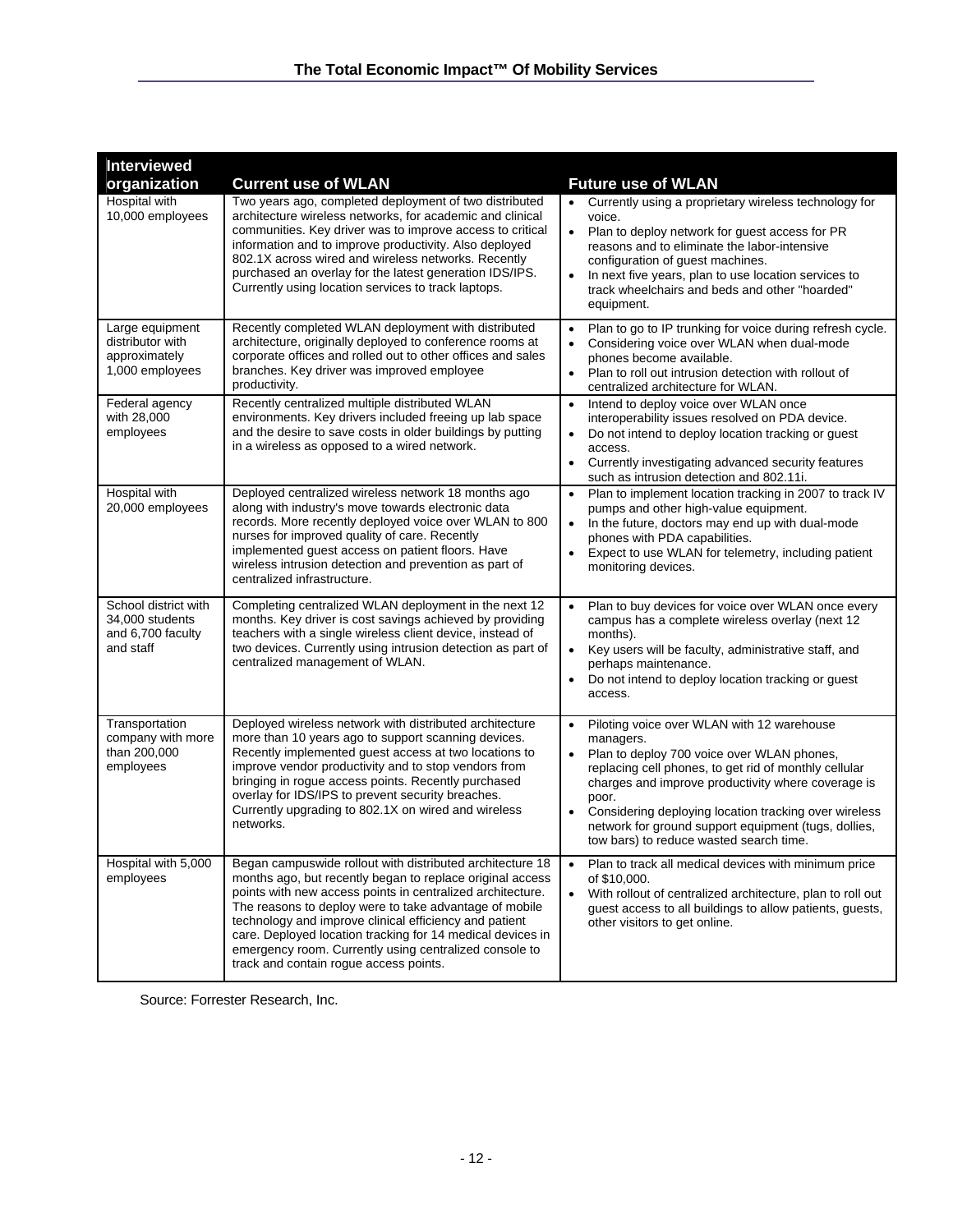# **TEI Framework**

### *Introduction*

From the information provided in the in-depth interviews, Forrester has constructed a TEI framework for those organizations considering implementation of Mobility Services. The objective of the framework is to identify the cost, benefit, flexibility, and risk factors that impact the investment decision.

### *Framework Assumptions*

Table 3 lists the discount rate used in the PV and NPV calculations and time horizon used for the financial modeling.

#### **Table 3: General Assumptions**

| Ref. | <b>General assumptions</b> | Value       |
|------|----------------------------|-------------|
|      | Discount rate              | 10%         |
|      | Length of analysis         | Three years |

Source: Forrester Research, Inc.

Organizations typically use discount rates between 8% and 16% based on their current environment. Readers are urged to consult with their finance department to determine the most appropriate discount rate to use within their own organization.

In addition to the financial assumptions used to construct the cash flow analysis, Table 4 provides salary assumptions used within this analysis.

#### **Table 4: Salary Assumptions**

| Ref.           | <b>Metric</b>                   | <b>Calculation</b> | Value    |
|----------------|---------------------------------|--------------------|----------|
| R <sub>1</sub> | Weeks per year                  |                    | 50       |
| R <sub>2</sub> | Hours per day                   |                    | 8        |
| R <sub>3</sub> | Hours per year                  | (R1*R2*5)          | 2,000    |
| R4             | Days per year                   | (R1*5)             | 250      |
| R <sub>5</sub> | Fully burdened senior IT salary |                    | \$90,000 |
| R <sub>6</sub> | Senior IT hourly                | (R5/R3)            | \$45     |
| R7             | Fully burdened junior IT salary |                    | \$60,000 |
| R <sub>8</sub> | Junior IT hourly                | R7/R3)             | \$30     |

Source: Forrester Research, Inc.

Table 5 provides access point density metrics used within this analysis.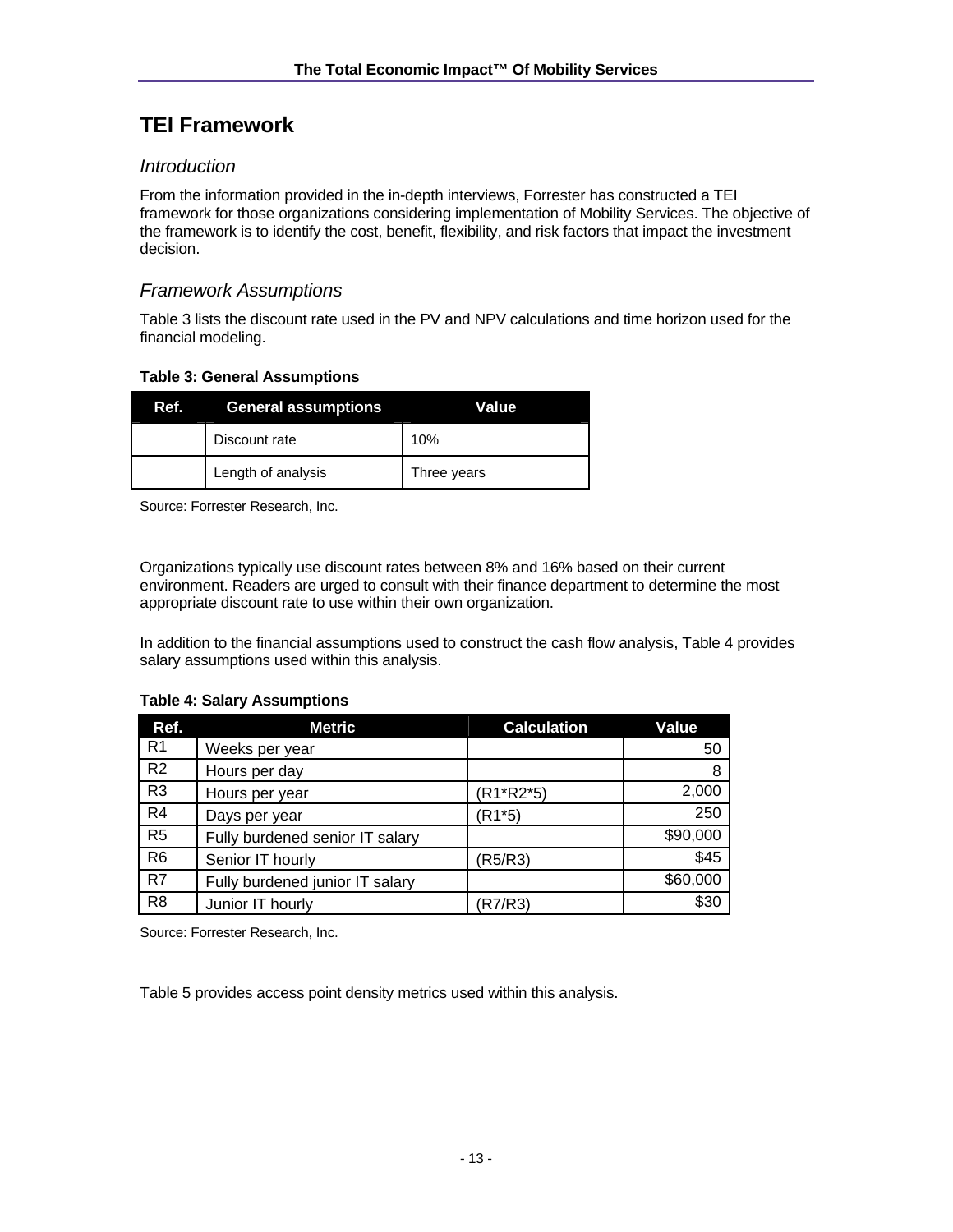#### **Table 5: Access Point Density Metrics**

| Ref.            | <b>Metric</b>                                                                | <b>Calculation</b> | <b>Value</b> |
|-----------------|------------------------------------------------------------------------------|--------------------|--------------|
| R <sub>9</sub>  | Typical office square footage per occupant                                   |                    | 250          |
| R <sub>10</sub> | Recommended office square footage per access<br>point for data               |                    | 5,000        |
| <b>R11</b>      | Recommended office square footage per access<br>point for location and voice |                    | 3,000        |

Source: Forrester Research, Inc.

# **Location**

### *Introduction*

Of the 12 interviewed organizations, one has deployed location tracking on the WLAN and two have completed pilots and plan to roll out full deployments within the next six to 12 months. Two of the three organizations are hospitals that track mobile medical devices including EKG machines, IV pumps, and glucometer kits, as well as other, often "hoarded," assets such as wheelchairs. Using location services, the interviewed hospitals noted a significant reduction in the time spent tracking down assets and expect to realize improved asset utilization. The third organization is a refining company tracking expensive movable equipment at its field locations and warehouses. The company has realized significant cost savings in not having to replace rented equipment that cannot be located.

Five of the 12 organizations are planning to deploy location tracking over the WLAN. One is a hospital with the primary driver of right-sizing expensive mobile inventory. Right now, doctors may order 10 scanning devices to make sure that one is always available. At a price of \$100,000 per scanning device, this is a costly expenditure. With asset tracking, staff would be able to find a scanning device when it is required and reduce the number of devices held in inventory. Another organization, a university, plans to deploy location tracking on the card swipe machines for its auxiliaries group, as well as on equipment maintained by facilities. The transportation company hopes to deploy location tracking on ground support equipment including tugs, dollies, and jacks in order to cut the time currently wasted searching for parts and equipment. The lodging company is considering the deployment of location tracking on the luggage carts at its hotels. A final interviewee, the auto manufacturer, plans to use location tracking on mobile equipment in its plants. The manufacturer indicated that losing custom-built equipment is very expensive because it can require an entire assembly line to shut down to find a missing piece of equipment.

The remaining four interviewed organizations, including the school district, government agency, software provider, and large equipment distributor, do not have location tracking over the WLAN as a near-term objective.

## *Composite Organization*

The composite company represents an organization with approximately 6,000 employees. Two years ago, IT staff at the company began a campuswide rollout of WLAN using a centralized architecture to provide data access for mobile employees and guests. The WLAN deployment was recently completed with 300 access points.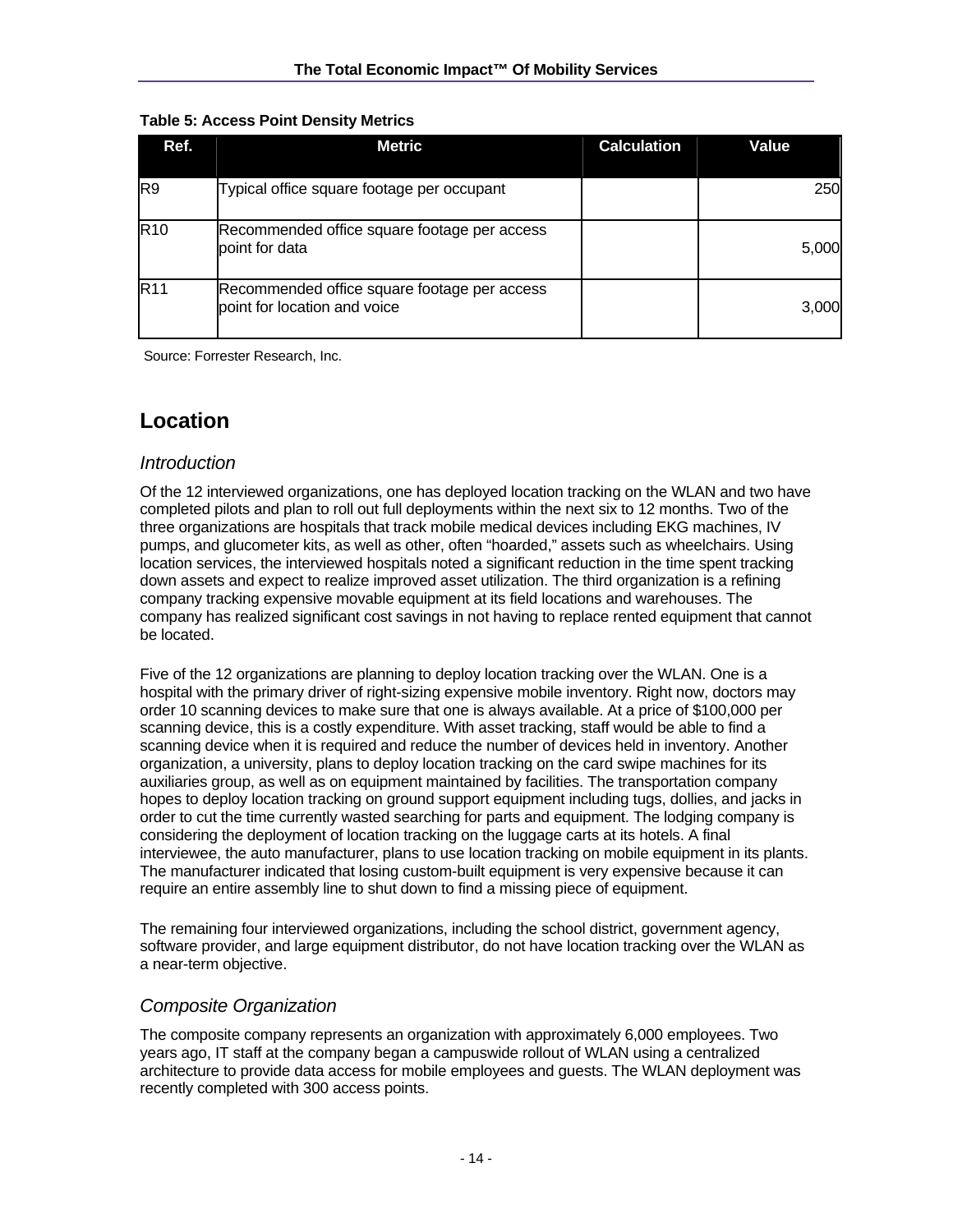The organization currently performs an average of 34 asset searches per day to locate mobile assets, including servers, laptops, and other non-IT assets. An average search takes 30 minutes, and 5% of the time the search is unsuccessful. To reduce the time wasted searching for assets, IT staff plan to roll out location tracking for 4,750 mobile assets, including 1,750 assets frequently searched for, and 3,000 infrequently searched for assets like laptops.

### *Costs*

This section reflects the overall costs of deploying location tracking on the wireless network, including: 1) network design update to include requirements for location tracking; 2) purchase of incremental access points, switches, and back-end infrastructure; 3) installation of incremental access points and infrastructure; 4) cost of the wireless location appliance; 5) installation of the wireless location appliance; 6) cost of asset tags (and ongoing costs to replace missing, stolen, and broken tags); 7) time and effort for IT staff to assign tags to all assets and enter tags in the asset management system; 8) training for IT staff on tagging and tracking mobile assets; and 9) ongoing management of asset management system.

#### **Network Design To Include Requirements For Location Tracking**

Network design costs depend on a variety of factors, including whether or not the original site survey included requirements for location tracking. Using information collected in the customer interviews, Forrester assumes that one senior IT employee spends two days on network design to include requirements for location tracking for the composite organization. At an hourly salary of \$45 for the senior IT employee, the cost of network design is equal to \$720 (=  $1 \times 2 \times 8 \times $45$ ).

| Ref.             | Metric                                                                                       | <b>Calculation</b> | Value |
|------------------|----------------------------------------------------------------------------------------------|--------------------|-------|
| A1a              | Senior IT staff required for network design<br>to include requirements for location tracking |                    |       |
| A <sub>1</sub> b | Days of network design                                                                       |                    |       |
| A <sub>1</sub> c | Cost of network design                                                                       | $(A1a*A1b*R2*R6)$  | \$720 |

Source: Forrester Research, Inc.

### **Additional Access Points, Switches, And Back-End Infrastructure**

Using a standard for location of 3,000 square feet per access point, 250 square feet per occupant and assuming 6,000 employees, the composite organization requires 500 access points to ensure coverage (= 6,000 x 250 / 3,000). The company has already deployed 300 access points, or 60% of the desired number of access points, and it will purchase and install 200 additional access points while rolling out location tracking.

A cost per access point of \$1,000 is used in this analysis to include the cost of the access point and any required back-end infrastructure (e.g., additional switches and cabling). The cost of additional access points and back-end infrastructure is equal to the product of the cost per access point and the number of additional access points required, or  $$200,000 (= $1,000 \times 200)$ .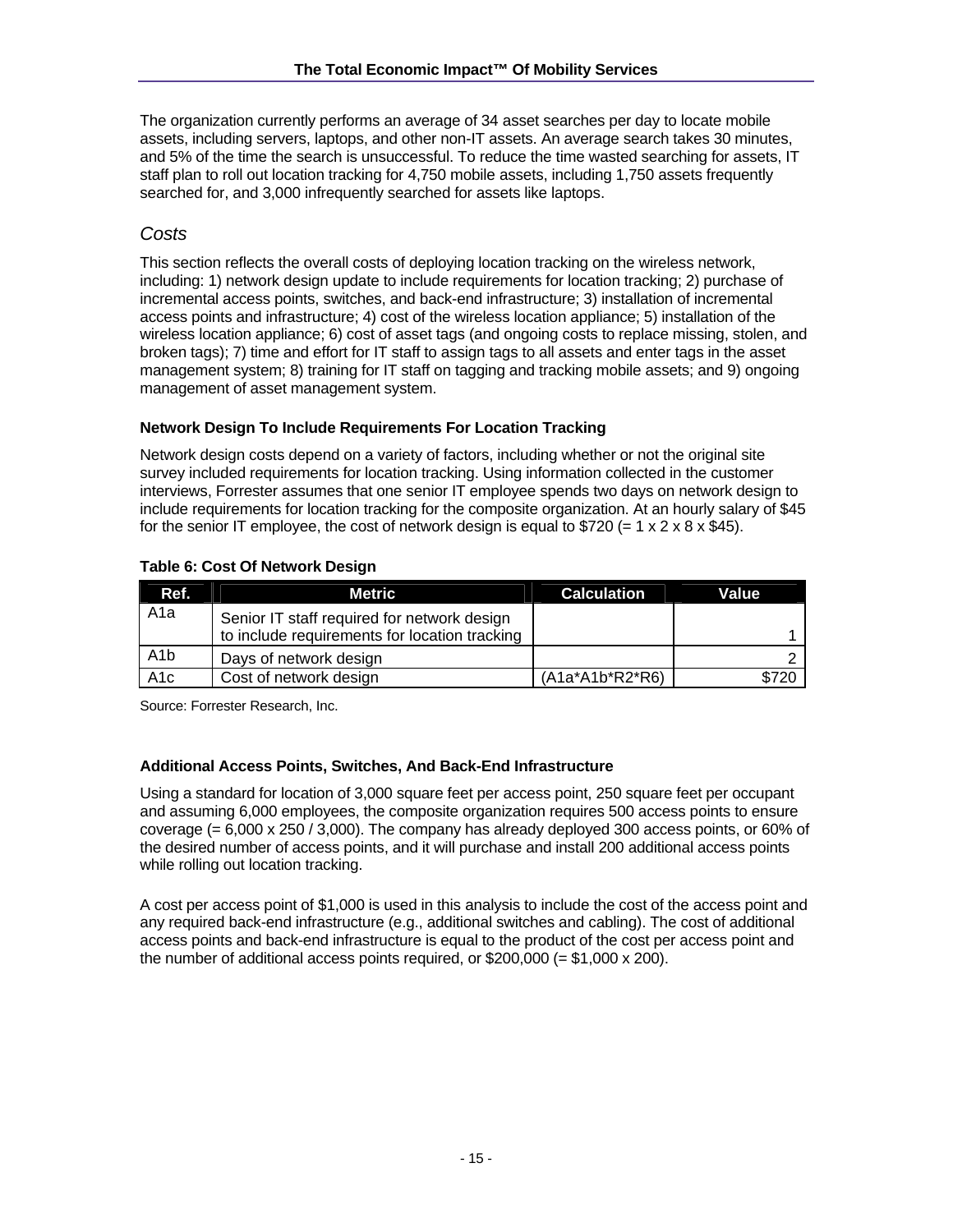| Ref.             | Metric                                                                | <b>Calculation</b> | Value     |
|------------------|-----------------------------------------------------------------------|--------------------|-----------|
| A2a              | Number of new access points required for<br>location tracking         |                    | 200       |
| A <sub>2</sub> b | Cost per access point (includes cost of back-end  <br>infrastructure) |                    | \$1,000   |
| A <sub>2c</sub>  | Cost of access points                                                 | $(A2a*A2b)$        | \$200,000 |

| Table 7: Cost Of Access Points, Switches, And Back-End Infrastructure |  |  |
|-----------------------------------------------------------------------|--|--|
|                                                                       |  |  |

Source: Forrester Research, Inc.

#### **Installation Of Additional Access Points, Switches, And Back-End Infrastructure**

The cost to install the additional access points and infrastructure is equal to the product of the time to install each access point (building in time to install switches and back-end infrastructure), the junior IT hourly salary, and the total number of additional access points to install. Based on customer interviews, the average time to install a thin access point (with time built in to install switches and back-end infrastructure) is 1 hour. Therefore, the cost to the composite company to install the additional access points and back-end infrastructure is equal to  $$6,000 (= 1 \times $30 \times 200)$ .

#### **Table 8: Cost To Install Access Points, Switches And Back-End Infrastructure**

| Ref.             | Metric                            | <b>Calculation</b> | <b>Value</b> |
|------------------|-----------------------------------|--------------------|--------------|
| IA3a             | Hours to install per access point |                    |              |
| A <sub>3</sub> b | Cost to install access points     | $(A3a^*A2a^*R8)$   | \$6,000      |

Source: Forrester Research, Inc.

#### **Wireless Location Appliance**

Using market data, Forrester assumes that the cost of the wireless location appliance is equal to \$15,000.

#### **Table 9: Cost Of Wireless Location Appliance**

| Ref. | Metric                              | <b>Calculation</b> | Value    |
|------|-------------------------------------|--------------------|----------|
| A4a  | Cost of wireless location appliance |                    | \$15,000 |

Source: Forrester Research, Inc.

#### **Installation Of Wireless Location Appliance**

One senior IT employee spends one day, or 8 hours, to install the wireless location appliance. At an hourly rate of \$45, the total cost to install the wireless location appliance is equal to \$360.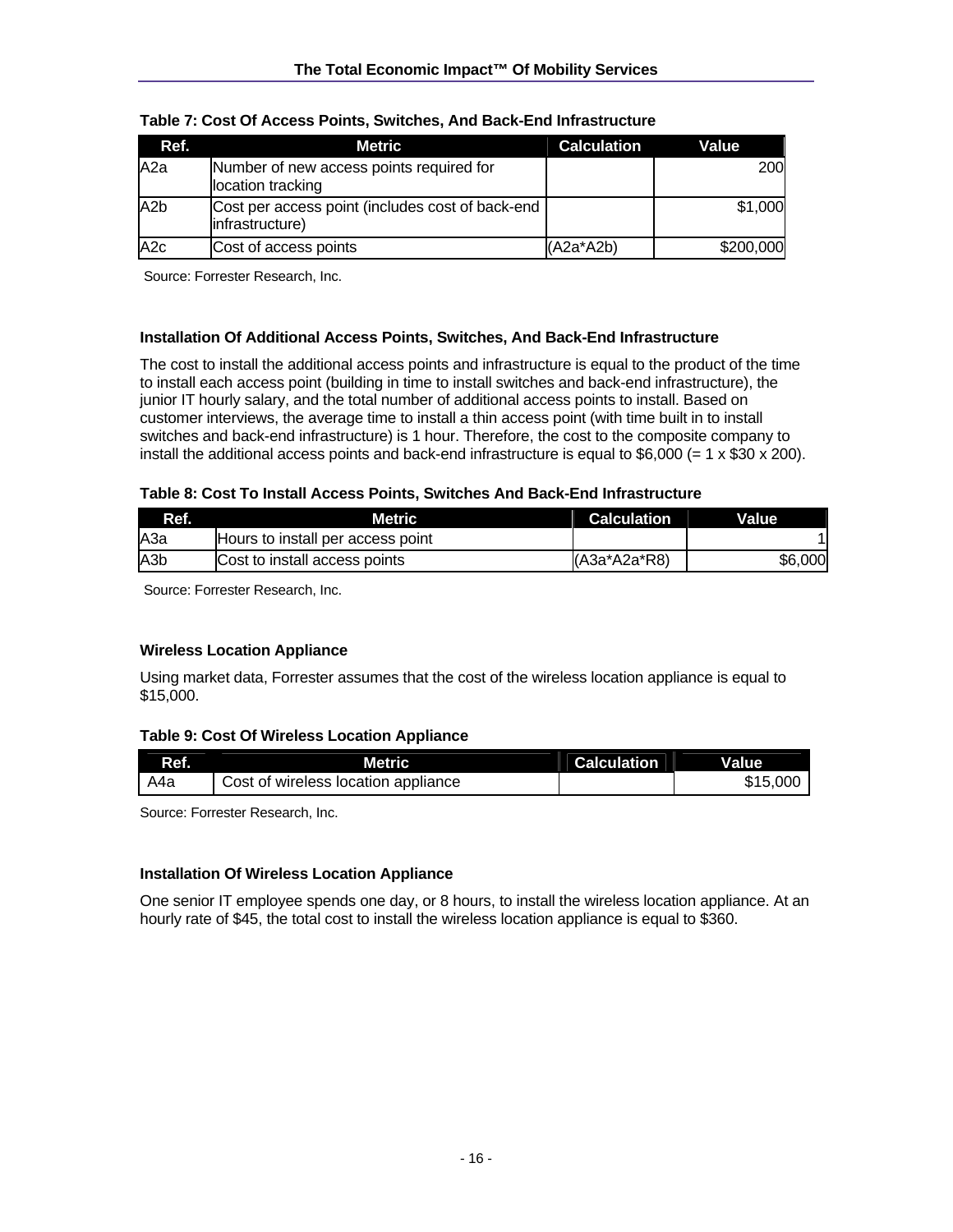| Ref.             | Metric                                                             | <b>Calculation</b>   | Value |
|------------------|--------------------------------------------------------------------|----------------------|-------|
| A5a              | Senior IT staff required to install wireless<br>location appliance |                      |       |
| A <sub>5</sub> b | Days of installation                                               |                      |       |
| A <sub>5</sub> c | Cost to install wireless location appliance                        | $(A5a^*A5b^*R2^*R6)$ | \$360 |

**Table 10: Cost To Install Wireless Location Appliance** 

Source: Forrester Research, Inc.

#### **Asset Tags**

Of the 4,750 assets to be tracked, only 1,750 require asset tags (the 3,000 laptops have 802.11 devices built in). Market data provides the cost per asset tag of \$65. The total cost to purchase asset tags in the initial year is equal to  $$113,750 (= 1,750 \times $65)$ . Forrester assumes that 1% of tags per week require replacement over the three-year analysis. This results in the replacement of 875 assets per year at a cost of \$56,875. To reduce complexity, Forrester assumes no growth in assets to be tracked over the three-year period.

**Table 11: Cost Of Asset Tags** 

| Ref.             | <b>Metric</b>                                           | <b>Calculation</b> | Value     |
|------------------|---------------------------------------------------------|--------------------|-----------|
| A6a              | Cost of asset tag                                       |                    | \$65      |
| A6b              | Number of assets to be tracked                          |                    | 4,750     |
| A6c              | Number of assets requiring asset tags                   |                    | 1,750     |
| A6d              | Percent of asset tags requiring replacement<br>per week |                    | 1%        |
| A <sub>6</sub> e | Ongoing number of assets tags to be<br>purchased        | $(AGc*AGd*R1)$     | 875       |
| A6f              | Initial cost of asset tags                              | $(ABC*AGa)$        | \$113,750 |
| A6g              | Ongoing cost of asset tags                              | (A6a*A6e)          | \$56,875  |

Source: Forrester Research, Inc.

#### **Time To Tag Assets And Enter Serial Numbers Into Asset Management System**

For each asset to be tagged, Forrester assumes that IT staff will spend one hour searching for the asset and fifteen minutes entering the serial number into the asset management system. At a junior IT hourly salary of \$30, the initial cost to tag assets and enter the serial numbers into the system is equal to \$88,125. The ongoing cost to replace missing, stolen, and broken tags is equal to \$32,813.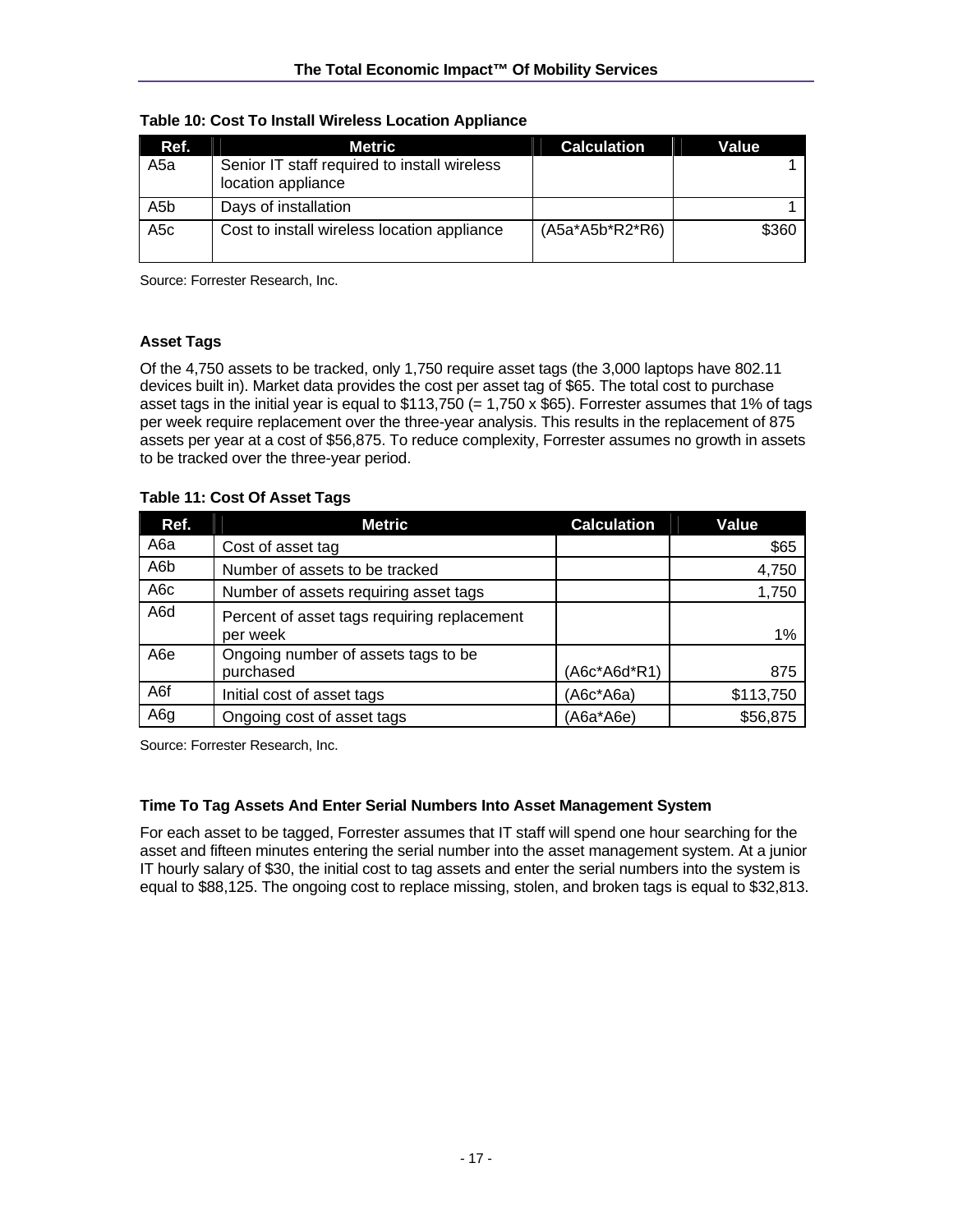| Ref. | <b>Metric</b>                                                       | <b>Calculation</b>        | <b>Value</b> |
|------|---------------------------------------------------------------------|---------------------------|--------------|
| A7a  | Hours to locate and tag asset                                       |                           |              |
| A7b  | Hours to enter serial number into<br>asset management system (per   |                           |              |
|      | asset)                                                              |                           | 0.25         |
| A7c  | Initial cost to assign tags to assets<br>and enter tags into asset  |                           |              |
|      | management system                                                   | (A6c*A7a*R8)+(A6b*A7b*R8) | \$88,125     |
| A7d  | Ongoing cost to assign tags and<br>enter tags into asset management |                           |              |
|      | system                                                              | (A6e)*((A7a+A7b)*(R8)     | \$32,813     |

#### **Table 12: Cost To Assign Tags And Enter Tags Into Asset Management System**

Source: Forrester Research, Inc.

#### **Training Costs For IT Staff**

Four junior IT employees are trained on tagging and tracking mobile assets at a cost of \$1,500 per employee. The total training cost is equal to \$6,000.

#### **Table 13: Cost Of Training**

| Ref.            | <b>Metric</b>                             | <b>Calculation</b> | Value   |
|-----------------|-------------------------------------------|--------------------|---------|
| A8a             | Junior IT staff trained on asset tracking |                    |         |
| A8b             | Cost of training per employee             |                    | \$1,500 |
| A <sub>8c</sub> | Cost of training                          | $(A8a^*A8b)$       | \$6,000 |

Source: Forrester Research, Inc.

#### **Ongoing Administration For Asset Management System**

Junior IT employees spend 4 hours per week for ongoing administration of the asset management system. The total cost of ongoing administration is equal to the product of the junior IT salary per hour, the number of hours per week, and the number of weeks per year, or \$6,000.

| Table 14: Cost Of Ongoing Administration For Asset Management System |
|----------------------------------------------------------------------|
|----------------------------------------------------------------------|

| Ref. | Metric                                                                                  | <b>Calculation</b> | Value   |
|------|-----------------------------------------------------------------------------------------|--------------------|---------|
| A9a  | Junior IT staff hours per week for ongoing<br>administration of asset management system |                    |         |
| A9b  | Cost of ongoing administration of asset<br>management system                            | $(A9a*R1*R8)$      | \$6,000 |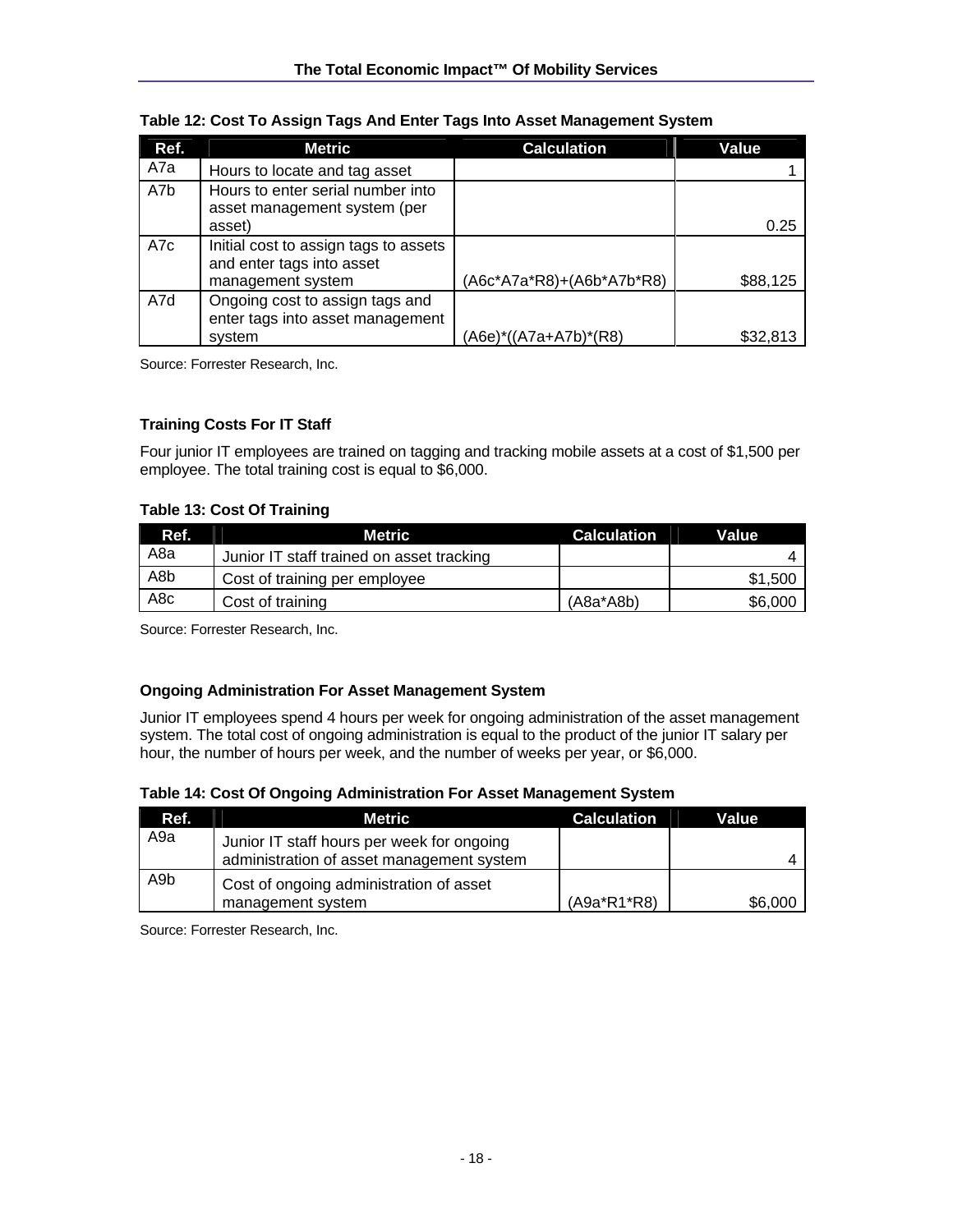## *Total Costs*

| Ref.             | <b>Project costs</b>                        | Initial cost | Year 1   | Year 2   | Year 3   | Total     | <b>PV</b> |
|------------------|---------------------------------------------|--------------|----------|----------|----------|-----------|-----------|
| A1c              | Cost of network design                      | \$720        |          |          |          | \$720     | \$720     |
| A <sub>2c</sub>  | Cost of access points                       | \$200,000    |          |          |          | \$200,000 | \$200,000 |
| A <sub>3</sub> b | Cost to install access points               | \$6,000      |          |          |          | \$6,000   | \$6,000   |
| A4a              | Cost of wireless location appliance         | \$15,000     |          |          |          | \$15,000  | \$15,000  |
| A <sub>5</sub> c | Cost to install wireless location appliance | \$360        |          |          |          | \$360     | \$360     |
| A6f              | Cost of asset tags                          | \$113,750    | \$56,875 | \$56,875 | \$56,875 | \$284,375 | \$255,190 |
| A7c              | Cost to assign tags                         | \$88,125     | \$32,813 | \$32,813 | \$32,813 | \$186,563 | \$169,725 |
| A8c              | Cost of training                            | \$6,000      |          |          |          | \$6,000   | \$6,000   |
| A9b              | Cost of ongoing administration of asset     |              | \$6,000  | \$6,000  | \$6,000  | \$18,000  | \$14,921  |
| A <sub>10a</sub> | <b>Total cost</b>                           | \$429,955    | \$95,688 | \$95,688 | \$95,688 | \$717,018 | \$667,916 |

### **Table 15: Total Costs To Deploy Location Services, Non-Risk-Adjusted**

Source: Forrester Research, Inc.

### *Benefits*

Interviewed companies attribute quantifiable benefits to location tracking in the form of a reduction in time spent to locate assets and a reduction in the cost to replace missing assets. Higher returns are associated with companies that track very expensive mobile assets and assets that are critical to workflow.

### **Reduction In Time Spent Searching For Assets**

On average, the composite organization searches for each of the 3,000 laptops once every 2 years. For the remaining 1,750 mobile assets, there are on average four searches performed per asset per year. In total, the organization performs 34 asset searches per day, or 8,500 searches per year (= 34 per day x 250 days per year).

Prior to the deployment of location tracking, IT employees spend on average 30 minutes per search to track down an asset. With the introduction of location tracking, IT employees spend on average 5 minutes to locate an asset. This results in a savings of 25 minutes per search. At a junior IT hourly salary of \$30, the organization is able to save \$106,250 per year (= \$30 x 25 / 60 x 8,500) with location tracking over the WLAN.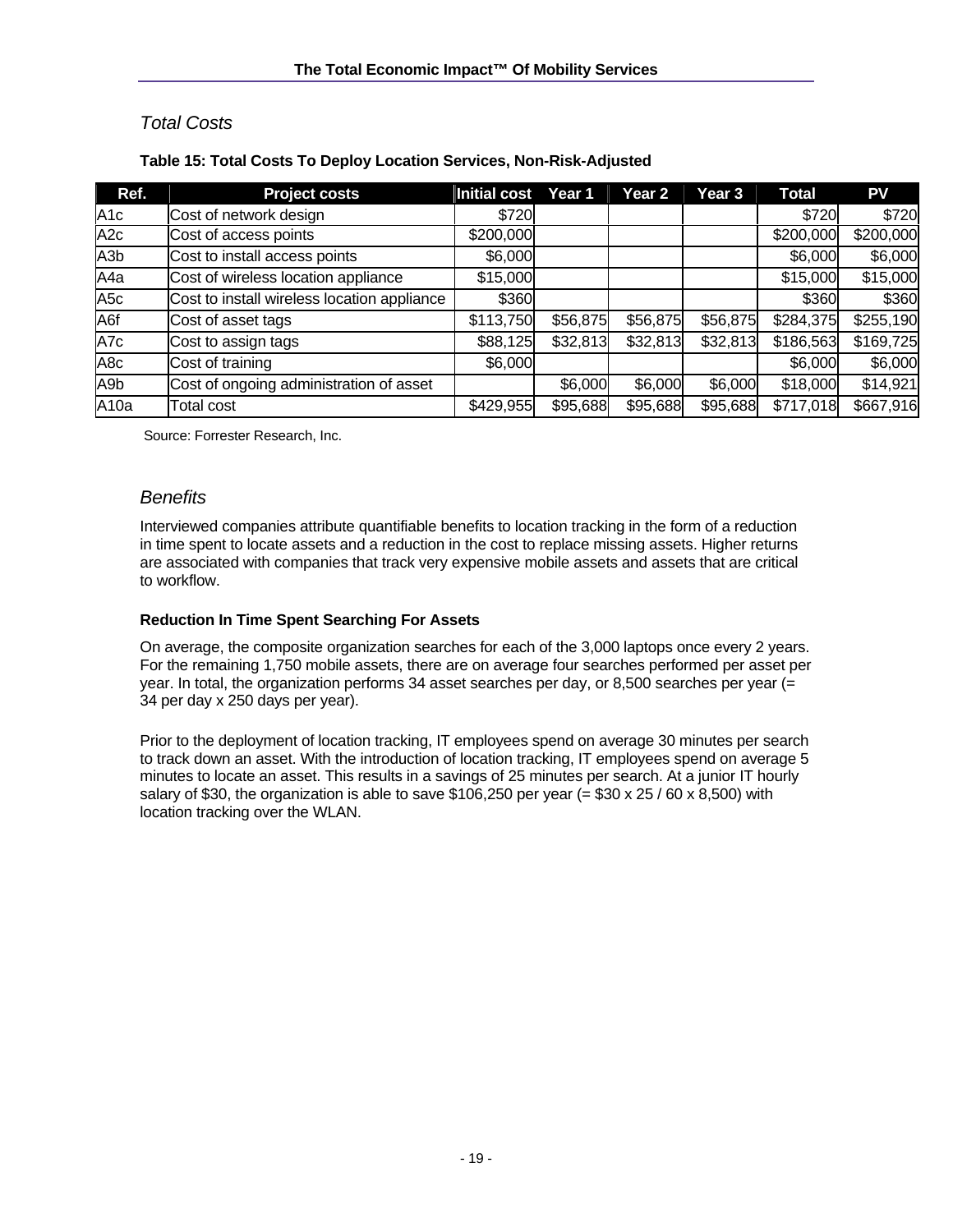| Ref.              | Metric                                                               | <b>Calculation</b>             | Value     |
|-------------------|----------------------------------------------------------------------|--------------------------------|-----------|
| A11a              | Number of asset searches per day                                     |                                | 34        |
| A <sub>11</sub> b | Number of asset searches per year                                    |                                | 8,500     |
| A11c              | Average length of asset search before location<br>tracking (minutes) |                                | 30        |
| A11d              | Average length of asset search after location<br>tracking (minutes)  |                                |           |
| A11e              | Savings from reduction in time spent to locate<br>assets             | (A11b*((A11c-<br>A11d)/60)*R8) | \$106,250 |

**Table 16: Savings From Reduction In Time Spent To Locate Assets** 

Source: Forrester Research, Inc.

#### **Reduction In Cost To Replace Missing Assets**

With location tracking, organizations realize a reduction in the percent of searches that are unsuccessful. Prior to deploying location tracking, the composite company is unsuccessful in its searches 5% of the time. After implementing location tracking, the organization is unsuccessful in its searches only 1% of the time. As a result of the improvement in the success rate of searches, the company is required to replace 4% fewer assets. Forrester assumes that the average asset value is \$1,200. The total annual savings is equal to the product of the number of searches per year, the percent improvement, and the average asset value, or  $$408,000 (= 8,500 \times 4\% \times $1,200)$ .

| Table 17: Savings From Reduction In Cost To Replace Missing Assets |  |  |
|--------------------------------------------------------------------|--|--|
|                                                                    |  |  |

| Ref. | Metric                                                                      | <b>Calculation</b>          | Value     |
|------|-----------------------------------------------------------------------------|-----------------------------|-----------|
| A12a | Percent of asset searches that are<br>unsuccessful before location tracking |                             | 5%        |
| A12b | Percent of asset searches that are<br>unsuccessful after location tracking  |                             | 1%        |
| A12c | Average asset value                                                         |                             | \$1,200   |
| A12d | Savings from reduction in costs to replace<br>missing assets                | (A12c*(A12a-<br>A12b)*A11b) | \$408,000 |

Source: Forrester Research, Inc.

#### **Qualitative Benefits**

Through the 12 company interviews and general industry knowledge, Forrester identifies the following qualitative benefits associated with location services:

- Improved security with location-based security features (e.g., authentication, alerts for relocation)
- Improved employee productivity through location-based call routing and content distribution
- Improved IT productivity through location-based trend analysis (e.g., troubleshooting, RF capacity management based on location)
- Improved customer satisfaction through reduction in wait time for services (e.g., employees are able to locate wheelchairs immediately for patients who require them)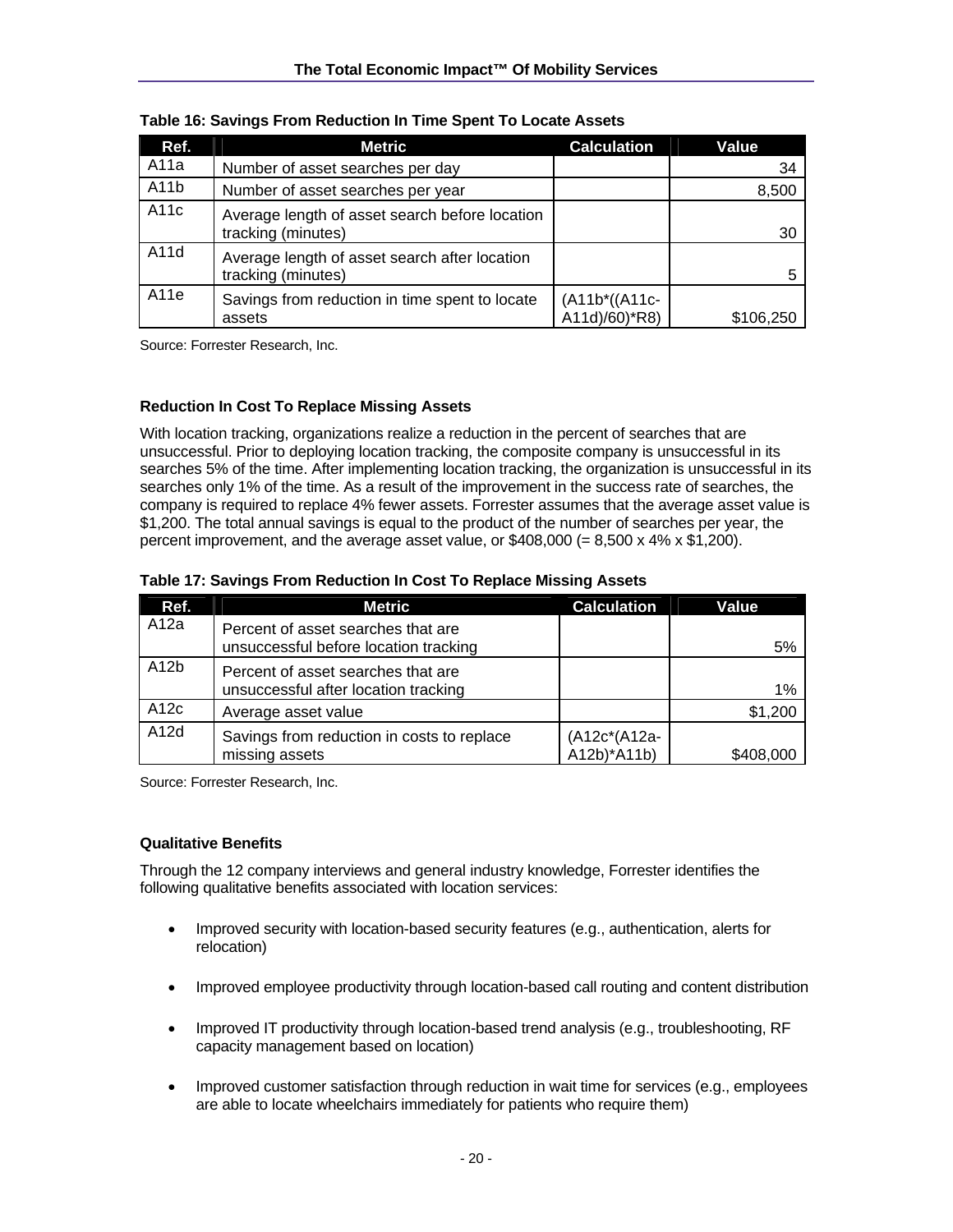For the purpose of this study, these benefits are not quantified because they are too indirectly tied to financial returns.

### *Total Benefits*

| Ref. | <b>Project benefits</b>                                         | Year 1    | Year 2    | Year 3    | Total       | PV          |
|------|-----------------------------------------------------------------|-----------|-----------|-----------|-------------|-------------|
| A11e | Savings from reduction in<br>time spent to locate assets        | \$106,250 | \$106,250 | \$106.250 | \$318,750   | \$264,228   |
| A12d | Savings from reduction in<br>costs to replace missing<br>assets | \$408,000 | \$408,000 | \$408,000 | \$1,224,000 | \$1,014,636 |
| A13a | Total benefits                                                  | \$514,250 | \$514,250 | \$514.250 | \$1.542.750 | \$1,278,864 |

#### **Table 18: Total Benefits From Location Services, Non-Risk-Adjusted**

Source: Forrester Research, Inc.

# **Voice**

### *Introduction*

One of the 12 interviewed organizations, a hospital, has rolled out voice over the WLAN to 800 nurses in order to improve quality of care for patients. Now, patients can call for a nurse and be immediately connected. The hospital is awaiting standards-based voice devices of proven reliability to deploy dual-mode phones to doctors, who desire to carry one device both inside and outside of the hospital.

Five of the interviewed organizations are currently piloting voice over the WLAN. The transportation organization recently deployed VoWLAN to warehouse managers in one of its large facilities in order to avoid expensive cellular phone costs in a location where cellular coverage is poor. The university has replaced two-way pagers with IP wireless phones for its IT employees. The main driver is to allow employees to answer their desk phones anywhere they are on university grounds, which is a significant benefit to a university where meetings can occur all over campus. The three other organizations piloting the technology do not plan to move forward into full deployments. Although they see some benefits with VoWLAN, they believe that they can realize more significant benefits when carriers are able to provide dual-mode handsets and service.

Another two interviewed organizations would like to take advantage of voice over the WLAN but believe it is cost-prohibitive at this point because they have not yet deployed IP capability at the PBX (IPT). Two more are waiting for the cost of the IP wireless phone devices to come down before deploying. Another interviewee is waiting to complete a pervasive WLAN deployment before piloting voice over the WLAN. The final interviewed organization is currently using a proprietary wireless technology for voice and does not intend to switch to voice over the WLAN.

## *Composite Organization*

The composite company represents an organization with 10,000 employees staffed in multiple buildings in a campus environment. The organization completed a pervasive WLAN deployment with centralized access points two years ago and deployed voice over IP technology (IPT, within the LAN) one year ago. The company now plans to undertake a role-based deployment of voice over the WLAN. Employees to receive voice over the WLAN capabilities are those that are highly mobile within the campus environment and those for whom reachability is important. Targeted mobile workers make up 10% of the workforce and include field service workers; repair personnel; and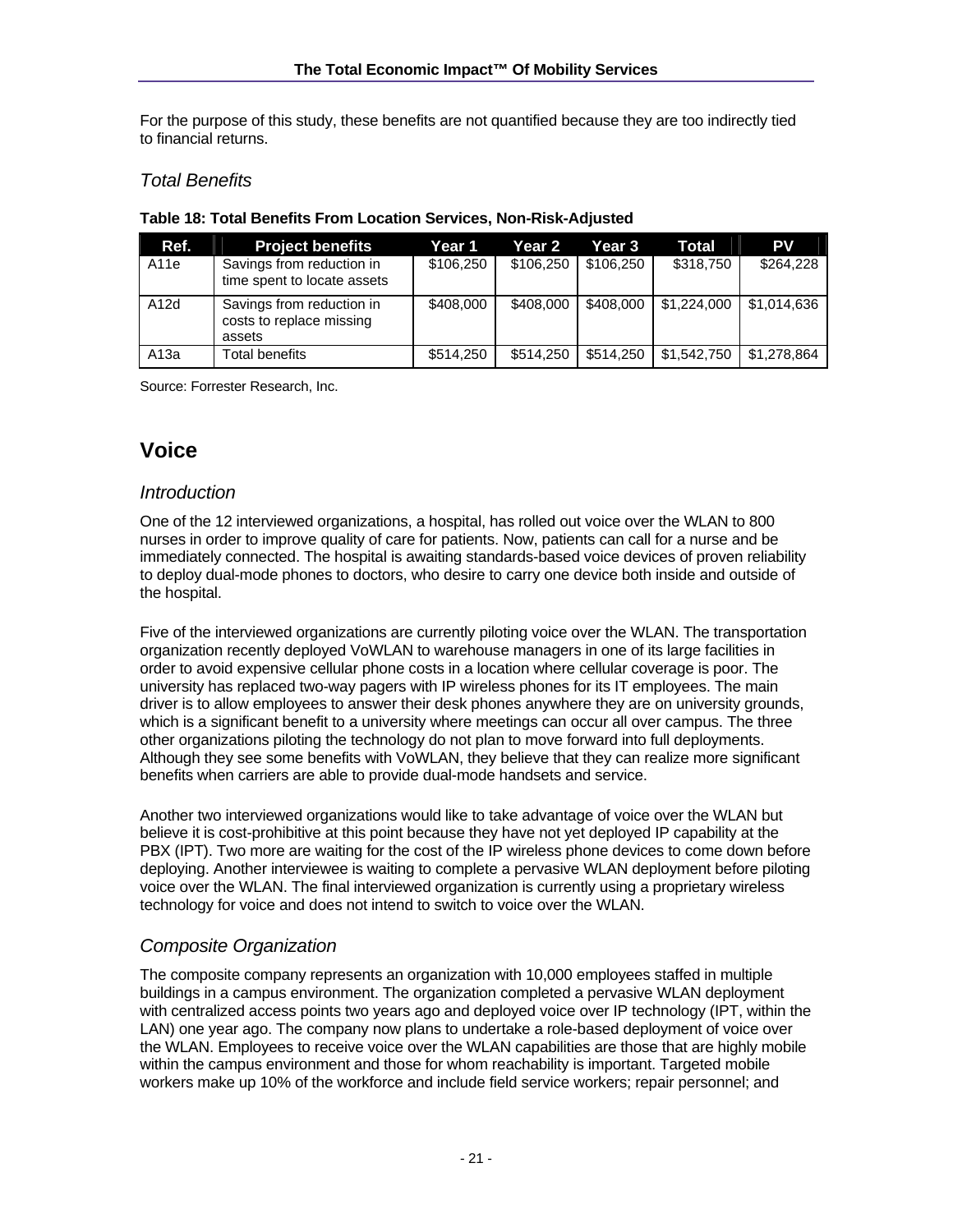point-of-care, monitoring, and auditing workers. The company chooses to wait for prices to drop for dual-mode phones before deploying voice over the WLAN to mobile executives.

### *Costs*

This section reflects the overall costs of deploying voice services over the WLAN, including: 1) network design to include requirements for voice over the WLAN and a capacity use plan; 2) cost of additional access points, switches, and back-end infrastructure; 3) time and effort to install additional access points and infrastructure; 4) cost of IP wireless phones; 5) time and effort for IT staff to install VoWLAN and integrate it with the IP PBX; 6) time and effort for IT staff to handle user help calls; and 7) cost of incremental monitoring of the wireless network.

### **Network Design To Include Requirements For Voice Over WLAN**

Using results from the interviews, Forrester assumes that two senior IT staff each spend five days on network design to include requirements for voice.

| Ref.             | Metric                                      | <b>Calculation</b> | Value   |
|------------------|---------------------------------------------|--------------------|---------|
| B <sub>1</sub> a | Senior IT staff required for network design |                    |         |
|                  | to include requirements for VoWLAN          |                    |         |
| B <sub>1</sub> b | Days of network design                      |                    |         |
| B <sub>1</sub> c | Cost of network design                      | $(B1a*B1b*R2*R6)$  | \$3,600 |

#### **Table 19: Cost Of Network Design**

Source: Forrester Research, Inc.

#### **Additional Access Points, Switches, And Back-End Infrastructure**

Using a standard for data of 5,000 square feet per access point and 250 square feet per occupant and assuming 10,000 employees, the composite organization requires 500 access points. Forrester assumes that the composite organization has already deployed 500 access points but would now like to have one access point for every 3,000 square feet to ensure coverage for voice services over the WLAN. This requires a deployment of an additional 333 access points.

A cost per access point of \$1,000 is used in this analysis to include the cost of the access point and any required back-end infrastructure (e.g., additional switches, cabling). The cost of adding 333 access points is equal to the product of the cost per access point and the number of additional access points required, or \$333,000.

| Ref.             | Metric                                        | <b>Calculation</b> | Value     |
|------------------|-----------------------------------------------|--------------------|-----------|
| B <sub>2</sub> a | Number of additional access points required   |                    |           |
|                  | for voice                                     |                    | 333       |
| B <sub>2</sub> b | Cost per access point (includes cost of back- |                    |           |
|                  | end infrastructure)                           |                    | \$1,000   |
| B <sub>2</sub> c | Cost of access points                         | $(B2a*B2b)$        | \$333,000 |

#### **Table 20: Cost Of Access Points, Switches, And Back-End Infrastructure**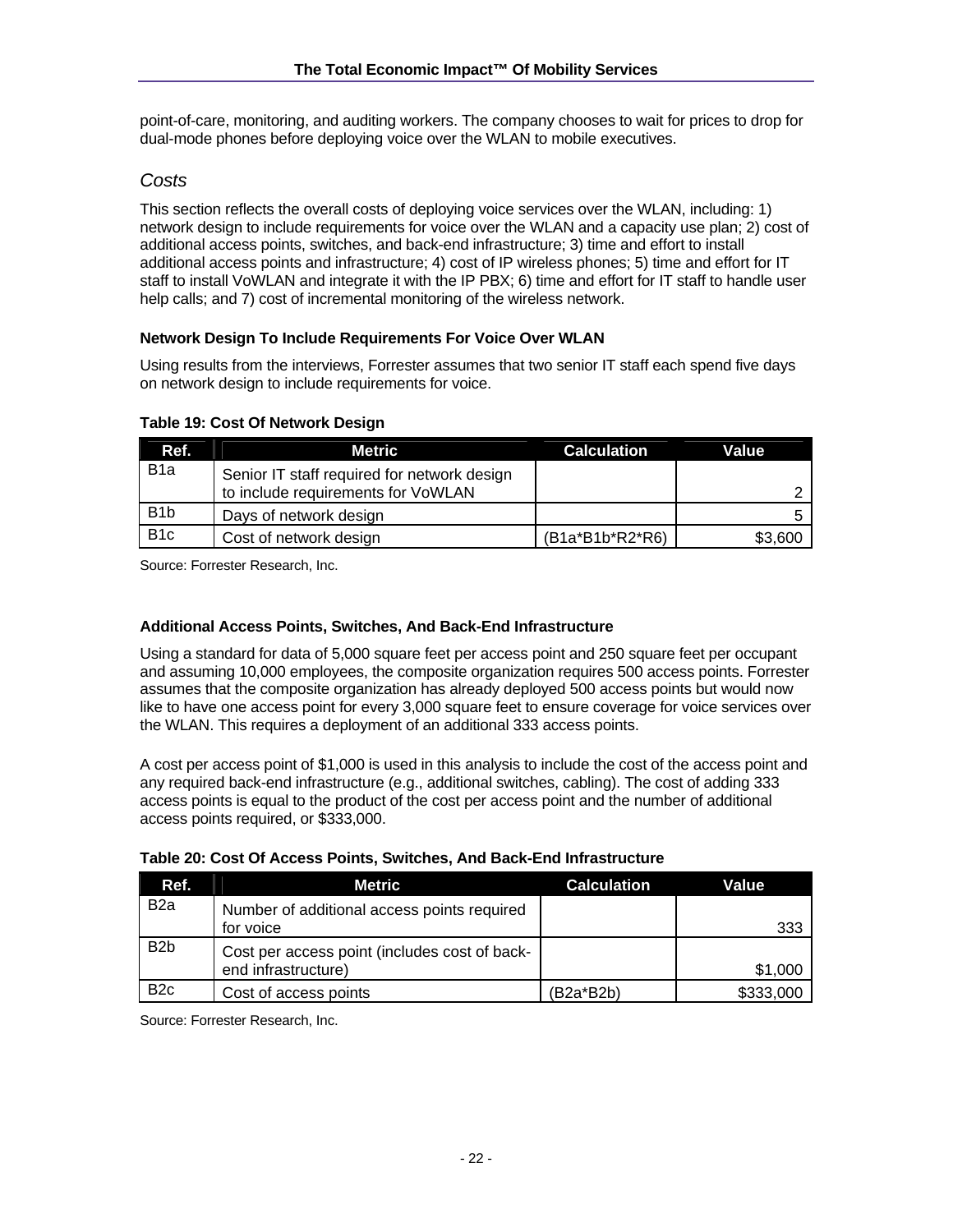#### **Installation Of Additional Access Points, Switches, And Back-End Infrastructure**

The cost to install the additional access points, switches and back-end infrastructure is equal to the product of the time to install each access point (with time built in to install switches and backinfrastructure) of one hour, the Junior IT hourly salary, and the total number of additional access points to install. The cost to the composite company to install the additional access points, switches and back-end infrastructure is equal to \$9,990.

| Table 21: Cost To Install Access Points, Switches, And Back-End Infrastructure |  |
|--------------------------------------------------------------------------------|--|
|--------------------------------------------------------------------------------|--|

| Ref.             | <b>Metric</b>                     | <b>Calculation</b> | Value   |
|------------------|-----------------------------------|--------------------|---------|
| B <sub>3</sub> a | Hours to install per access point |                    |         |
| B <sub>3</sub> b | Cost to install access points     | (B3a*B2a*R8)       | \$9,990 |

Source: Forrester Research, Inc.

#### **Wireless IP Phones**

The cost of wireless IP phones is equal to the product of the cost per phone and the total number of mobile workers who will receive phones. Using market data, Forrester uses a price per wireless IP phone of \$500. Ten percent of the workforce, or 1,000 employees, are mobile workers who will replace current cellular phones with wireless IP phones. The total cost of wireless IP phones for the composite organization is equal to \$500,000.

#### **Table 22: Cost Of IP Wireless Phones**

| Ref.             | Metric                     | <b>Calculation</b> | Value     |
|------------------|----------------------------|--------------------|-----------|
| B <sub>4</sub> a | Cost per IP wireless phone |                    | \$500     |
| B <sub>4</sub> b | Number of mobile employees |                    | 1,000     |
| B <sub>4</sub> c | Cost of IP wireless phones | $(B4a*BAb)$        | \$500,000 |

Source: Forrester Research, Inc.

#### **Installation And Integration Of VoWLAN With IP PBX**

Forrester assumes that one senior IT employee spends two days to install and integrate voice services over the WLAN with the IP PBX. The total cost of installation and integration is equal to the product of the senior IT hourly rate and the number of hours of effort and is equal to \$720.

| Table 23: Installation And Integration Costs |  |
|----------------------------------------------|--|
|----------------------------------------------|--|

| Ref.             | Metric                                                                  | <b>Calculation</b> | Value |
|------------------|-------------------------------------------------------------------------|--------------------|-------|
| B <sub>5</sub> a | Senior IT staff required to install and<br>integrate VoWLAN with IP PBX |                    |       |
| B <sub>5</sub> b | Days of installation and integration                                    |                    |       |
| B <sub>5</sub> c | Installation and integration costs                                      | (B5a*B4b*R2*R6)    | \$720 |

Source: Forrester Research, Inc.

#### **Help Desk Support Costs**

The composite company allocates two junior IT staff to resolve user help calls and deal with hardware issues for the 1,000 mobile workers with wireless IP phones. At a fully burdened annual salary of \$60,000, help desk support costs equal \$120,000.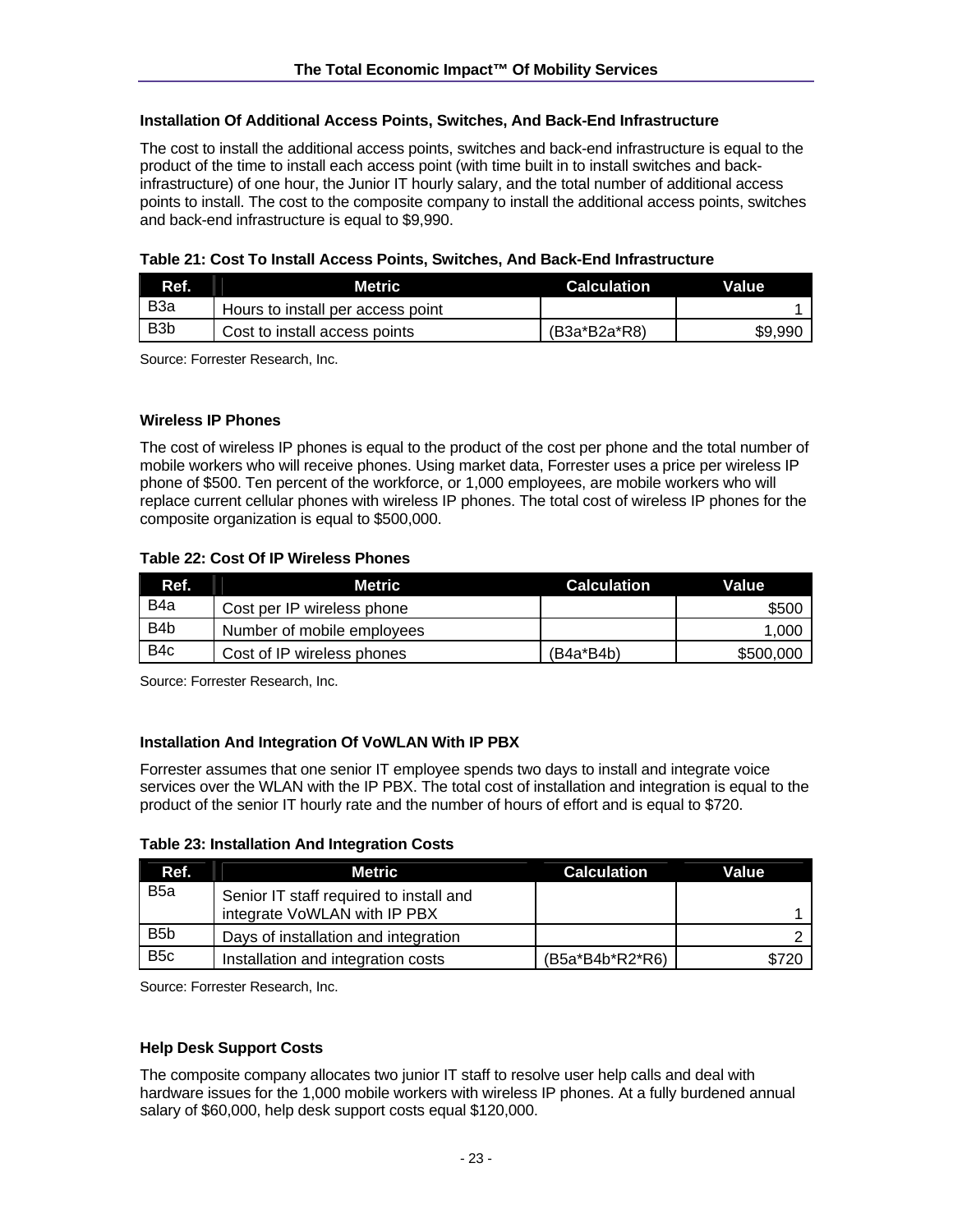| Ref.             | <b>Metric</b>                                                         | <b>Calculation</b> | Value     |
|------------------|-----------------------------------------------------------------------|--------------------|-----------|
| B <sub>6</sub> a | Junior IT staff required to support<br>incremental calls to help desk |                    |           |
| B <sub>6</sub> b | Cost to support incremental calls to help<br>desk                     | (B6a*R7)           | \$120,000 |

#### **Table 24: Installation And Integration Costs**

Source: Forrester Research, Inc.

#### **Incremental Monitoring Of WLAN**

With a larger wireless LAN deployment like this one, IT employees must spend more time to monitor the wireless network. Forrester assumes that this requires an additional 2 hours per week of junior IT staff time. The total cost of incremental monitoring of the WLAN is equal to the product of the junior IT staff salary per hour, the number of additional hours per week and the number of weeks per year, or  $$3,000 (= $30 \times 2 \times 50)$ .

#### **Table 25: Cost Of Incremental Monitoring Of The Wireless Network**

| Ref. | Metric                                                                                  | <b>Calculation</b> | Value   |
|------|-----------------------------------------------------------------------------------------|--------------------|---------|
| B7a  | Junior IT staff hours per week for<br>incremental monitoring of the wireless<br>network |                    |         |
| B7b  | Cost of incremental monitoring of the<br>wireless network                               | (B7a*R8*R1)        | \$3,000 |

Source: Forrester Research, Inc.

### *Total Costs*

#### **Table 26: Total Costs Of Deploying Voice Over The WLAN, Non-Risk-Adjusted**

| Ref.             | <b>Project costs</b>                                      | <b>Initial</b><br>cost | Year 1    | <b>Year 2</b> | Year 3    | <b>Total</b> | PV          |
|------------------|-----------------------------------------------------------|------------------------|-----------|---------------|-----------|--------------|-------------|
| B <sub>1</sub> c | Cost of network design                                    | \$3,600                |           |               |           | \$3,600      | \$3,600     |
| B <sub>2c</sub>  | Cost of access points                                     | \$333,000              |           |               |           | \$333,000    | \$333,000   |
| B <sub>3</sub> b | Cost to install access points                             | \$9,990                |           |               |           | \$9,990      | \$9,990     |
| B <sub>4</sub> c | Cost of IP wireless phones                                | \$500,000              |           |               |           | \$500,000    | \$500,000   |
| B <sub>5</sub> c | Installation and integration costs                        | \$720                  |           |               |           | \$720        | \$720       |
| B <sub>6</sub> b | Cost to support incremental calls<br>to help desk         |                        | \$120,000 | \$120,000     | \$120,000 | \$360,000    | \$298,422   |
| B <sub>7</sub> b | Cost of incremental monitoring of<br>the wireless network |                        | \$3,000   | \$3,000       | \$3,000   | \$9,000      | \$7,461     |
| B <sub>8</sub> a | Total cost                                                | \$847.310              | \$123,000 | \$123,000     | \$123,000 | \$1,216,310  | \$1,153,193 |

Source: Forrester Research, Inc.

#### *Benefits*

According to those interviewees that have deployed voice over the WLAN, there are two areas where quantifiable benefits may be realized: 1) avoidance of cellular or pager charges with free in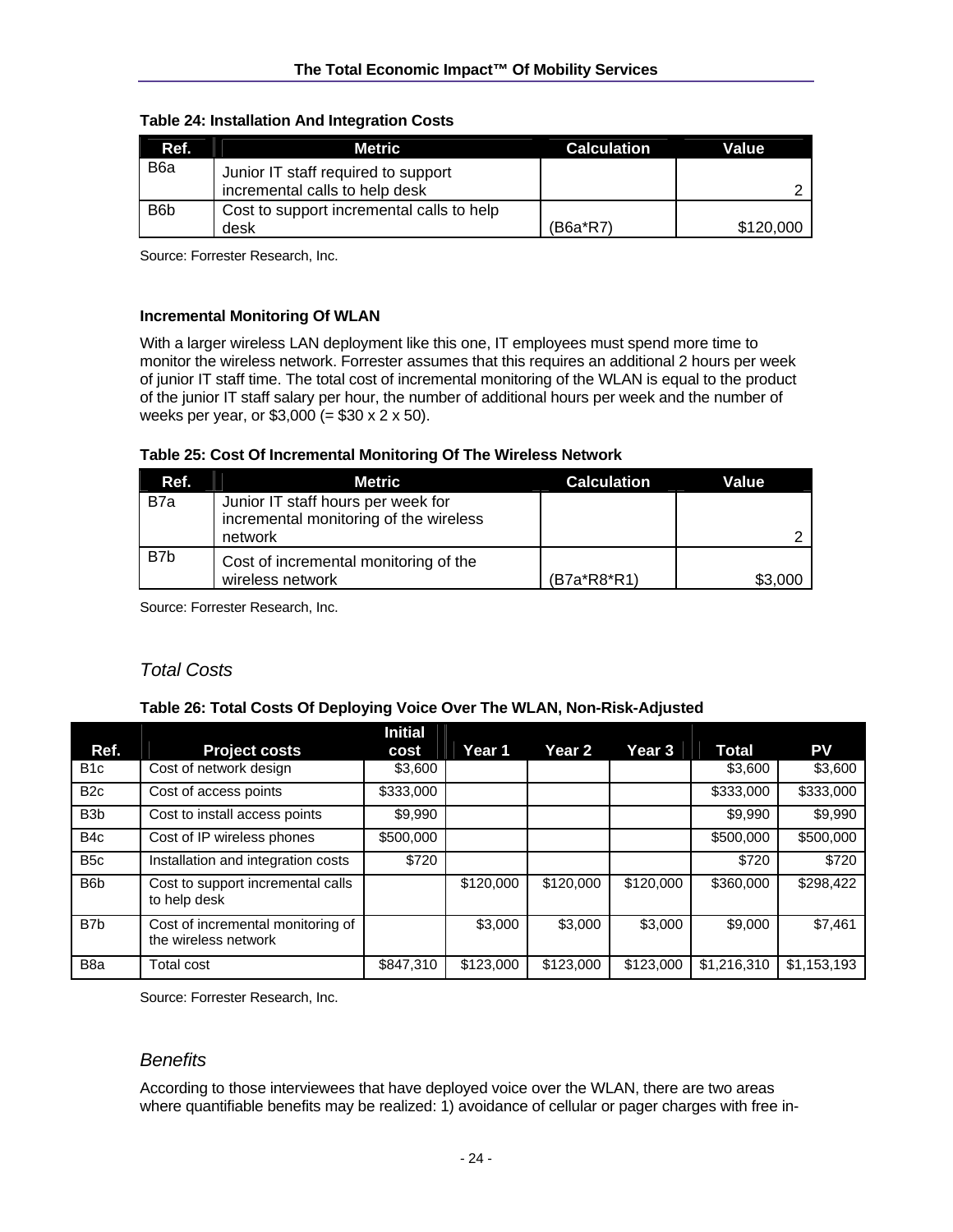house phone calls, and 2) improved mobile worker productivity through the ability to contact an employee anywhere within the enterprise. To realize these benefits, an organization must replace mobile worker's cellular phones or pagers with IP wireless phones and voice services over the WLAN, and these capabilities must be an improvement over existing voice services on cellular or pager networks (e.g., existing coverage). A number of interviewees indicated that poor cellular coverage is a reason why voice service over the WLAN is an improvement over the cellular network, and other interviewees noted that the variability in monthly cellular charges was a reason to switch from cellular service to voice over the WLAN.

Higher returns are associated with companies that have: 1) greater numbers of mobile workers who require access to voice services, and 2) more significant differences in services available through IP wireless phones and cellular or pager services.

#### **Cost Avoidance Of Monthly Cellular Charges**

Prior to the deployment of voice over the WLAN, the composite company incurs costs of \$69 per month in cellular charges for each its mobile workers. Once cellular phones are replaced with IP wireless phones for the mobile workers, the organization is able to avoid this cost. The cost avoidance is equal to the product of the number of mobile workers (1,000), the monthly cellular charge, and the number of months per year, or \$828,000.

#### **Table 27: Cost Avoidance Of Monthly Cellular Charges**

| Ref.             | <b>Metric</b>                               | <b>Calculation</b> | Value     |
|------------------|---------------------------------------------|--------------------|-----------|
| B <sub>9</sub> a | Average monthly cellular charges per mobile |                    |           |
|                  | worker                                      |                    | \$69      |
| B <sub>9</sub> b | Cost avoidance of monthly cellular charges  | (B9a*12*B4b)       | \$828,000 |

Source: Forrester Research, Inc.

#### **Improved Productivity For Mobile Workers**

With voice services on the WLAN, employees can answer the desk phone from anywhere on campus. Forrester assumes that mobile workers save 30 minutes per week moving from cellular phones with spotty coverage to IP wireless phones on a pervasive WLAN deployment. To calculate the productivity gains of mobile workers, Forrester multiplies the time saved per week, the percent of time saved that translates into productive time, the average fully loaded annual salary per mobile worker per hour, and the total number of mobile workers. To be conservative, Forrester assumes that for mobile workers only 75% of time saved is converted into productive time. The total productivity gain for the composite organization is equal to \$656,250.

| Table 28: Productivity Gains For Mobile Workers |  |  |  |  |  |  |  |
|-------------------------------------------------|--|--|--|--|--|--|--|
|-------------------------------------------------|--|--|--|--|--|--|--|

| Ref.              | Metric                                                    | <b>Calculation</b>         | Value     |
|-------------------|-----------------------------------------------------------|----------------------------|-----------|
| <b>B10a</b>       | Hours saved per week per<br>mobile worker with VoWLAN     |                            | 0.50      |
| B <sub>10</sub> b | Average fully loaded annual<br>salary per mobile worker   |                            | \$70,000  |
| <b>B10c</b>       | Percent of hours saved<br>translated into productive time |                            | 75%       |
| <b>B10d</b>       | Productivity gains for mobile<br>workers                  | (B10a*R1*B10b/R3*B10c*B4b) | \$656,250 |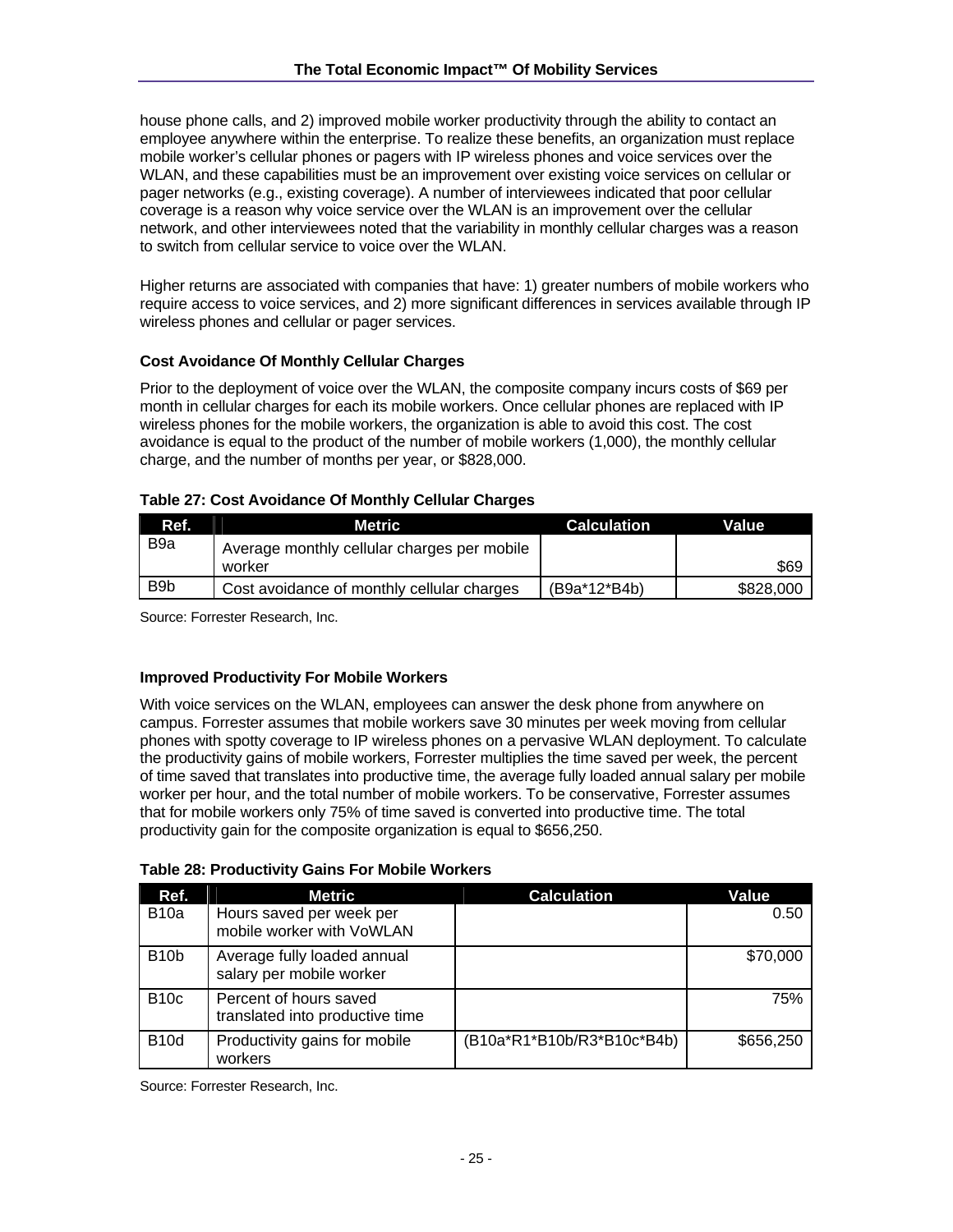#### **Qualitative Benefits**

From results of the company interviews and general industry expertise, Forrester identifies the following qualitative benefits associated with voice services:

- Improved employee accessibility through unified messaging. With unified messaging, a user can access a single voicemail box or messaging mailbox, reducing time to return messages and improving accessibility to the user. VoWLAN also allows network capabilities like presence to be leveraged by mobile employees, improving right-time communications. Dual-mode handsets further improve employee accessibility as employees move inside and outside of the enterprise campus.
- Improved collaboration (e.g., a user is able to conference with three colleagues and view an upcoming presentation from anywhere geographically within the company; team members can contact each other anywhere across the enterprise by calling a single desk phone number)
- Decreased support costs for proprietary wireless voice systems
- Improved customer and employee satisfaction with enhanced mobility
- Improved visibility into costs because the enterprise controls all facility communication

These benefits are too indirectly tied to financial returns to be quantified in this study.

### *Total Benefits*

| Ref.             | <b>Project benefits</b>                       | Year 1      | Year 2      | Year 3      | Total       | <b>PV</b>   |
|------------------|-----------------------------------------------|-------------|-------------|-------------|-------------|-------------|
| B <sub>9</sub> b | Cost avoidance of monthly<br>cellular charges | \$828,000   | \$828,000   | \$828,000   | \$2,484,000 | \$2,059,113 |
| <b>B10d</b>      | Productivity gains for mobile<br>workers      | \$656,250   | \$656.250   | \$656,250   | \$1.968.750 | \$1,631,997 |
| <b>B11a</b>      | Total benefits                                | \$1,484,250 | \$1,484,250 | \$1,484,250 | \$4,452,750 | \$3,691,110 |

Source: Forrester Research, Inc.

## **Guest Access**

#### *Introduction*

Seven of the 12 interviewed organizations have implemented a guest network in order to provide visitors with wireless access to the Internet. Another two organizations are in the process of rolling out wireless guest networks. The remaining three interviewees are not currently providing wireless guest access, nor do they plan to offer guest access in the near future. The federal agency indicated that a guest network isn't necessary because even though all visitors are put through an intense security screening before being allowed onto campus, they are rarely allowed onto the wireless network. The large equipment distributor indicated that a guest network isn't required because the most frequent visitors to the sales offices are from corporate headquarters and they are automatically allowed onto the wireless network.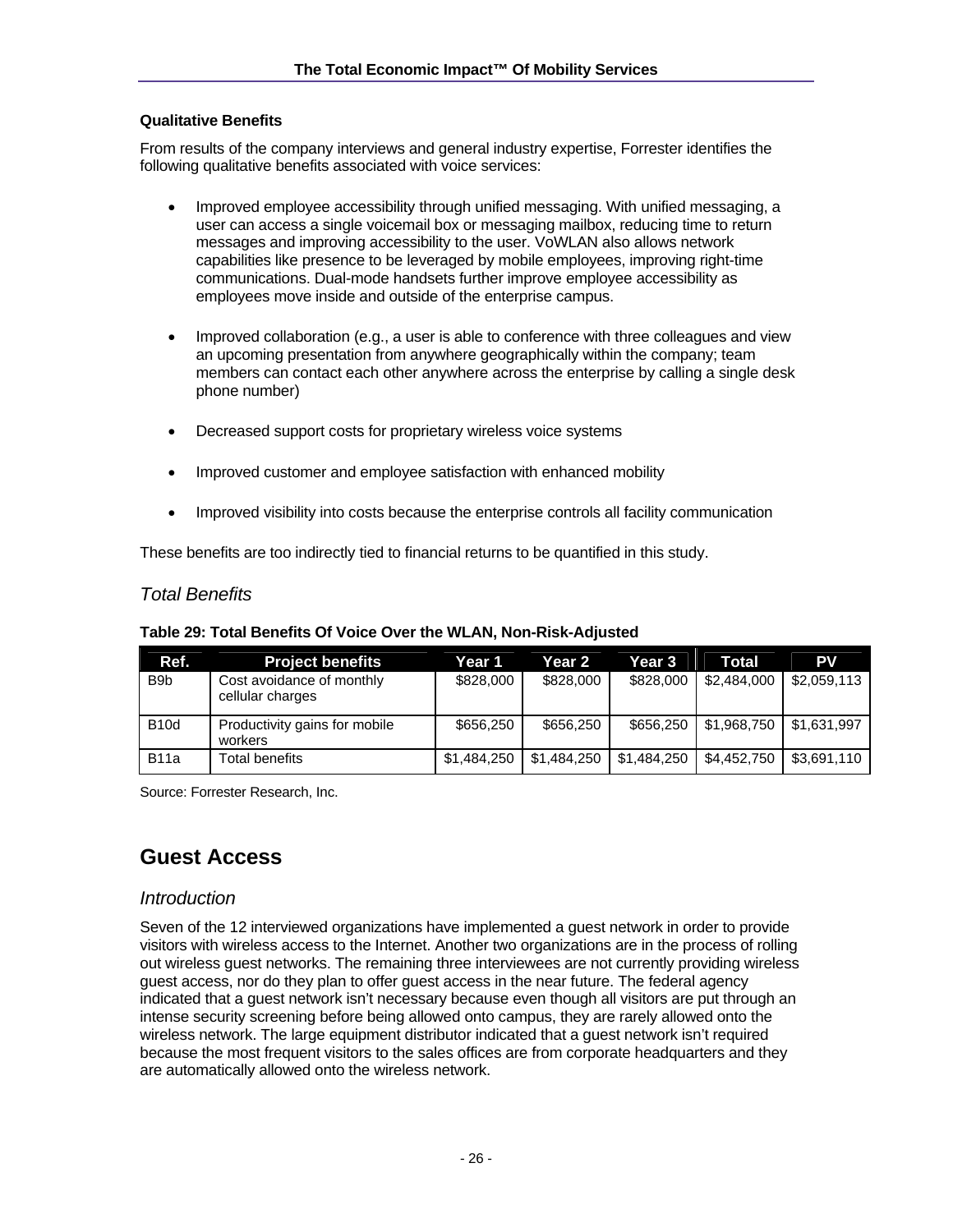Three of the seven interviewees that have deployed guest access are hospitals, all of which indicated that primary drivers for guest access were a desire to compete with other local hospitals on patient perks, generate good public relations, and improve customer service. Revenue was not a driver for the hospitals. The remaining four organizations all had frequent visitors coming on-site to their corporate campuses and chose to deploy a guest network to reduce IT support costs to manage wireless guest access and to improve security by ensuring that guests do not have access to company confidential information. Secondary drivers were the ability to improve guest productivity while on-site and to improve customer service for visitors.

## *Composite Organization*

Forrester created a composite organization based on the interviews and populated a financial framework using data from the interviews as applied to the composite organization. The composite company represents an organization with 7,500 employees dispersed across four corporate campuses. Approximately 200 vendors and other guests visit the corporate campuses each week. Over the past two years, the company has deployed a WLAN at its campuses with 338 centralized access points. Currently, the organization's WLAN network resides behind the firewall and the company does not have a segmented network for guests. Guests must be validated onto the network and given a user ID and password via an authorized employee. Approximately 30% of guests are allowed onto the wireless corporate network after an employee has validated them. This is a time-intensive effort for IT staff because it requires one person in the back room to register the IP address and a second person to physically go to the location of the guest and configure the device. The company estimates that IT staff spend one hour per visitor allowed onto the network. In addition, once a guest is on the network, he or she has access to all network resources, so this approach requires greater emphasis on ensuring that visitors do not gain access to company confidential resources.

The composite organization decides to deploy guest access on a segment of the network to provide visitors with direct access to the Internet. Guest access will be locked down such that visitors will be given the SSID name after signing in at the lobby and then will be asked to register on the site. IT staff at the company will not turn on encryption at the access points, nor will they broadcast the SSID for the guest network.

### *Costs*

This section reflects the overall costs of deploying guest access on a segmented network, including: 1) network design to include requirements for guest access; 2) purchase of additional access points, switches, and back-end infrastructure; 3) installation of additional access points and infrastructure; 4) time and effort for IT staff to implement the guest network, including configuring the server to segment the network; and 5) incremental help desk support for guests who have trouble accessing the Internet.

Readers may wish to include in their own financial analyses any applicable software cost for guest access. Forrester has chosen not to include this in the model because of its variability and overall minor significance.

#### **Network Design To Include Requirements For Guest Access**

Forrester assumes that two senior IT staff each spends three days on network design to include requirements for guest access across the four corporate campuses. The cost of network design is equal to the product of the number of senior IT staff, the hourly salary, the number of days of network design, and the number of hours per day, or \$2,160.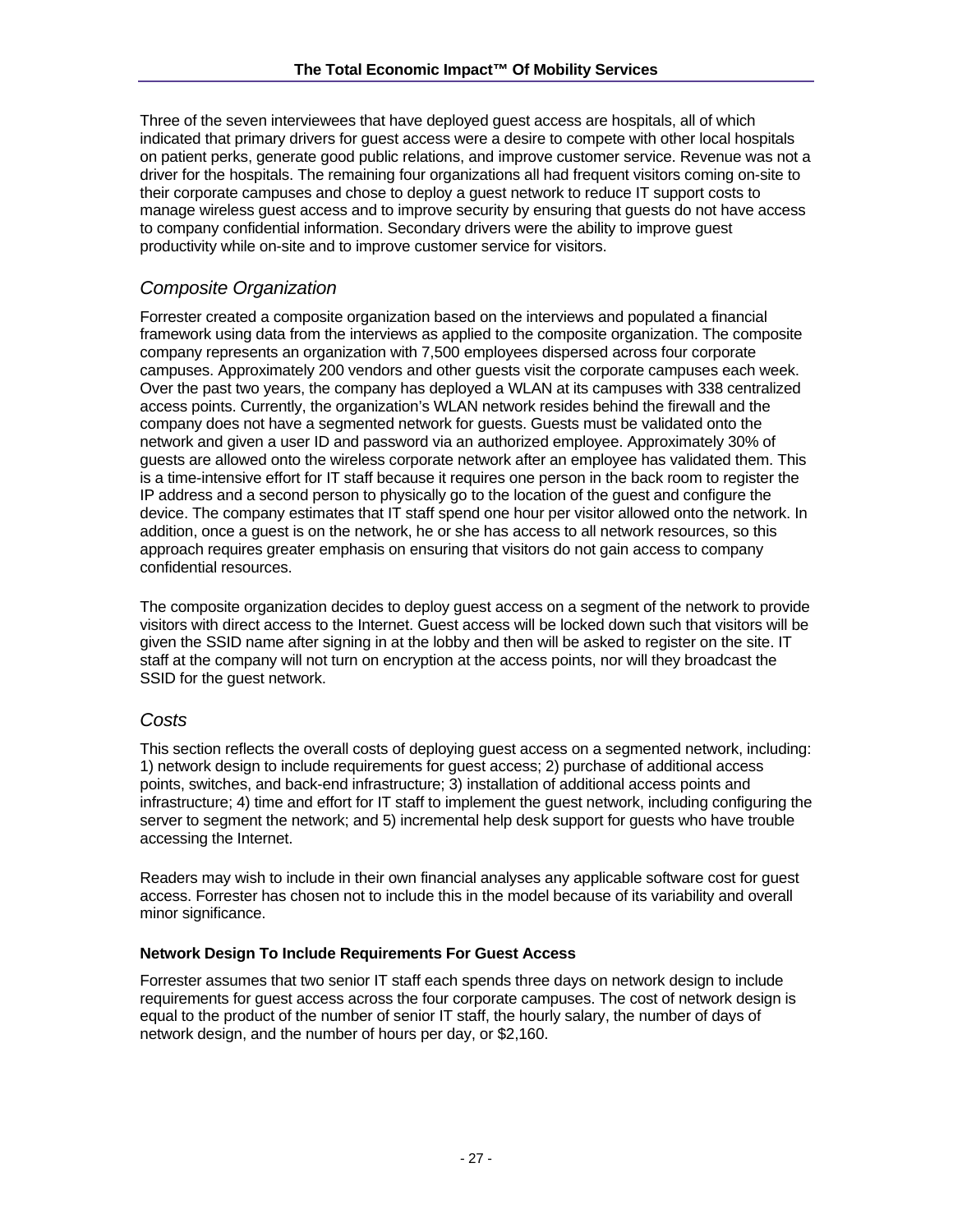| Ref.             | Metric                                      | <b>Calculation</b> | Value   |
|------------------|---------------------------------------------|--------------------|---------|
| C <sub>1</sub> a | Senior IT staff required for network design |                    |         |
|                  | to include requirements for guest access    |                    |         |
| C1b              | Days of network design                      |                    |         |
| C1c              | Cost of network design                      | $(C1a*C1b*R2*R6)$  | \$2,160 |

#### **Table 30: Cost of Network Design**

Source: Forrester Research, Inc.

#### **Additional Access Points, Switches, And Back-End Infrastructure**

The majority of interviewed customers purchased and installed additional access points in the process of deploying guest access. Using a standard for data of 5,000 square feet per access point, 250 square feet per occupant, and 7,500 employees, the composite organization requires 375 access points for a pervasive WLAN deployment  $(= 7,500 \times 250 / 5,000)$ . The company has already deployed 90% of the required access points and purchases and installs 37 additional access points while rolling out the guest network.

A cost per access point of \$1,000 is used in this analysis to include the cost of the access point and any required back-end infrastructure. The cost to add 37 access points is equal to the product of the cost per access point and the number of additional access points, or \$37,000.

| Ref.            | <b>Metric</b>                            | <b>Calculation</b> | Value    |
|-----------------|------------------------------------------|--------------------|----------|
| C <sub>2a</sub> | Number of new access points required for |                    |          |
|                 | quest access                             |                    | 37       |
| C2b             | Cost per access point (includes cost of  |                    |          |
|                 | back-end infrastructure)                 |                    | \$1,000  |
| C2c             | Cost of access points                    | $(C2a*C2b)$        | \$37,000 |

**Table 31: Cost Of Access Points, Switches And Backend Infrastructure** 

Source: Forrester Research, Inc.

#### **Installation Of Additional Access Points, Switches, And Back-End Infrastructure**

The cost to install the additional access points and infrastructure is equal to the product of the time to install each access point (building in time to install switches and back-end infrastructure), the junior IT hourly salary, and the total number of additional access points to install. Based on customer interviews, the average time to install a thin access point (with time built in to install the infrastructure) is 1 hour. Therefore, the cost to the composite company to install additional access points is equal to \$1,110.

#### **Table 32: Cost To Install Access Points, Switches, And Back-End Infrastructure**

| Ref.             | Metric                            | <b>Calculation</b> | Value |  |
|------------------|-----------------------------------|--------------------|-------|--|
| C <sub>3</sub> a | Hours to install per access point |                    |       |  |
| C3b              | Cost to install access points     | $(C3a*C2a*R8)$     |       |  |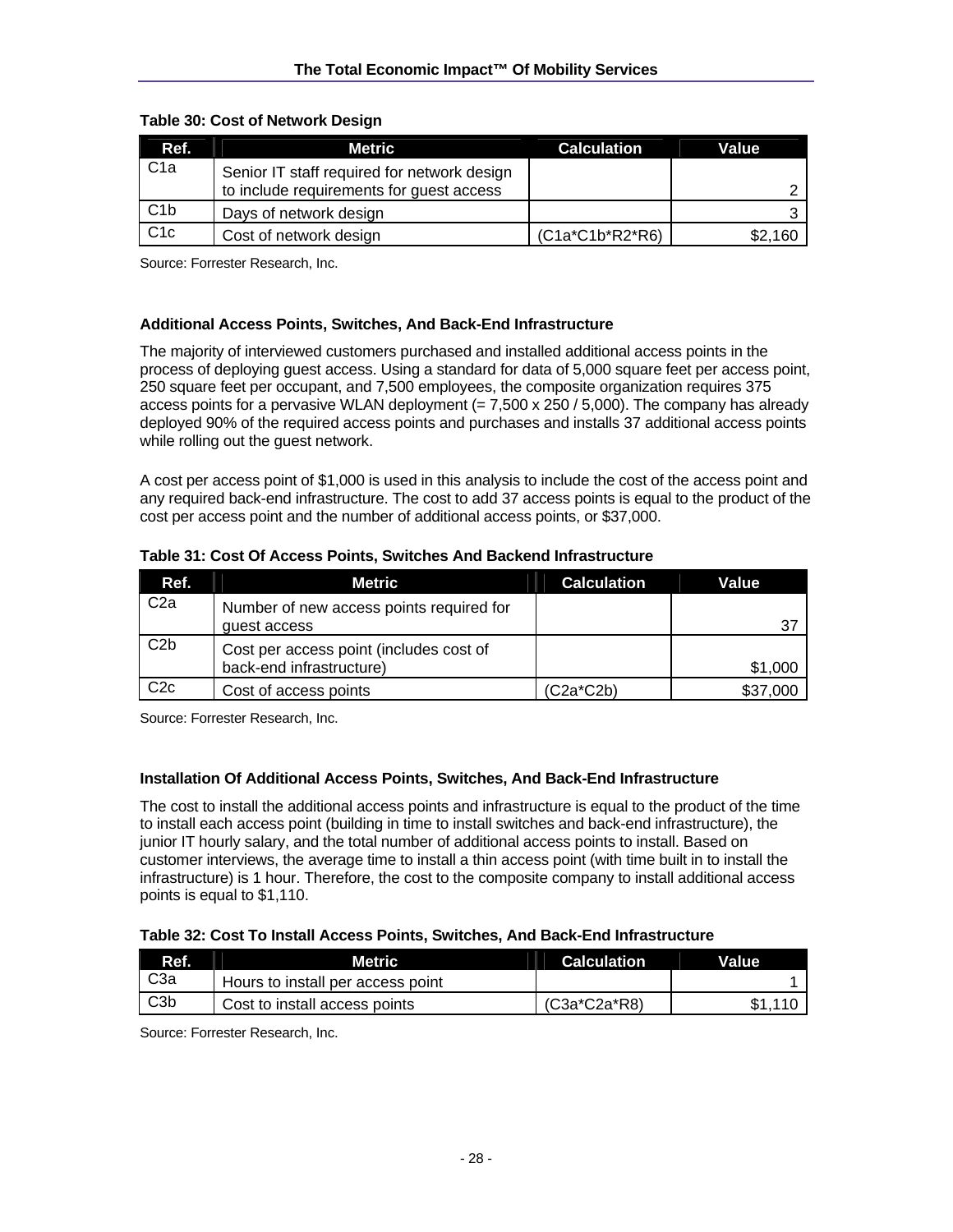#### **Implementation Of Wireless Guest Access**

Forrester assumes that a senior IT employee at each of the four corporate campuses spends 4 hours to configure the server to segment the network for guest access. The cost to implement the guest network is equal to the product of the number of senior IT employees, the senior IT hourly salary, and the number of hours of implementation, or \$720.

| Ref.             | Metric                                    | <b>Calculation</b> | Value |
|------------------|-------------------------------------------|--------------------|-------|
| C <sub>4</sub> a | Senior IT staff required to configure the |                    |       |
|                  | server to segment the network for guest   |                    |       |
|                  | access                                    |                    |       |
| C <sub>4</sub> b | Hours to configure the server             |                    |       |
| C4c              | Implementation costs for guest access     | (C4a*C4b*R6)       | \$720 |

Source: Forrester Research, Inc.

#### **Help Desk Support Costs**

Interviewed organizations indicated minimal support costs associated with guest access. As a result, Forrester assumes an additional 2 hours per week to support additional calls to the help desk for visitors who have trouble accessing the Internet.

#### **Table 34: Incremental Help Desk Support**

| Ref.            | Metric                                                                       | <b>Calculation</b> | Value   |
|-----------------|------------------------------------------------------------------------------|--------------------|---------|
| C <sub>5a</sub> | Junior IT staff hours per week to support<br>calls to help desk for visitors |                    |         |
| C5 <sub>b</sub> | Cost of incremental help desk support for<br>visitors                        | $(C5a*R8*R1)$      | \$3.000 |

Source: Forrester Research, Inc.

### *Total Costs*

#### **Table 35: Total Costs For Guest Access, Non-Risk-Adjusted**

| Ref.             | <b>Project costs</b>                                  | <b>Initial</b><br>cost | Year 1  | Year 2  | Year 3  | <b>Total</b> | <b>PV</b> |
|------------------|-------------------------------------------------------|------------------------|---------|---------|---------|--------------|-----------|
| C <sub>1</sub> c | Cost of network design                                | \$2,160                |         |         |         | \$2,160      | \$2,160   |
| C2c              | Cost of access points                                 | \$37,000               |         |         |         | \$37,000     | \$37,000  |
| C3 <sub>b</sub>  | Cost to install access points                         | \$1,110                |         |         |         | \$1,110      | \$1,110   |
| C4c              | Implementation costs for<br>quest access              | \$720                  |         |         |         | \$720        | \$720     |
| C <sub>5</sub> b | Cost of incremental help<br>desk support for visitors |                        | \$3,000 | \$3,000 | \$3,000 | \$9,000      | \$7,461   |
| C <sub>6</sub> a | <b>Total costs</b>                                    | \$40,990               | \$3,000 | \$3,000 | \$3,000 | \$49,990     | \$48,451  |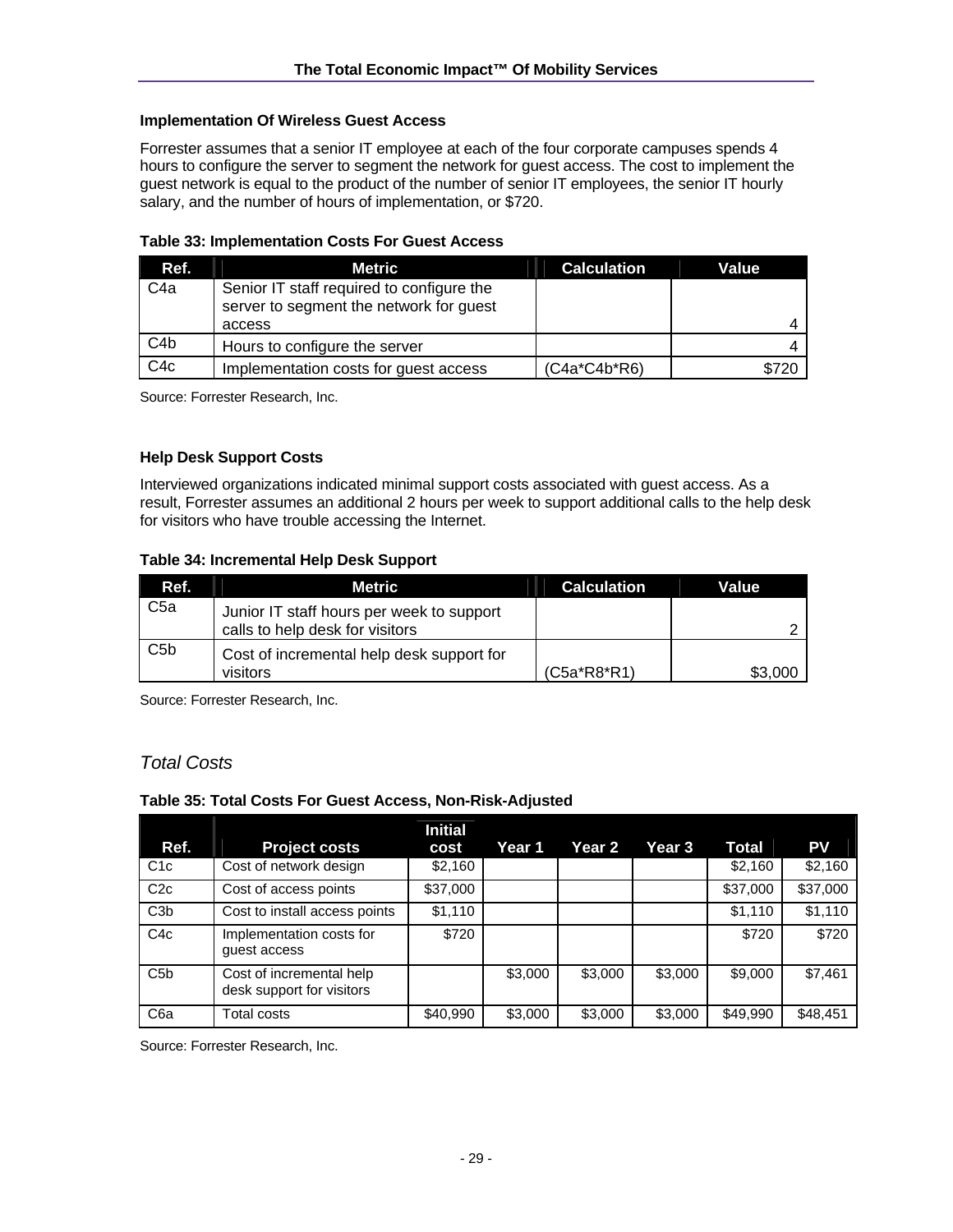### *Benefits*

Interviewees identified the reduction in IT support costs to manage wireless guest access (including moves, adds, and changes) as a quantifiable benefit associated with guest access. Higher returns are associated with companies with large numbers of visitors arriving on campus with requirements for Internet access.

#### **Reduction In IT Support Costs To Manage Wireless Guest Access**

Prior to the deployment of wireless guest access, IT employees spend on average 1 hour per visitor requiring access to the network to register the IP address and configure the guest's device. Segmenting the wireless network for guests allows IT employees to avoid this task. Assuming that 200 guests visit the composite company's corporate campuses per week and 30% of the guests require access to the Internet, IT employees save 60 hours per week by providing wireless guest access. The value of the benefit is equal to the product of the junior IT salary per hour, the number of hours saved per week, and the number of weeks per year, or \$90,000.

| Ref.             | Metric                                                           | <b>Calculation</b>  | Value    |
|------------------|------------------------------------------------------------------|---------------------|----------|
| C7a              | Visitors per week on corporate                                   |                     |          |
|                  | campuses                                                         |                     | 200      |
| C7b              | Percent of visitors requiring network                            |                     |          |
|                  | access                                                           |                     | 30%      |
| C <sub>7</sub> c | Junior IT staff hours to configure<br>visitor's machine prior to |                     |          |
|                  | implementation of guest access                                   |                     |          |
| C7d              | Savings in time spent to deliver guest                           |                     |          |
|                  | access                                                           | (C7a*C7b*C7c*R1*R8) | \$90,000 |

#### **Table 36: Savings In Time Spent To Provide Guest Access**

Source: Forrester Research, Inc.

#### **Qualitative Benefits**

Forrester has identified the following qualitative benefits associated with guest access:

- Improved security by ensuring that guests do not have access to company confidential information and by reducing viruses introduced by guests to the corporate network. This is because now guest connectivity is isolated into its own network segment.
- Improved customer service by extending network services to partners and other visitors. For certain organizations with frequent on-site visitors, providing visitors with guest access is not just a nice-to-have; it is a requirement. At hospitals, guests include patients and their visitors. Their satisfaction with the services provided by the hospital is incorporated into the hospital's quality of care score. At the software provider's corporate campus, guests are potential customers who are visiting the campus for on-site training sessions on the vendor's products.
- Improved network performance in shared space environments due to better RF usage and lower interference between user groups.
- Improved ability to retain visitors on-site, which for retail organizations can translate into increased sales.
- Improved perception of the organization as an advanced technology user by its partners and other guests.

These benefits are not quantified for the purpose of this study because they are too indirectly tied to financial returns.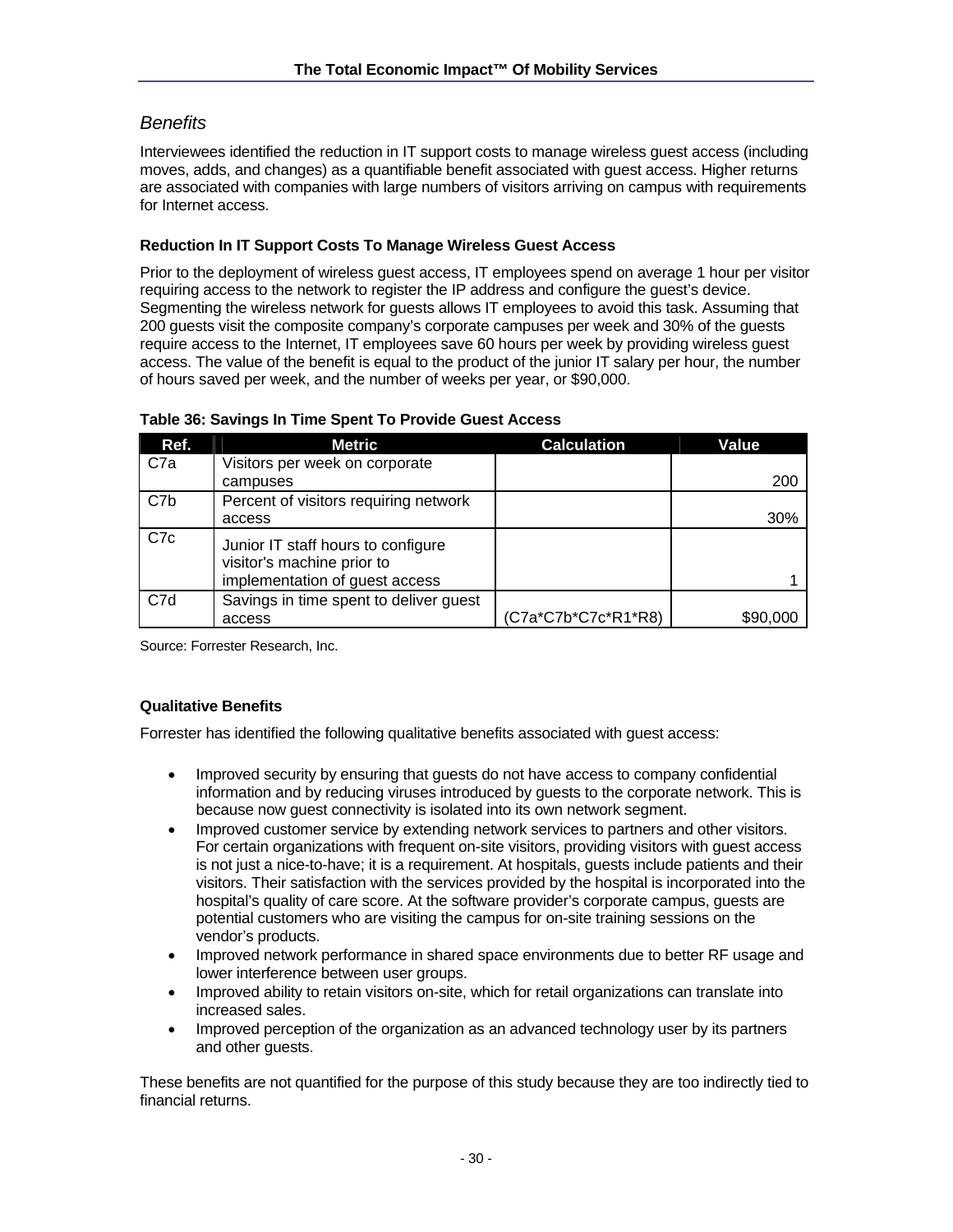## *Total Benefits*

| Ref. | <b>Project benefits</b>                          | Year 1   | Year 2   | Year 3 | Total                | <b>PV</b> |
|------|--------------------------------------------------|----------|----------|--------|----------------------|-----------|
| C7d  | Savings in time spent to<br>deliver guest access | \$90,000 | \$90,000 |        | \$90,000   \$270,000 | \$223.817 |

**Table 37: Total Benefits For Guest Access, Non-Risk-Adjusted** 

Source: Forrester Research, Inc.

# **Advanced Security**

Forrester considers two advanced security features in this study: 1) intrusion detection and prevention, and 2) single user identification using 802.1X authentication across the wired and wireless networks.

## *Introduction To Intrusion Detection And Protection*

Six of the 12 interviewed organizations have wireless intrusion detection and prevention (IDS/IPS) working in conjunction with their centralized WLAN infrastructure. Interviewees discussed a significant improvement in rogue access point detection, monitoring, and containment with a centralized WLAN infrastructure and IDS/IPS as compared to distributed access points and no overlay for intrusion detection and prevention. The university mentioned that the "before and after" is dramatic. With a distributed architecture, IT employees were required to follow up on reports of problems and manually identify where the problems were occurring. With a centralized infrastructure and intrusion detection and prevention system, the university has seen a dramatic improvement in threat visibility and a reduction in the time spent monitoring and containing rogue access points. One hospital mentioned that with a central console and networkwide visibility, IT employees spend half as much time tracking rogue access points as they did before.

Another three organizations have purchased overlays for intrusion detection and prevention for their distributed architectures. Prior to purchasing an overlay, a hospital mentioned that it had numerous rogue access points show up and then disappear. This required someone on the IT staff to walk around, find the access point, and ask someone to remove it. Now they get a report every 15 minutes and spend seconds reading through the report to monitor rogue access points. For the transportation company, the main reason to deploy an overlay for improved security was because a news organization publicly implied that it could get into the company's wireless network.

One interviewee, the auto manufacturer, outsources its intrusion detection and prevention. The IT manager responsible for building the business case explained that his department was able to sell it easily by showing the cost of three major attacks to the wireless network resulting from viruses introduced to the wireless network. Each attack cost \$1 million per facility.

The remaining two organizations have distributed architectures and have not invested in overlays, nor have they outsourced intrusion detection and prevention. The federal agency is investigating advanced security features such as intrusion detection and prevention but believes it has such high physical security at its site that this isn't a near term requirement. The large equipment distributor plans to roll out intrusion detection as it migrates from a thick architecture to a thin architecture.

## *Introduction To Single User Identification*

One interviewee, a hospital, has deployed 802.1X across an integrated wired and wireless network. Another six companies are in the process of deploying integrated 802.1X on their wired and wireless networks. Right now, 802.1X is the way the university authenticates someone across the wired and wireless networks for a pilot group of users. Because the university's mechanism for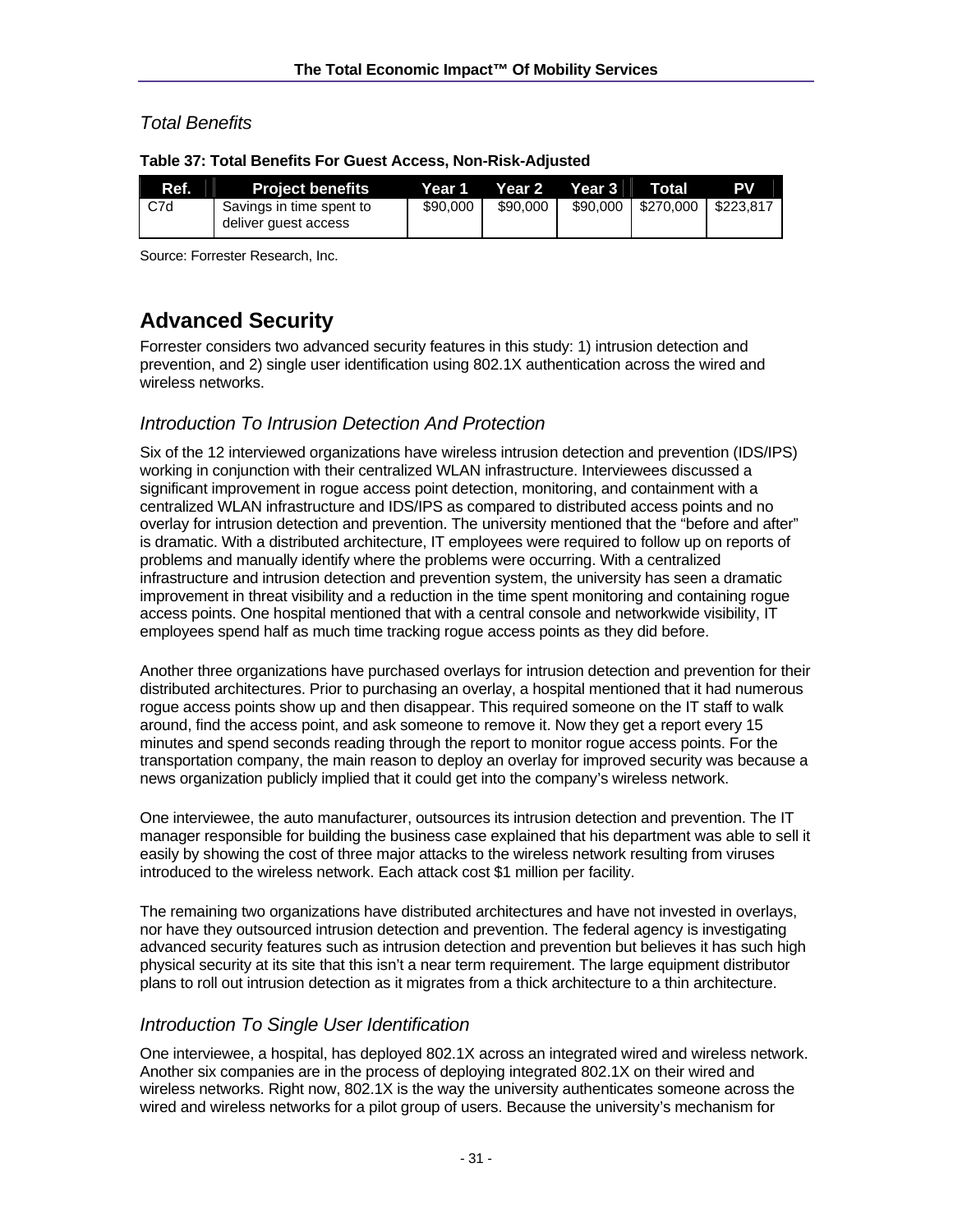authentication is not built into the operating system currently in use, the university has been forced to work with third-party authentication supplicants. The software provider is using 802.1X style implementation on the wireless side to ensure that users get onto the right network and authenticate, but currently the company has not integrated this with the wired network. In the wired space, the software provider is using it to identify employee machines. The challenge for the company has been managing group policy capabilities. Interviewees expect to realize improvements in security pertaining to unauthorized access and theft of proprietary information and a reduction in operating expenses to handle the moving parts in the identity/authentication process with single user identification.

The transportation company has approval and is ready to go forward with an integrated wired/wireless 802.1X implementation. The challenge for this organization has been legacy ring scanners with dumb DOS. The options were to either replace the devices or upgrade the devices. The company partnered with a third party to push the security configurations downward to the devices. The auto manufacturer has been trying to deploy 802.1X for the past two years on the wireless network but has struggled because the company's laptop vendor is not working well with the WLAN vendor.

The remaining five organizations are investigating 802.1X but have no current plans to deploy it on the wireless network.

## *Composite Organization*

The composite company represents a large organization with 15,000 employees. The organization deployed a WLAN network four years ago using a distributed architecture and WEP for security. For improved management, the organization plans to deploy a centralized architecture integrated with the wired network that has intrusion detection and prevention for monitoring and containing RFrelated attacks. The organization also plans to deploy WPA2, or 802.11i, and integrate 802.1X on the wired and wireless networks.

### *Costs*

This section reflects the overall costs of deploying intrusion detection and prevention and single user identification: 1) cost to deploy intrusion detection and prevention; 2) cost to deploy 802.1X on the wired and wireless networks; and 3) cost to integrate 802.1X across the wired and wireless networks.

#### **Deployment Of Intrusion Detection And Prevention**

Forrester takes a two-step approach to calculate the cost to deploy intrusion detection and prevention for the composite organization. First, Forrester calculates the total cost for the composite organization to deploy a WLAN with centralized architecture. Second, Forrester attributes a percent of the cost to deploy the centralized WLAN to the need for intrusion detection and prevention.

For the first step, Forrester uses a standard for data of 5,000 square feet per access point and 250 square feet per occupant and assumes 15,000 employees. Therefore, the composite organization needs to deploy 750 access points. Forrester assumes a cost per access point of \$1,700 to include the cost of the access point, a portion of the switch and cabling costs, the cost for design and installation, and the cost to configure the device for 802.1X. The total cost to deploy the centralized WLAN is equal to \$1,275,000.

For the second step, Forrester assumes that 25% of the total cost to deploy the centralized WLAN is attributed to the desire for intrusion detection and prevention. (The primary reasons to move from a distributed, decentralized architecture with a lot of intelligence in thick access points to a centralized architecture using thin access points with intelligence are for easier management and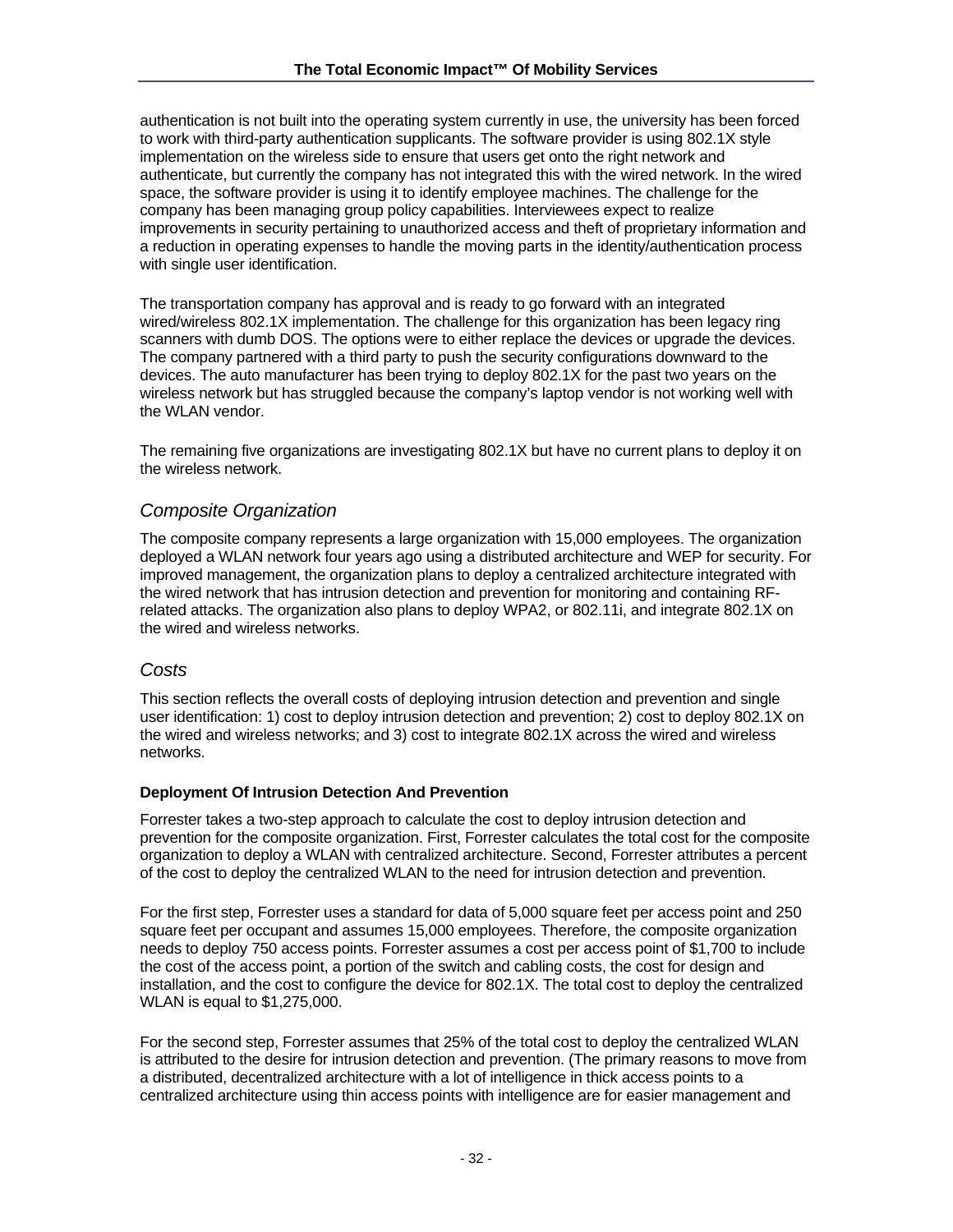the ability for the WLAN network to act in a coordinated fashion.) The total cost of deploying intrusion detection and prevention is therefore equal to  $$318,750 (= $1,275,000 \times 25%)$ .

| Ref.             | <b>Metric</b>                                                                                                                 | <b>Calculation</b> | Value       |
|------------------|-------------------------------------------------------------------------------------------------------------------------------|--------------------|-------------|
| D <sub>1</sub> a | Number of access points deployed for thin<br><b>WLAN</b> architecture                                                         |                    | 750         |
| D <sub>1</sub> b | Cost per access point (includes cost for<br>design and installation, back-end<br>infrastructure, and configuration of 802.1X) |                    | \$1,700     |
| D <sub>1</sub> c | Cost to upgrade to thin WLAN architecture                                                                                     | $(D1a^*D1b)$       | \$1,275,000 |
| D <sub>1</sub> d | Percent of cost to upgrade to thin WLAN<br>architecture attributed to need for IDS/IPS                                        |                    | 25%         |
| D <sub>1e</sub>  | Cost of IDS/IPS                                                                                                               | (D1c*D1d)          | \$318,750   |

**Table 38: Cost of Intrusion Detection And Prevention** 

Source: Forrester Research, Inc.

#### **Deployment Of 802.1X**

Forrester takes a three-step approach to calculate the cost to deploy and integrate 802.1X across the wired and wireless networks. The first step is to calculate the cost to upgrade edge switches on the wired network and configure the switches for 802.1X. The second step is to attribute a percent of the cost to upgrade the edge switches to the need for integration of 802.1X across the wired and wireless networks. The third step is to calculate the cost to configure the remaining edge switches for 802.1X on the wired network and to solve any integration problems with 802.1X on the wired and wireless networks.

For step one, Forrester calculates the total number of edge switches required to support the composite organization on the wired network. Assuming a 48-port switch and 15,000 employees, the organization requires 313 edge switches for the wired network  $(= 15,000 / 48)$ . Forrester assumes that the majority of edge switches have been upgraded previously and now only 30%, or 94 switches, must be upgraded to support 802.1X. Using market data, Forrester uses a cost per 48 port switch of \$10,000 and to that adds a 15% markup to take into account the additional cost to configure the switch to turn on 802.1X. The total cost to upgrade the edge switches is equal to  $$1,081,000 (= $10,000 \times (1 + 0.15) \times 94).$ 

In step two, Forrester assumes that 25% of the total cost to upgrade the edge switches is attributed to the desire for integrated 802.1X across the wired and wireless networks. Forrester only assumes 25% of the cost because other factors including end of life of switches and increased capacity on the wired networks comprise the majority of the impetus to upgrade edge switches. The cost of deploying 802.1X on the upgraded edge switches is equal to \$270,250.

For the third step, Forrester assumes that two senior IT employees each spend 40 days to configure the remaining edge switches on the wired network and to solve any integration issues for 802.1X across the wired and wireless networks. The total cost is equal to the product of the number of senior IT employees required, the senior IT hourly salary, the number of days of work required, and the number of hours per day, and is equal to  $$28,800 (= 2 \times $45 \times 40 \times 8)$ . The total cost to deploy 802.1X on the wired and wireless networks is equal to  $$299.050 (= $270.250 + $28.800)$ .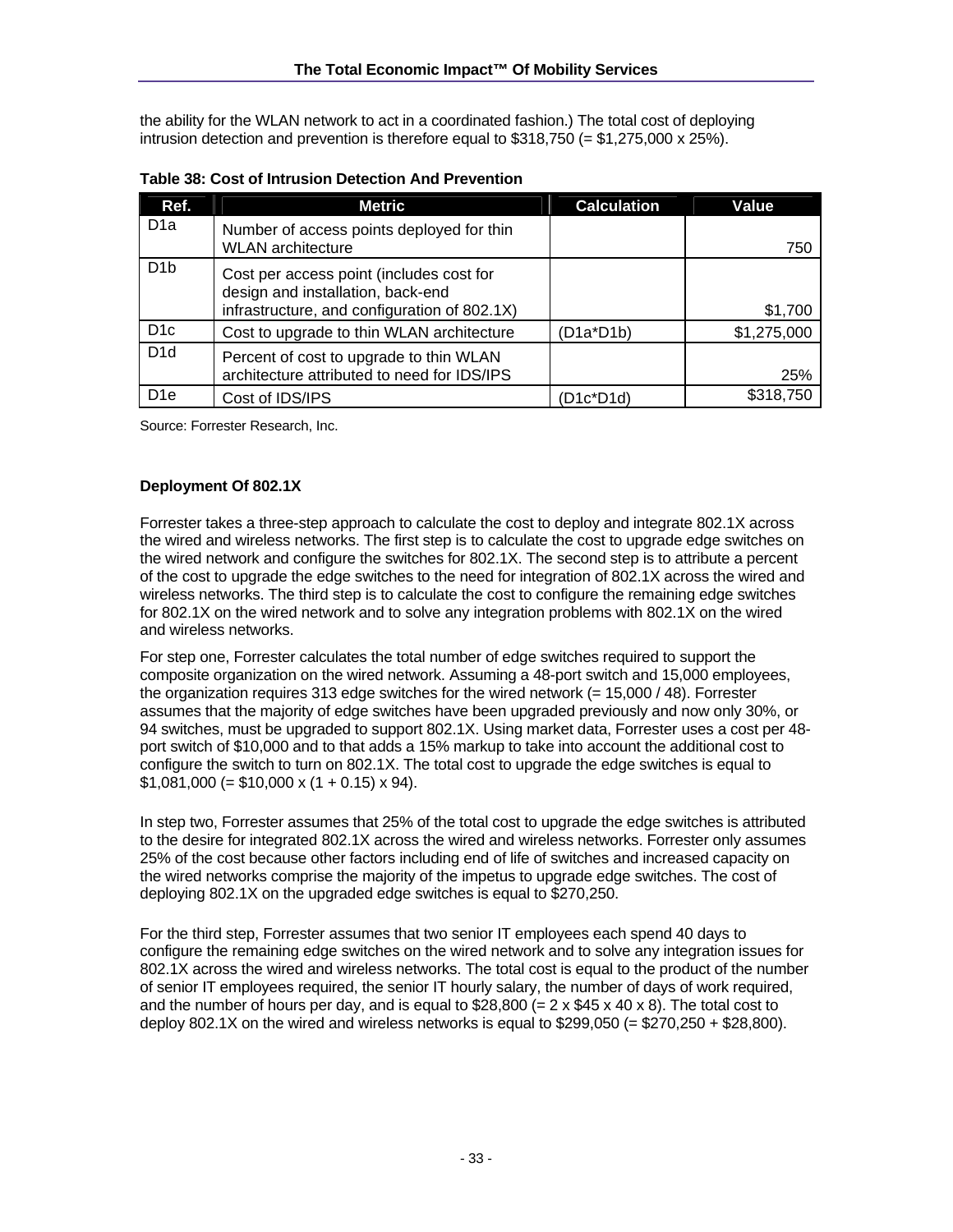| Ref.             | <b>Metric</b>                                                                                                                                                        | <b>Calculation</b>                | Value          |
|------------------|----------------------------------------------------------------------------------------------------------------------------------------------------------------------|-----------------------------------|----------------|
| D <sub>2a</sub>  | Number of employees                                                                                                                                                  |                                   | 15,000         |
| D <sub>2</sub> b | Total edge switches to support<br>wired infrastructure (assumes 48<br>ports per switch)                                                                              | (D2a/48)                          | 313            |
| D <sub>2c</sub>  | Percent of edge switches that must<br>be upgraded to support 802.1X                                                                                                  |                                   | 30%            |
| D <sub>2</sub> d | Total switches that must be<br>upgraded to support 802.1X                                                                                                            | (D2b*D2c)                         | 94             |
| D <sub>2e</sub>  | Cost per 48-port edge switch                                                                                                                                         |                                   | \$10,000       |
| D <sub>2f</sub>  | Incremental cost to configure edge<br>switch to turn on 802.1X                                                                                                       |                                   | 15%            |
| D <sub>2g</sub>  | Cost to upgrade edge switches for<br>802.1X                                                                                                                          | (D2d*D2e*(1+D2f))                 | \$1,081,000    |
| D <sub>2</sub> h | Percent of total cost to upgrade<br>switches attributed to the need for<br>integration of 802.1X on<br>wireless/wired networks                                       |                                   | 25%            |
| D <sub>2i</sub>  | Senior IT staff required to configure<br>remaining edge servers for 802.1X<br>and to solve any integration<br>problems with 802.1X on wired and<br>wireless networks |                                   | $\overline{2}$ |
| D <sub>2j</sub>  | Days to configure and solve<br>integration issues                                                                                                                    |                                   | 40             |
| D <sub>2</sub> k | Cost to deploy 802.1X on<br>wireless/wired networks                                                                                                                  | $((D2g^*D2h)+(D2i^*D2j^*R2^*R6))$ | \$299,050      |

|  |  | Table 39: Cost To Deploy 802.1X On Wired And Wireless Networks |
|--|--|----------------------------------------------------------------|
|  |  |                                                                |

Source: Forrester Research, Inc.

## *Total Costs*

#### **Table 40: Total Costs For Advanced Security, Non-Risk-Adjusted**

| Ref.             | <b>Project costs</b>                                | <b>Initial</b><br>cost | Year 1 | Year 2 | <b>Year 3</b> | <b>Total</b> | <b>PV</b> |
|------------------|-----------------------------------------------------|------------------------|--------|--------|---------------|--------------|-----------|
| D <sub>1e</sub>  | Cost of IDS/IPS                                     | \$318,750              |        |        |               | \$318,750    | \$318,750 |
| D <sub>2</sub> k | Cost to deploy 802.1X on<br>wireless/wired networks | \$299.050              |        |        |               | \$299.050    | \$299,050 |
| D <sub>3</sub> a | Total costs                                         | \$617,800              | \$0    | \$0    | \$0           | \$617,800    | \$617,800 |

Source: Forrester Research, Inc.

### *Benefits*

Interviewees identified two categories of benefits associated with intrusion detection and protection: 1) faster identification and containment of rogue access points, and 2) reduction in losses from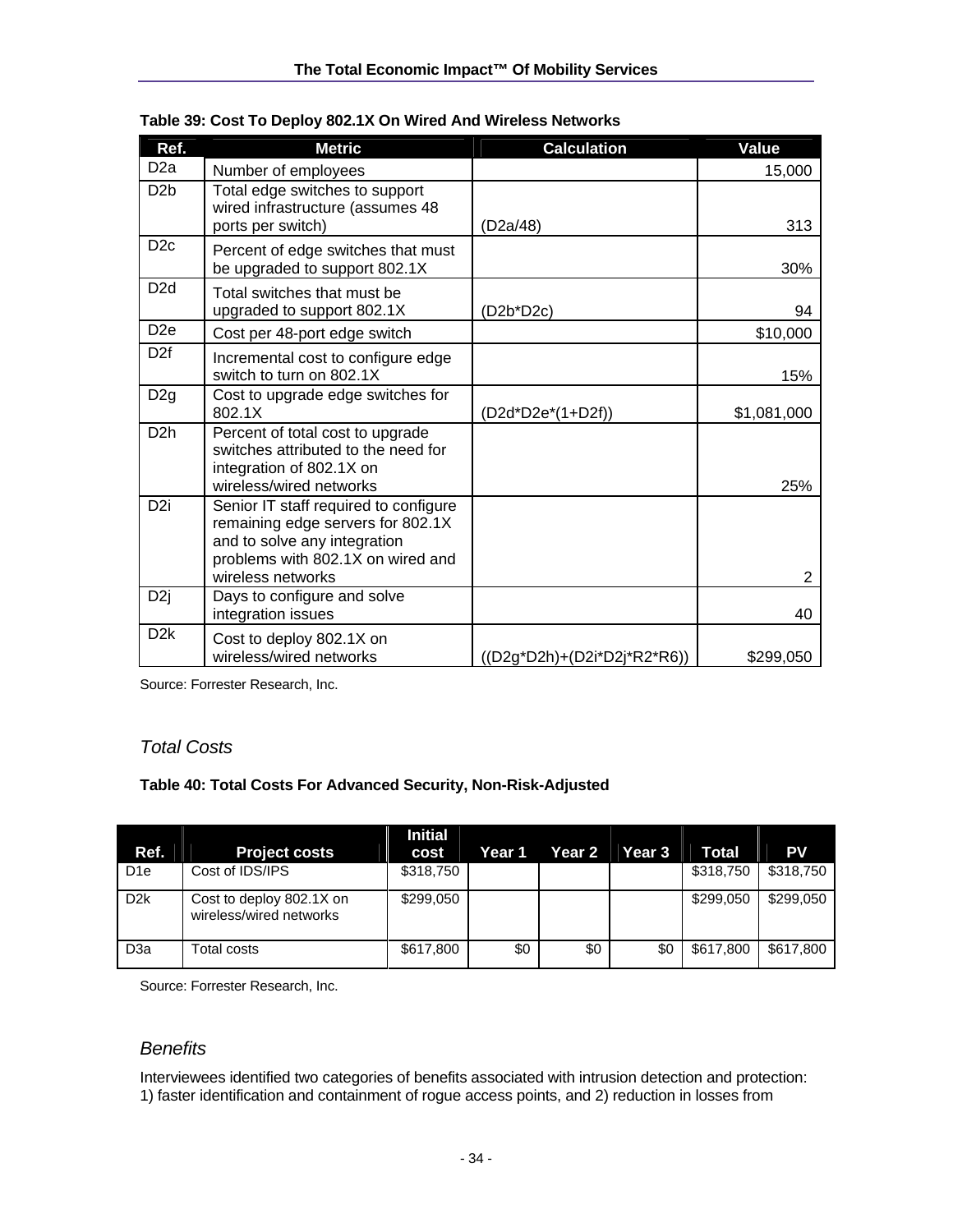exposure to viruses because IDS/IPS can stop a self-propagating worm and confine it to a particular area of the network. Forrester quantifies the first benefit but does not quantify the second benefit because of its variability.

With single user identification, interviewees expect to realize a reduction in operating expenses and improved protection against unauthorized users and theft of proprietary information.

#### **Faster Identification And Containment Of Rogue Access Points**

Prior to the deployment of intrusion detection and prevention, junior IT staff spend on average 3 hours per week walking around the corporate offices to search for rogue access points and, when one is located, asking the owner to remove it. With intrusion detection and prevention, IT employees are able to detect, monitor, and contain rogue access points by spending minutes per day reviewing reports. Forrester assumes that IT employees are able to save 2 hours per week with intrusion detection and prevention. At an hourly salary of \$30 for junior IT staff, the total cost savings is equal to \$3,000 per year, or the product of the hourly salary, the number of hours saved per week, and the number of weeks saved per year  $(= $30 \times 2 \times 50)$ .

| Ref.             | <b>Metric</b>                                                                                                           | <b>Calculation</b> | Value   |
|------------------|-------------------------------------------------------------------------------------------------------------------------|--------------------|---------|
| D <sub>4</sub> a | Hours spent per week by junior IT staff<br>tracking, monitoring, and containing rogue<br>access points prior to IDS/IPS |                    |         |
| D <sub>4</sub> b | Hours spent per week by junior IT staff<br>tracking, monitoring and containing rogue<br>access points after IDS/IPS     |                    |         |
| D <sub>4</sub> c | Hours saved per week for junior IT staff                                                                                | (D4a-D4b)          |         |
| D <sub>4</sub> d | Savings from faster identification and<br>containment of rogue access points                                            | (D4c*R1*R8)        | \$3,000 |

|  |  |  |  | Table 41: Savings From Faster Identification And Containment Of Rogue Access Points |
|--|--|--|--|-------------------------------------------------------------------------------------|
|  |  |  |  |                                                                                     |

Source: Forrester Research, Inc.

#### **Reduction In Operating Expenses With 802.1X Authentication**

Prior to the deployment of 802.1X on the wired and wireless networks, Forrester assumes that the composite company has an eight-to-one support ratio of switches to full-time equivalents (FTEs). Once 802.1X has been deployed across the wired and wireless networks, Forrester assumes that this ratio improves by 35%; one FTE can now support 11 switches. The organization has 313 edge switches on the wired network and six switches on the wireless network, for a total of 319 switches. Using the initial support ratio (prior to deployment and integration of 802.1X across the wired and wireless networks), the organization requires 40 junior IT employees to support the switches. After the deployment of 802.1X, the organization requires only 29 junior IT employees to support the switches. The annual savings to the composite organization are equal to  $$660,000 (= 11 x)$ \$60,000).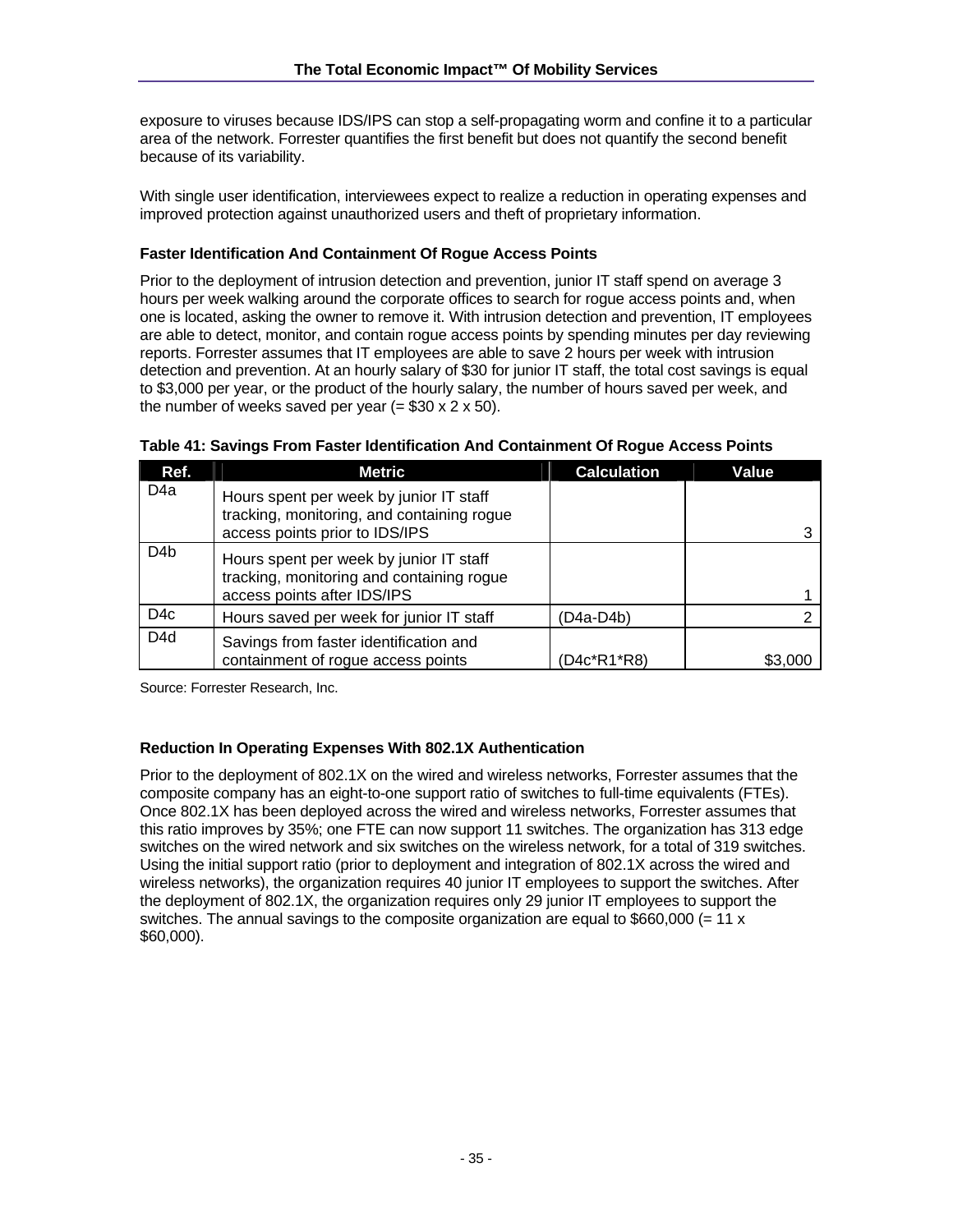| Ref.             | <b>Metric</b>                                                                   | <b>Calculation</b> | Value     |
|------------------|---------------------------------------------------------------------------------|--------------------|-----------|
| D5a              | Total switches on wired network with 802.1X<br>turned on                        |                    | 313       |
| D <sub>5</sub> b | Total switches on wireless network with 802.1X<br>turned on                     |                    | 6         |
| D <sub>5c</sub>  | Support ratio (switches per FTE) prior to 802.1X<br>on wired/wireless networks  |                    | 8         |
| D <sub>5d</sub>  | Number of junior IT staff required to support<br>switches prior to 802.1X       | ((D5a+D5b)/D5c))   | 40        |
| D <sub>5e</sub>  | Productivity improvement with 802.1X                                            |                    | 35%       |
| D <sub>5f</sub>  | Support ratio (switches per FTE) after 802.1X on<br>wired/wireless networks     | (D5c*(1+D5e))      | 11        |
| D5g              | Number of junior IT staff required to support<br>switches after 802.1X          | $((D5a+D5b)/D5f))$ | 29        |
| D <sub>5</sub> h | Savings from fewer junior IT staff required to<br>support switches after 802.1X | ((D5d-D5g)*R7)     | \$660,000 |

|  | Table 42: Savings In Operating Expenses With 802.1X Authentication |
|--|--------------------------------------------------------------------|
|  |                                                                    |

Source: Forrester Research, Inc.

#### **Reduction In Exposure To Losses From Unauthorized Access**

The 2005 CSI/FBI Computer Crime and Security Survey provides an estimate for losses from unauthorized access of \$48,878 per survey respondent per year. In the survey, unauthorized access includes "network entry" unauthorized access and "resource" unauthorized access (e.g., OS, folder, or application unauthorized access; authorization creep). Given that 802.1X across wired/wireless virtually eliminates losses from network entry unauthorized access but does not impact resource unauthorized access, Forrester assumes a 40% reduction in overall loss from unauthorized access. This results in an annual cost savings to the composite organization of  $$19,551 (= $48,878 \times 40\%)$ .

#### **Reduction In Exposure To Losses From Theft Of Proprietary Information**

The 2005 CSI/FBI Computer Crime and Security Survey also provides an estimate for losses from theft of proprietary information, in this case in an amount of \$48,408 per survey respondent per year. The survey does not break out the loss into authorized versus unauthorized network access. Because a large majority of data breaches are accidental, Forrester assumes a conservative 15% reduction in overall loss from theft of proprietary information attributed to single user identification, or integrated 802.1X across the wired and wireless networks. This results in an annual cost savings to the composite organization of  $$7,261$  (= \$48,408 x 15%).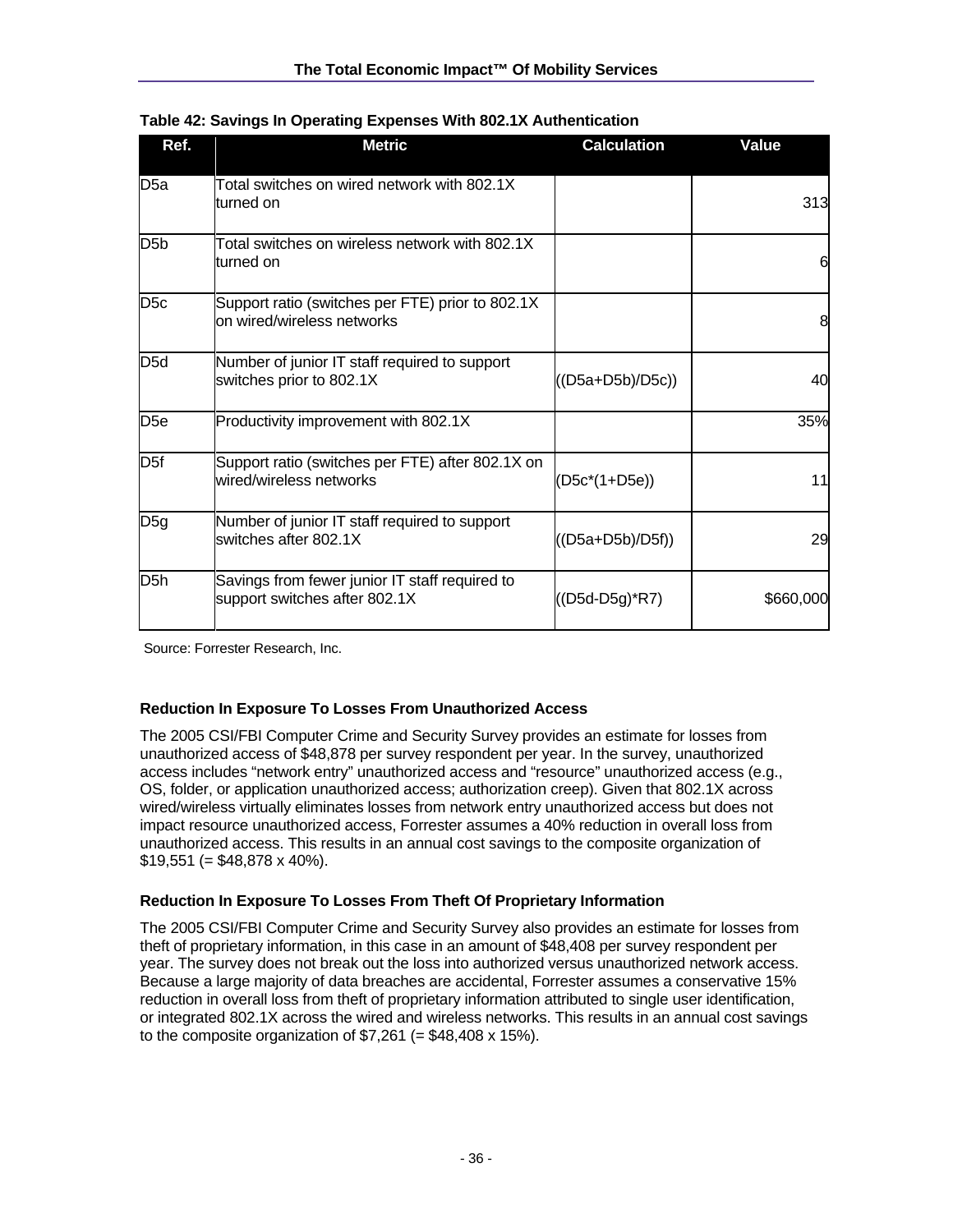| Ref.             | <b>Metric</b>                                                                                                         | <b>Calculation</b> | Value    |
|------------------|-----------------------------------------------------------------------------------------------------------------------|--------------------|----------|
| D <sub>6</sub> a | Average annual dollar amount loss for<br>unauthorized access prior to deployment of<br>advanced security              |                    | \$48,878 |
| D <sub>6</sub> b | Percent reduction in exposure to losses from<br>unauthorized access with advanced security<br>features                |                    | 40%      |
| D <sub>6</sub> c | Value of reduction in exposure to losses from<br>unauthorized access with advanced security<br>features               | (D6a*D6b)          | \$19,551 |
| D <sub>6</sub> d | Average annual dollar amount loss for theft of<br>proprietary information prior to deployment of<br>advanced security |                    | \$48,408 |
| D <sub>6e</sub>  | Percent reduction in exposure to losses from<br>theft of proprietary information with advanced<br>security features   |                    | 15%      |
| D <sub>6f</sub>  | Value of reduction in exposure to losses from<br>theft of proprietary information with advanced<br>security features  | (D6d*D6e)          | \$7,261  |

**Table 43: Savings From Reduction In Exposure To Losses From Unauthorized Access And Theft Of Proprietary Information** 

Source: Forrester Research, Inc.

#### **Qualitative Benefits**

Through the 12 company interviews and general industry knowledge, Forrester has identified the following qualitative benefits associated with advanced security:

- Improved safeguarding of the brand (eliminate spoofing of the wireless network)
- Provision of a platform for physical security (e.g., IP video surveillance, badge readers)
- Improved employee security protection through reduction in phishing incidents
- Potentially improved regulatory compliance

These benefits are too indirectly tied to financial returns to be quantified in this study.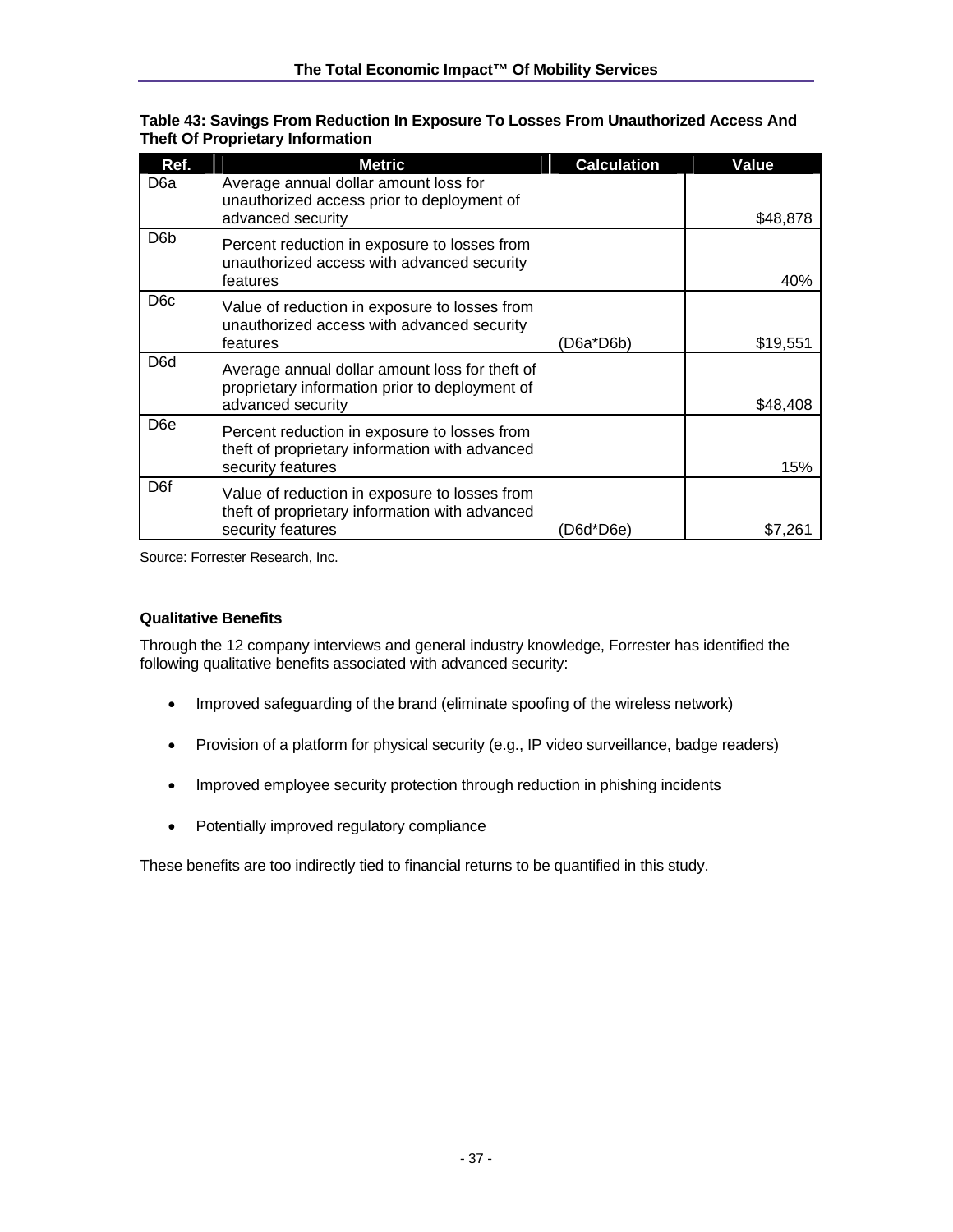## *Total Benefits*

| Ref.             | <b>Project benefits</b>                                                                                                 | Year 1    | Year 2    | Year 3    | Total       | <b>PV</b>   |
|------------------|-------------------------------------------------------------------------------------------------------------------------|-----------|-----------|-----------|-------------|-------------|
| D <sub>4</sub> d | Savings from faster identification<br>and containment of roque access<br>points                                         | \$3,000   | \$3,000   | \$3,000   | \$9,000     | \$7,461     |
| D <sub>5</sub> h | Savings from fewer junior IT staff<br>required to support switches after<br>802.1X                                      | \$660,000 | \$660,000 | \$660,000 | \$1,980,000 | \$1,641,322 |
| D <sub>6</sub> c | Value of reduction in exposure to<br>losses from unauthorized access<br>with advanced security features                 | \$19,551  | \$19,551  | \$19,551  | \$58,654    | \$48,621    |
| D <sub>6f</sub>  | Value of reduction in exposure to<br>losses from theft of proprietary<br>information with advanced<br>security features | \$7,261   | \$7,261   | \$7,261   | \$21,784    | \$18,058    |
| D <sub>7</sub> a | <b>Total benefits</b>                                                                                                   | \$689,813 | \$689,813 | \$689,813 | \$2,069,438 | \$1,715,462 |

**Table 44: Total Benefits From Advanced Security, Non-Risk-Adjusted** 

Source: Forrester Research, Inc.

# **Risk**

Risk is the third component within the TEI model; it is used as a filter to capture the uncertainty surrounding different cost and benefit estimates. If a risk-adjusted ROI still demonstrates a compelling business case, it raises confidence that the investment is likely to succeed because the risks that threaten the project have been taken into consideration and quantified. The risk-adjusted numbers should be taken as "realistic" expectations, since they represent the expected values considering risk. In general, risks impact costs by raising the original estimates and impact benefits by reducing the original estimates.

For the purpose of this analysis, Forrester risk-adjusts cost and benefit estimates to better reflect the level of uncertainty that exists for each estimate. The TEI model uses a triangular distribution method to calculate risk-adjusted values. To construct the distribution, it is necessary to first estimate the low, most likely, and high values that could occur within the current environment. The risk-adjusted value is the mean of the distribution of those points.

For example, take the case of the cost of network design to include requirements for location tracking. The \$720 value used in this analysis can be considered the "most likely" or expected value. The cost of network design, however, will vary based on an organization's pre-existing environment. This variability represents a risk that must be captured as part of this study. Forrester assumes a medium level of risk associated with the cost of network design and uses a risk factor of 115% on the high end, 100% as the most likely, and 100% on the low end (costs are rarely lower than the most likely, or expected, value). This has the effect of increasing the cost estimate to take into account the fact that original cost estimates are more likely to be revised upward than downward. Forrester then creates a triangular distribution to reflect the range of expected costs, with 105% as the mean (105% is equal to the sum of 115%, 100%, and 100% and then divided by three). Forrester applies this mean to the most likely estimate, \$720, to arrive at a risk-adjusted value of \$756.

Risk adjustments for benefits reduce the original benefits estimates. For example, Forrester applies a risk range of 50% on the low end of the estimate and 100% on the most likely and high end for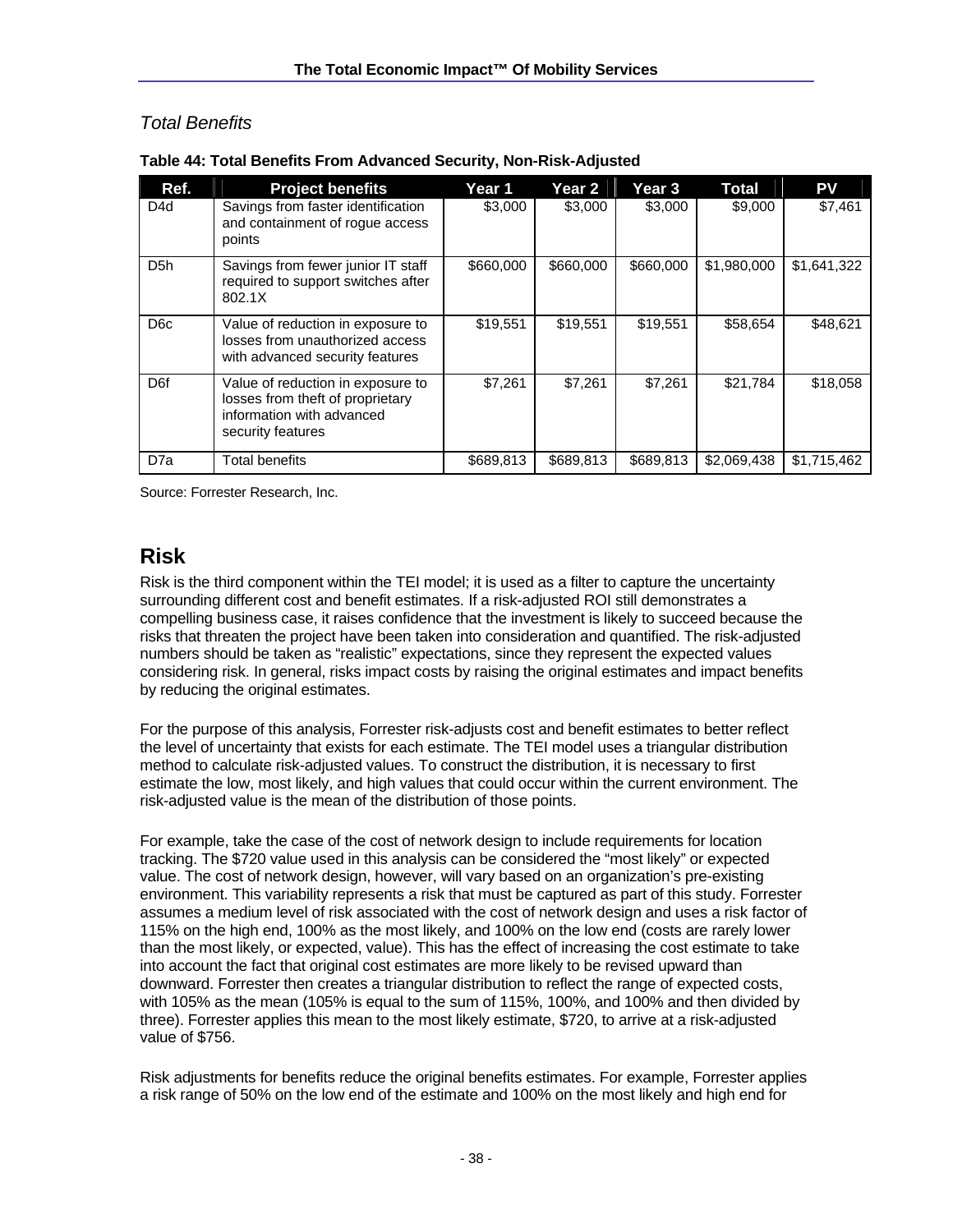reduction in time spent to locate assets. This has the effect of reducing the benefit estimate by 16.67% so that it is now equal to 83.33% of the original value of \$106,250, or \$88,542.

See Appendix A for details on the risk level applied to each cost and benefit estimate.

Forrester considered the following general risk in this study:

• The risk that cost savings and productivity gains realized by other organizations may vary from those realized by the interviewed customers.

Forrester considered the following risk specific to location services in this study:

• The risk of a poor site survey that results in the deployment of too few access points to successfully track assets.

Forrester considered the following risk specific to voice services in this study:

- The risk that an organization does not have an IP PBX in place before deploying VoWLAN. This would require a significant additional investment to implement a gateway to translate voice signals to an IP format.
- The risk of a poor capacity design that results in a poor user experience, with a noticeable drop in call quality using VoWLAN.

Forrester considered the following risk specific to guest access in this study:

• The risk that a significant portion of visitors have trouble getting onto the guest network, necessitating IT employees to support these guests.

Forrester considered the following risk specific to advanced security in this study:

• The risk that an organization has a significantly larger portion of switches older than three years that must be upgraded. Enterprises commonly upgrade LAN switching infrastructure every five years, but those that are specifically looking to deploy an integrated wired/wireless switch-based WLAN or network quarantine may have to acquire the newer versions now.

## **Flexibility**

Flexibility, as defined by TEI, represents an investment in additional capacity or capability that could be turned into business benefit for some future additional investment (described in more detail in Appendix B).

An investment in a wireless LAN provides an organization with multiple flexibility options, including the four highlighted in this study: location, voice, guest access, and advanced security. The up-front investment in the WLAN allows an organization, with some future incremental investment, to take advantage of advanced services and realize benefits in the form of: 1) reduction in time spent to locate assets and cost to replace missing assets with location tracking; 2) avoidance of cellular charges and improved mobile worker productivity with voice services; 3) lower cost to provide visitors with access to the Internet through guest access; 4) a reduction in time spent to monitor and contain rogue access points with IDS/IPS and a reduction in operating expenses and exposure to losses from unauthorized access and theft of proprietary information with single user identification.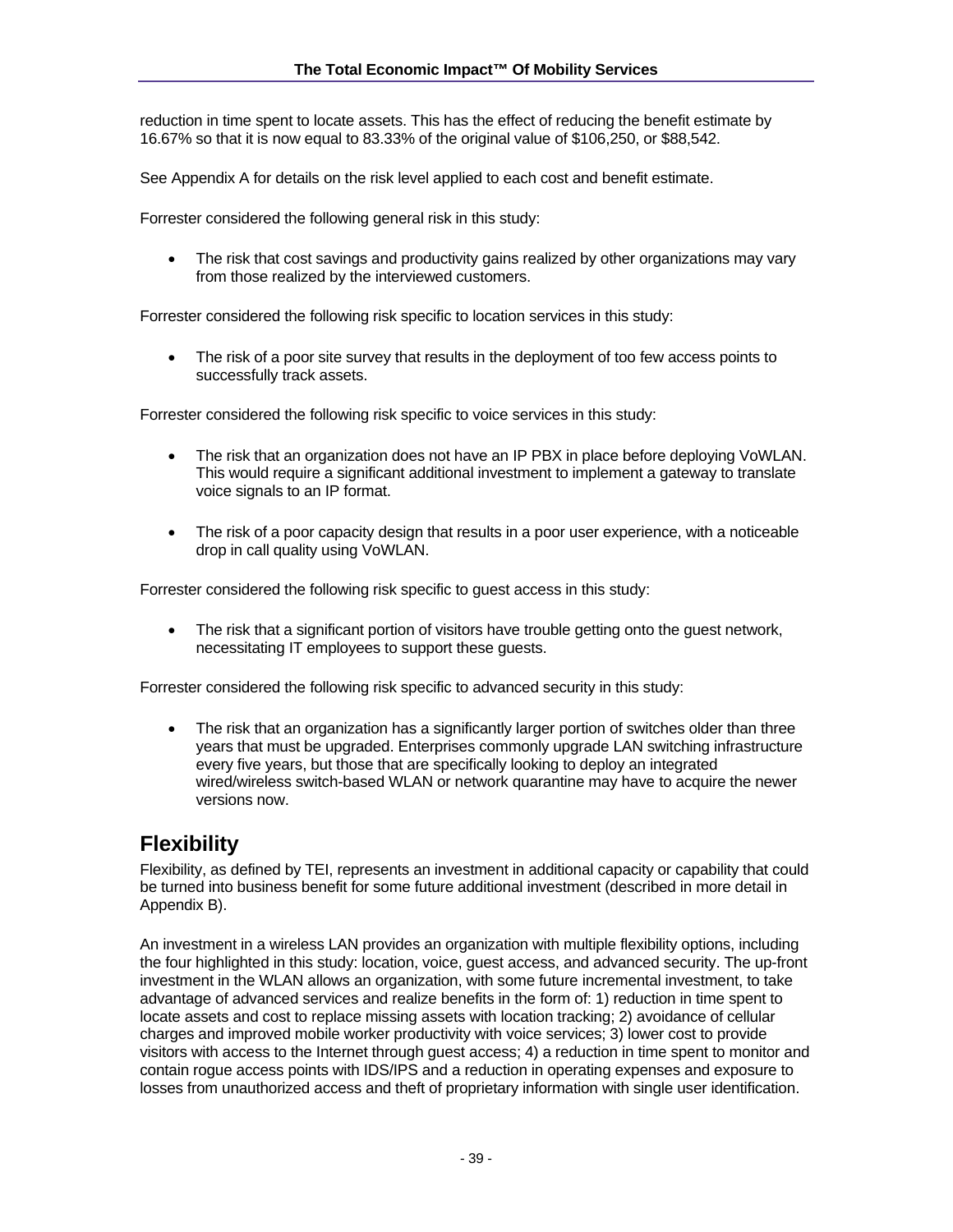# **TEI Framework: Summary**

Considering the financial framework constructed above, the results of the costs, benefits, flexibility, and risk sections using the representative numbers can be used to determine a return on investment, net present value, and payback period. Table 45 shows the consolidated risk-adjusted values for Location, applying the risk factors identified in Tables 49 and 50 (shown in Appendix A) to the numbers in Tables 15 and 18.

| <b>Metric</b>                                                | <b>Initial</b> | Year 1    | Year 2    | Year <sub>3</sub> | <b>Total</b> | PV          |
|--------------------------------------------------------------|----------------|-----------|-----------|-------------------|--------------|-------------|
| <b>Risk-adjusted project costs</b>                           |                |           |           |                   |              |             |
| Cost of network design                                       | \$756          |           |           |                   | \$756        | \$756       |
| Cost of access points                                        | \$202,000      |           |           |                   | \$202,000    | \$202,000   |
| Cost to install access points                                | \$6,060        |           |           |                   | \$6,060      | \$6,060     |
| Cost of wireless location appliance                          | \$15,750       |           |           |                   | \$15,750     | \$15,750    |
| Cost to install wireless location appliance                  | \$378          |           |           |                   | \$378        | \$378       |
| Cost of asset tags                                           | \$119,438      | \$59,719  | \$59,719  | \$59,719          | \$298,594    | \$267,949   |
| Cost to assign tags                                          | \$89,006       | \$33,141  | \$33,141  | \$33,141          | \$188,428    | \$171,422   |
| Cost of training                                             | \$6,060        |           |           |                   | \$6,060      | \$6,060     |
| Cost of ongoing administration of asset<br>management system |                | \$6,300   | \$6,300   | \$6,300           | \$18,900     | \$15,667    |
| <b>Total costs</b>                                           | \$439,448      | \$99,159  | \$99,159  | \$99,159          | \$736,926    | \$686,042   |
| <b>Risk-adjusted project benefits</b>                        |                |           |           |                   |              |             |
| Savings from reduction in time spent to locate<br>assets     |                | \$88,542  | \$88,542  | \$88,542          | \$265,625    | \$220,190   |
| Savings from reduction in costs to replace<br>missing assets |                | \$340,000 | \$340,000 | \$340,000         | \$1,020,000  | \$845,530   |
| <b>Total benefits</b>                                        | \$0            | \$428,542 | \$428,542 | \$428,542         | \$1,285,625  | \$1,065,720 |
| <b>Risk-adjusted cash flow</b>                               |                |           |           |                   |              |             |
| Cash flow                                                    | (\$439,448)    | \$329,382 | \$329,382 | \$329,382         | \$548,699    | \$379,677   |
| <b>ROI</b>                                                   |                |           |           |                   |              | 55%         |
| Payback period (months)                                      |                |           |           |                   |              | 16          |

### **Table 45: Risk-Adjusted Financial Results For Location**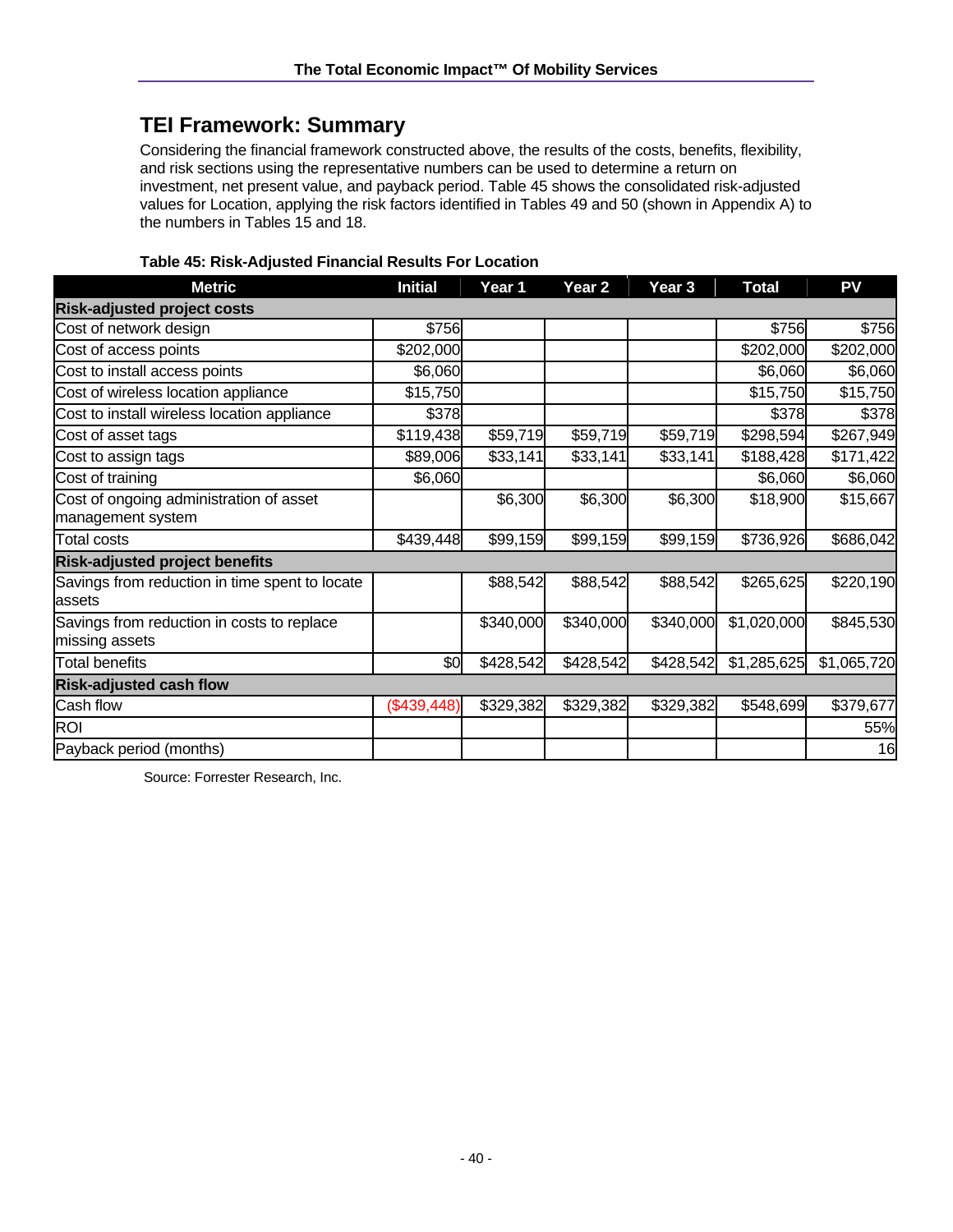Table 46 shows the consolidated risk-adjusted values for Voice, applying the risk factors identified in Tables 51 and 52 (shown in Appendix A) to the numbers in Tables 26 and 29.

| <b>Metric</b>                                                | <b>Initial</b> | Year 1      | Year <sub>2</sub> | Year <sub>3</sub> | <b>Total</b> | PV          |  |  |  |  |
|--------------------------------------------------------------|----------------|-------------|-------------------|-------------------|--------------|-------------|--|--|--|--|
| <b>Risk-adjusted project costs</b>                           |                |             |                   |                   |              |             |  |  |  |  |
| Cost of network design                                       | \$3,900        |             |                   |                   | \$3,900      | \$3,900     |  |  |  |  |
| Cost of access points                                        | \$336,330      |             |                   |                   | \$336,330    | \$336,330   |  |  |  |  |
| Cost to install access<br>points                             | \$10,090       |             |                   |                   | \$10,090     | \$10,090    |  |  |  |  |
| Cost of IP wireless<br>phones                                | \$525,000      |             |                   |                   | \$525,000    | \$525,000   |  |  |  |  |
| Installation and integration<br>costs                        | \$780          |             |                   |                   | \$780        | \$780       |  |  |  |  |
| Cost to support<br>incremental calls to help<br>desk         |                | \$126,000   | \$126,000         | \$126,000         | \$378,000    | \$313,343   |  |  |  |  |
| Cost of incremental<br>monitoring of the wireless<br>network |                | \$3,150     | \$3,150           | \$3,150           | \$9,450      | \$7,834     |  |  |  |  |
| <b>Total costs</b>                                           | \$876,100      | \$129,150   | \$129,150         | \$129,150         | \$1,263,550  | \$1,197,277 |  |  |  |  |
| <b>Risk-adjusted project benefits</b>                        |                |             |                   |                   |              |             |  |  |  |  |
| Cost avoidance of monthly<br>cellular charges                |                | \$690,000   | \$690,000         | \$690,000         | \$2,070,000  | \$1,715,928 |  |  |  |  |
| Productivity gains for<br>mobile workers                     |                | \$546,875   | \$546,875         | \$546,875         | \$1,640,625  | \$1,359,997 |  |  |  |  |
| <b>Total benefits</b>                                        | \$0            | \$1,236,875 | \$1,236,875       | \$1,236,875       | \$3,710,625  | \$3,075,925 |  |  |  |  |
| <b>Risk-adjusted cash flow</b>                               |                |             |                   |                   |              |             |  |  |  |  |
| Cash flow                                                    | (\$876,100)    | \$1,107,725 | \$1,107,725       | \$1,107,725       | \$2,447,075  | \$1,878,648 |  |  |  |  |
| <b>ROI</b>                                                   |                |             |                   |                   |              | 157%        |  |  |  |  |
| Payback period (months)                                      |                |             |                   |                   |              | 9           |  |  |  |  |

#### **Table 46: Risk-Adjusted Financial Results For Voice**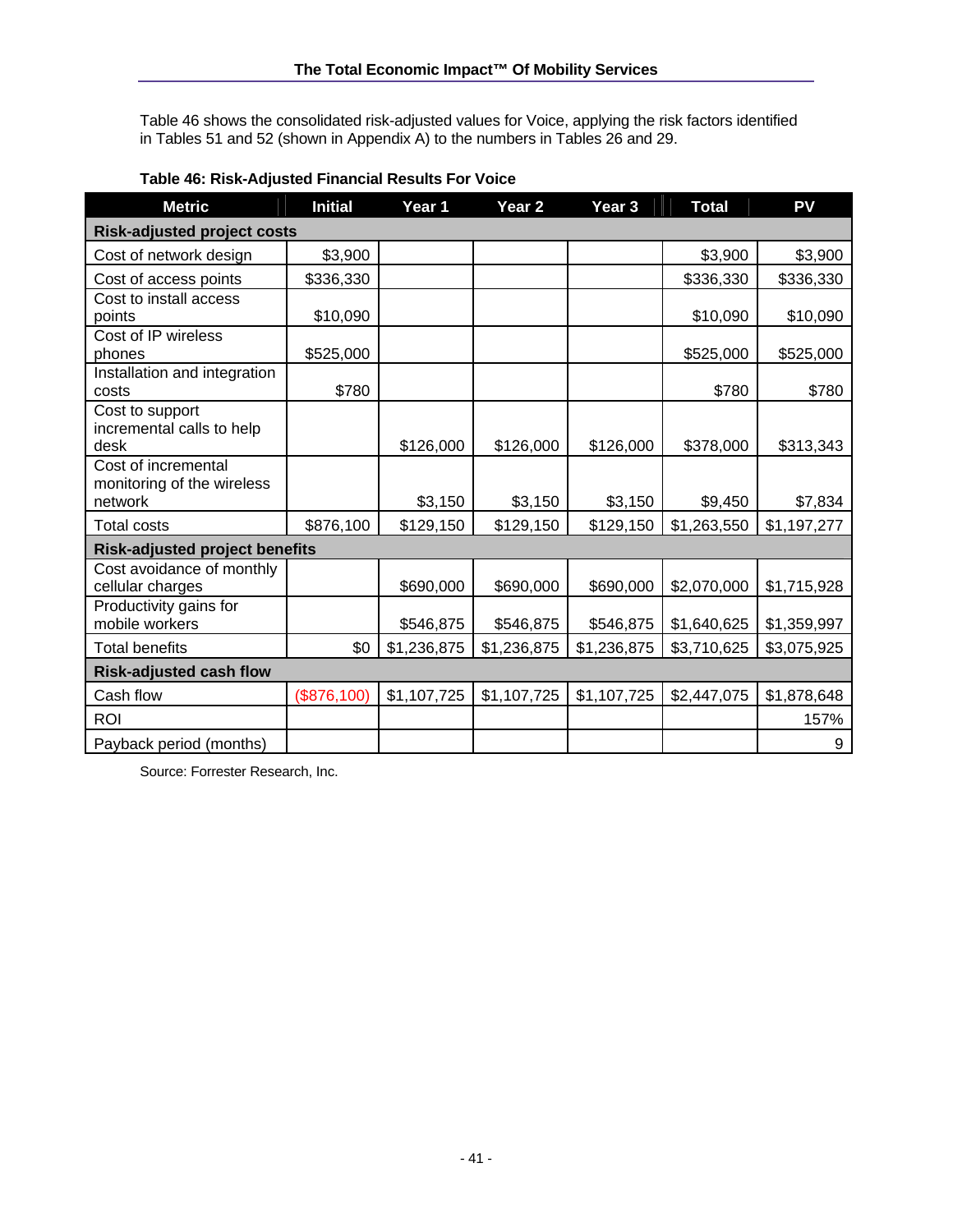Table 47 shows the consolidated risk-adjusted values for Guest Access, applying the risk factors identified in Tables 53 and 54 (shown in Appendix A) to the numbers in Tables 35 and 37.

| <b>Metric</b>                         | <b>Initial</b> | Year 1   | Year 2   | Year 3   | <b>Total</b> | PV        |
|---------------------------------------|----------------|----------|----------|----------|--------------|-----------|
| <b>Risk-adjusted project costs</b>    |                |          |          |          |              |           |
| Cost of network design                | \$2,268        |          |          |          | \$2,268      | \$2,268   |
| Cost of access points                 | \$37,370       |          |          |          | \$37,370     | \$37,370  |
| Cost to install access                |                |          |          |          |              |           |
| points                                | \$1,121        |          |          |          | \$1,121      | \$1,121   |
| Implementation costs                  |                |          |          |          |              |           |
| for guest access                      | \$756          |          |          |          | \$756        | \$756     |
| Cost of incremental                   |                |          |          |          |              |           |
| help desk support for                 |                |          |          |          |              |           |
| visitors                              |                | \$3,150  | \$3,150  | \$3,150  | \$9,450      | \$7,834   |
| <b>Total costs</b>                    | \$41,515       | \$3,150  | \$3,150  | \$3,150  | \$50,965     | \$49,349  |
| <b>Risk-adjusted project benefits</b> |                |          |          |          |              |           |
| Savings in time spent                 |                |          |          |          |              |           |
| to deliver guest access               |                | \$84,900 | \$84,900 | \$84,900 | \$254,700    | \$211,134 |
| <b>Total benefits</b>                 | \$0            | \$84,900 | \$84,900 | \$84,900 | \$254,700    | \$211,134 |
| <b>Risk-adjusted cash flow</b>        |                |          |          |          |              |           |
| Cash flow                             | (\$41,515)     | \$81,750 | \$81,750 | \$81,750 | \$203,735    | \$161,785 |
| <b>ROI</b>                            |                |          |          |          |              | 328%      |
| Payback period                        |                |          |          |          |              |           |
| (months)                              |                |          |          |          |              | 6         |

### **Table 47: Risk-Adjusted Financial Results For Guest Access**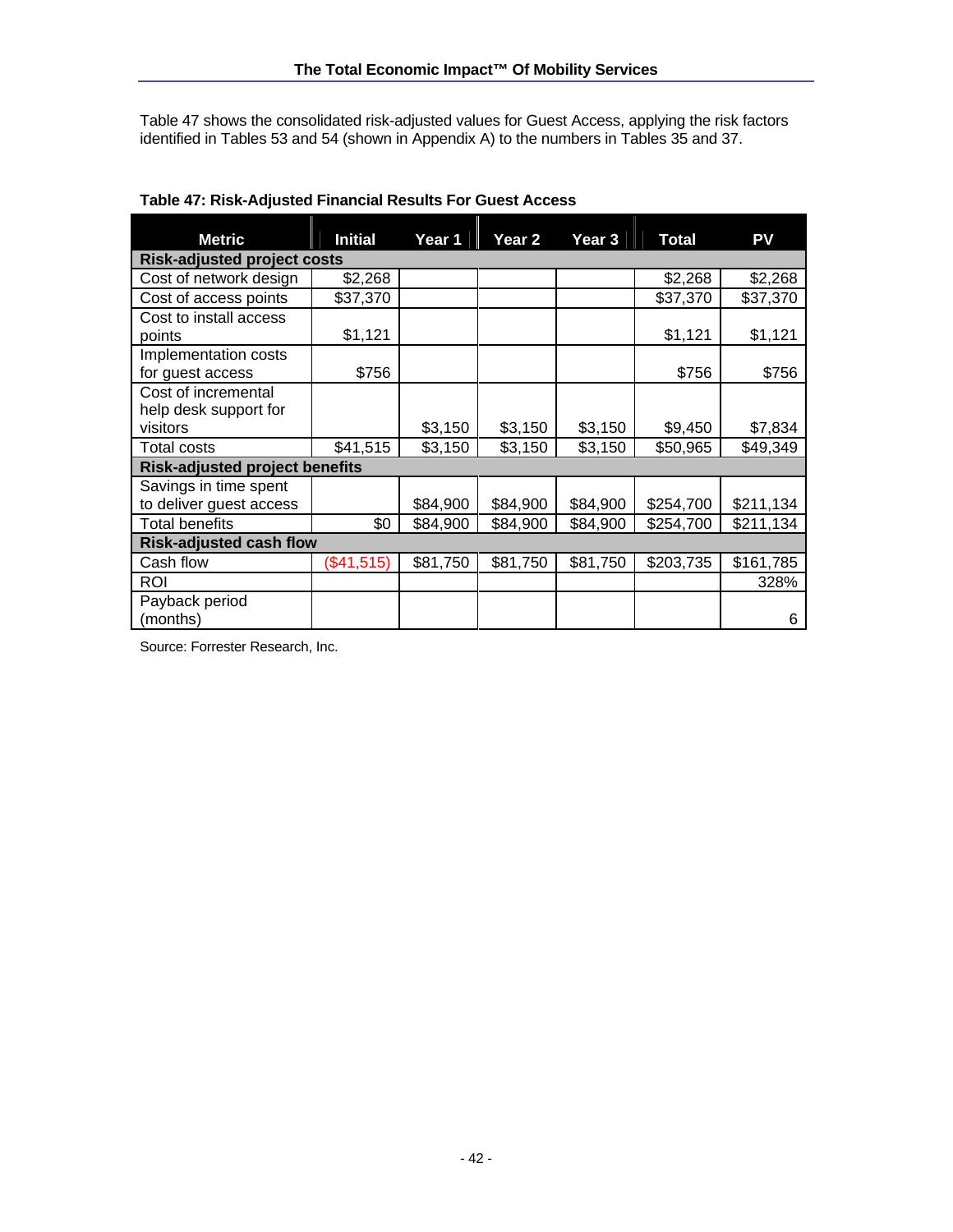Table 48 shows the consolidated risk-adjusted values for Advanced Security, applying the risk factors identified in Tables 55 and 56 (shown in Appendix A) to the numbers in Tables 40 and 44.

| <b>Metric</b>                                                                                                              | <b>Initial</b> | Year 1    | Year <sub>2</sub> | Year <sub>3</sub> | <b>Total</b> | PV          |
|----------------------------------------------------------------------------------------------------------------------------|----------------|-----------|-------------------|-------------------|--------------|-------------|
| <b>Risk-adjusted project costs</b>                                                                                         |                |           |                   |                   |              |             |
| Cost of IDS/IPS                                                                                                            | \$345,313      |           |                   |                   | \$345,313    | \$345,313   |
| Cost to deploy 802.1X on<br>wireless/wired networks                                                                        | \$323,971      |           |                   |                   | \$323,971    | \$323,971   |
| <b>Total costs</b>                                                                                                         | \$669,283      | \$0       | \$0               | \$0               | \$669,283    | \$669,283   |
| <b>Risk-adjusted project benefits</b>                                                                                      |                |           |                   |                   |              |             |
| Savings from faster<br>identification and<br>containment of rogue access<br>points                                         |                | \$2,830   | \$2,830           | \$2,830           | \$8,490      | \$7,038     |
| Savings from fewer junior IT<br>staff required to support<br>switches after 802.1X                                         |                | \$550,000 | \$550,000         | \$550,000         | \$1,650,000  | \$1,367,769 |
| Value of reduction in<br>exposure to losses from<br>unauthorized access with<br>advanced security features                 |                | \$16,293  | \$16,293          | \$16,293          | \$48,878     | \$40,518    |
| Value of reduction in<br>exposure to losses from theft<br>of proprietary information<br>with advanced security<br>features |                | \$6,051   | \$6,051           | \$6,051           | \$18,153     | \$15,048    |
| <b>Total benefits</b>                                                                                                      | \$0            | \$575,174 | \$575,174         | \$575,174         | \$1,725,521  | \$1,430,372 |
| <b>Risk-adjusted cash flow</b>                                                                                             |                |           |                   |                   |              |             |
| Cash flow                                                                                                                  | (\$669,283)    | \$575,174 | \$575,174         | \$575,174         | \$1,056,238  | \$761,089   |
| <b>ROI</b>                                                                                                                 |                |           |                   |                   |              | 114%        |
| Payback period (months)                                                                                                    |                |           |                   |                   |              | 14          |

#### **Table 48: Risk-Adjusted Financial Results For Advanced Security**

Source: Forrester Research, Inc.

It is important to note that values used throughout the TEI Framework are based on in-depth interviews with 12 organizations and the resulting composite organizations built by Forrester. Forrester makes no assumptions as to the potential return that other organizations will receive within their own environment. Forrester strongly advises that readers use their own estimates within the framework provided in this study to determine the expected financial impact of implementing Mobility Services.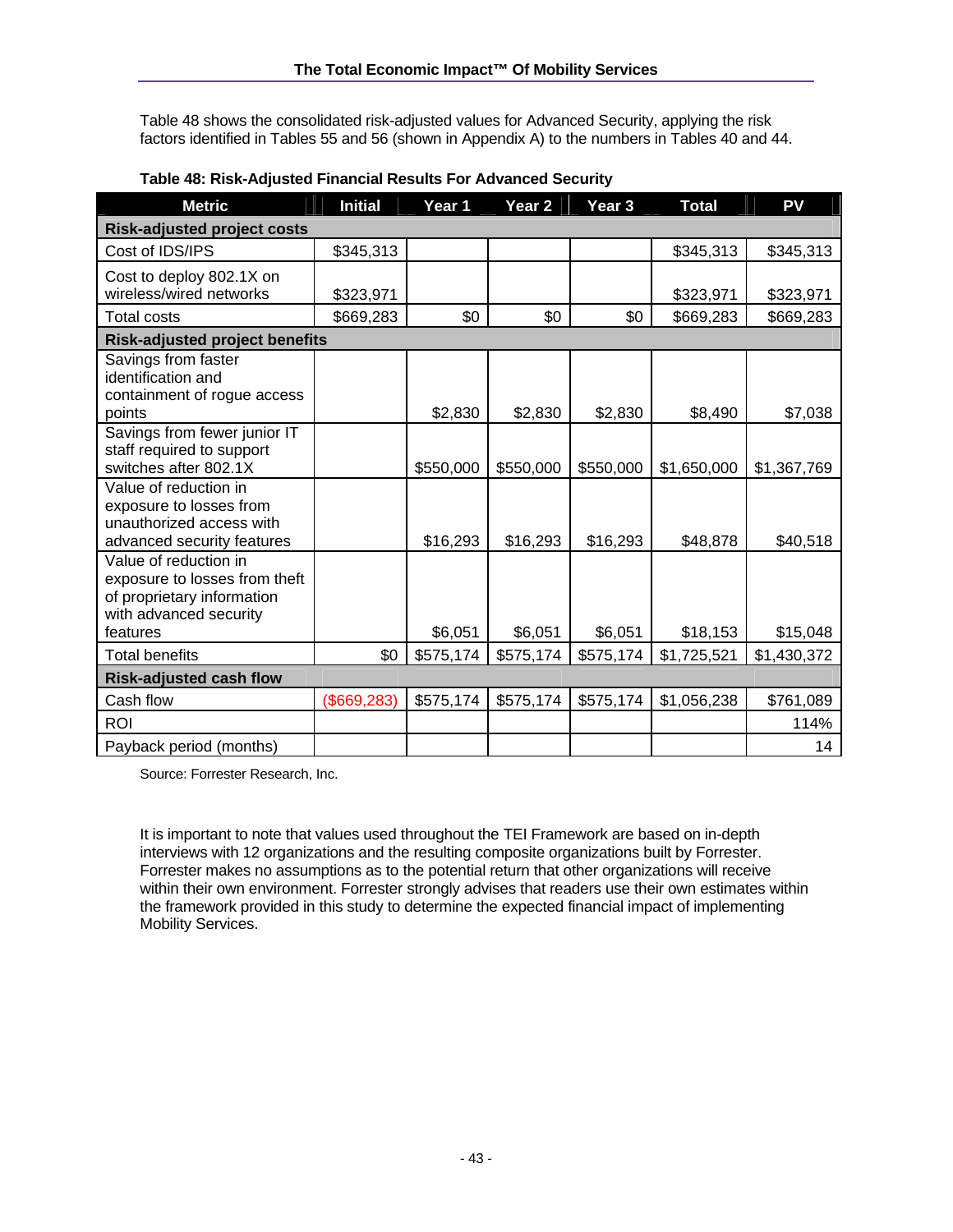# **Study Conclusions**

The financial analysis provided in this study illustrates the potential way an organization can evaluate the value proposition of Mobility Services.

• **Location.** With location tracking, interviewees find quantifiable benefits in a reduction in the amount of time spent to locate assets and a reduction in the cost to replace missing assets. The ROI for the composite company is 55%, with a breakeven point of 16 months after deployment.

The qualitative benefits associated with location services include: improved security with location-based security features; improved employee productivity through location-based call routing and content distribution; improved IT productivity through location-based trend analysis; and improved customer satisfaction through reduction in wait time for services.

• **Voice.** Organizations using voice over the WLAN realize quantifiable benefits in the form of avoidance of cellular or pager charges for mobile workers and improved mobile worker productivity. The ROI for the composite company is 157%, with a breakeven point of nine months after deployment.

The qualitative benefits associated with voice services include: improved employee accessibility through unified messaging; improved employee collaboration; decreased support costs for proprietary wireless voice systems; improved customer and employee satisfaction through enhanced mobility; and improved visibility into costs because all facility communication is controlled by the enterprise.

• **Guest Access.** Organizations using a guest network to provide visitors with wireless access to the Internet identify as a quantifiable benefit a reduction in IT support costs to manage wireless guest access. The ROI for the composite company is 328%, with a breakeven point of six months after deployment.

The qualitative benefits associated with guest access include: improved security; improved customer service; improved network performance in shared space environments; improved ability to retain visitors on-site; and improved perception of the company as an advanced technology user by partners and other guests.

• **Advanced Security.** Forrester examined two advanced security features in this study: intrusion detection and prevention and single user identification through integrated 802.1X on the wired and wireless networks. Interviewees attribute quantifiable benefits in the form of faster identification and containment of rogue access points and a reduction in exposure to losses from viruses with IDS/IPS. Organizations attribute a reduction in operating expenses and improved protection against unauthorized users and theft of proprietary information with single user identification. The ROI for the composite company is 114%, with a breakeven point of 14 months after deployment.

The qualitative benefits associated with advanced security include: improved safeguarding of the brand; provision of a platform for physical security; improved employee security protection through a reduction in phishing incidents; and potentially improved regulatory compliance.

Using the TEI framework, many companies may find the potential for a compelling business case to make an investment in Mobility Services.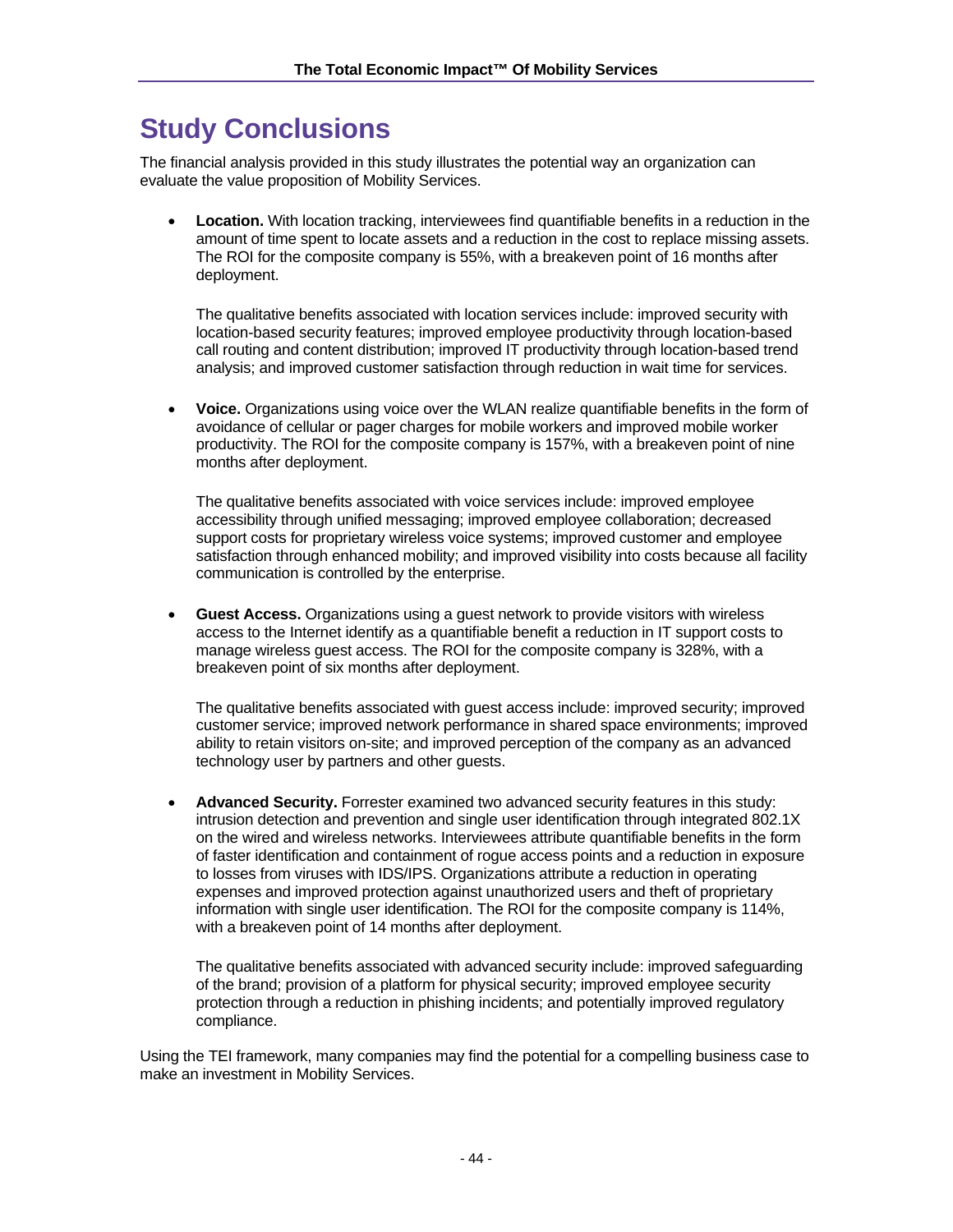# **Appendix A: Risk Analysis**

For the purpose of this analysis, Forrester risk-adjusts cost and benefit estimates to better reflect the level of uncertainty that exists for each estimate. The TEI model uses a triangular distribution method to calculate risk-adjusted values. To construct the distribution, it is necessary to first estimate the low, most likely, and high values that could occur within the current environment. The risk-adjusted value is the mean of the distribution of those points. Different benefit and cost estimates have different levels of risk adjustments. Readers are urged to apply their own risk ranges based upon their own degree of confidence in the cost and benefit estimates.

# **Location**

The following tables show the values used to adjust for uncertainty in cost and benefit estimates for location services.

| Ref.             | <b>Risk to cost</b>                                                               | <b>Risk</b><br>level | Low  | <b>Most</b><br>likely | <b>High</b> | Risk-<br>adjusted |
|------------------|-----------------------------------------------------------------------------------|----------------------|------|-----------------------|-------------|-------------------|
| A <sub>1</sub> c | Cost of network design                                                            | Medium               | 100% | 100%                  | 115%        | 105.0%            |
| A2c              | Cost of access points                                                             | Low                  | 98%  | 100%                  | 105%        | 101.0%            |
| A <sub>3</sub> b | Cost to install access points                                                     | Low                  | 98%  | 100%                  | 105%        | 101.0%            |
| A4a              | Cost of wireless location appliance                                               | Medium               | 100% | 100%                  | 115%        | 105.0%            |
| A <sub>5</sub> c | Cost to install wireless location appliance                                       | Medium               | 100% | 100%                  | 115%        | 105.0%            |
| A6g              | Cost of asset tags                                                                | Medium               | 100% | 100%                  | 115%        | 105.0%            |
| A7d              | Cost to assign asset tags and enter serial<br>number into asset management system | Low                  | 98%  | 100%                  | 105%        | 101.0%            |
| A <sub>8</sub> c | Cost of training                                                                  | Low                  | 98%  | 100%                  | 105%        | 101.0%            |
| A <sub>9</sub> b | Cost of ongoing administration of asset<br>management system                      | Medium               | 100% | 100%                  | 115%        | 105.0%            |

#### **Table 49: Cost Category Risk Adjustments For Location Services**

Source: Forrester Research, Inc.

### **Table 50: Benefit Category Risk Adjustments For Location Services**

| Ref.             | <b>Risk to benefit</b>                                       | <b>Risk</b><br>level | Low | <b>Most</b><br>likely | <b>High</b> | Risk-<br>adjusted |
|------------------|--------------------------------------------------------------|----------------------|-----|-----------------------|-------------|-------------------|
| A <sub>11e</sub> | Savings from reduction in time spent to<br>locate assets     | High                 | 50% | 100%                  | 100%        | 83.3%             |
| A12d             | Savings from reduction in costs to replace<br>missing assets | Hiah                 | 50% | 100%                  | 100%        | 83.3%             |

Source: Forrester Research, Inc.

# **Voice**

The following tables show the values used to adjust for uncertainty in cost and benefit estimates for voice services.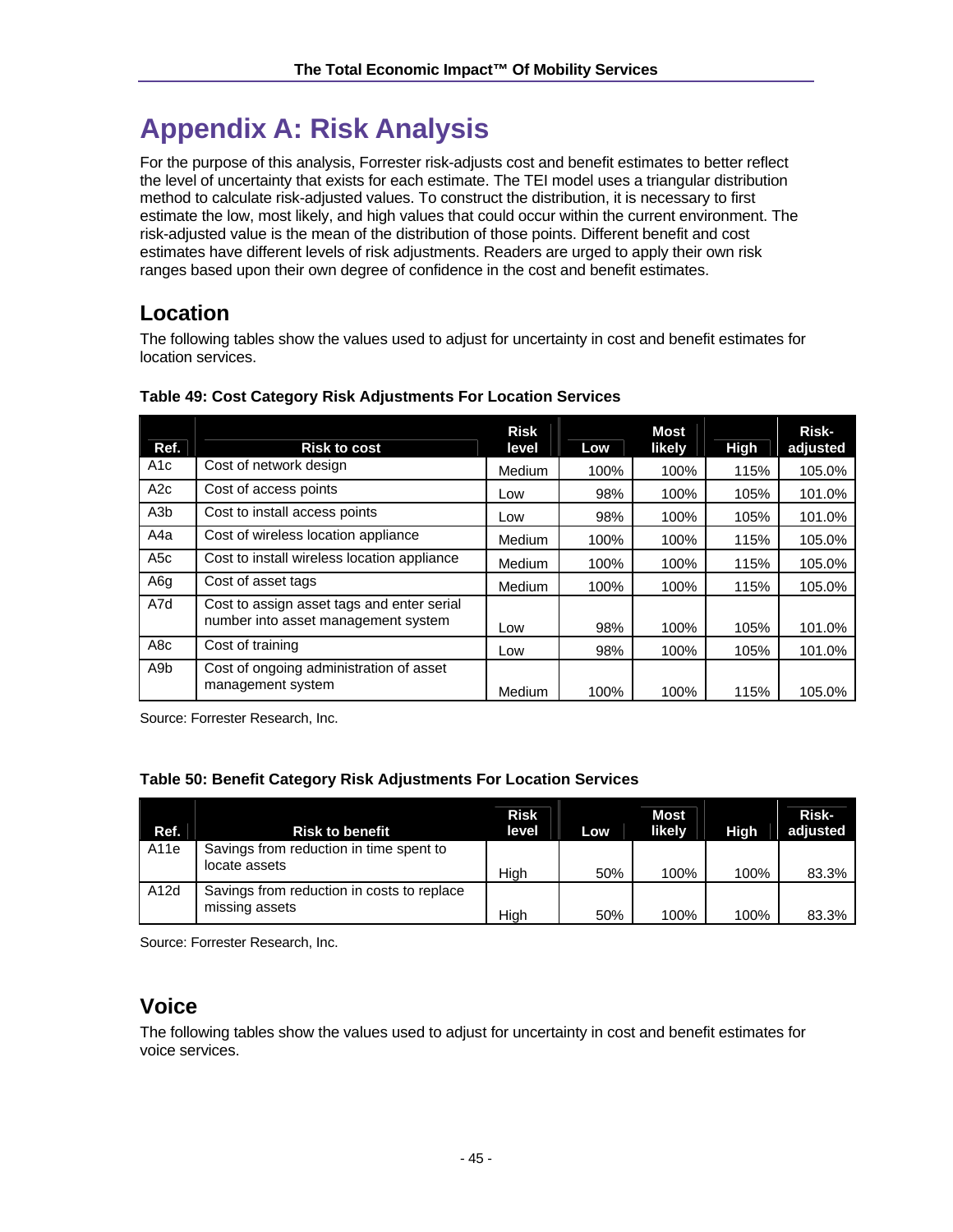| Table 51: Cost Category Risk Adjustments For Voice Services |  |  |
|-------------------------------------------------------------|--|--|
|                                                             |  |  |

| Ref.             | <b>Risk to cost</b>                                       | <b>Risk</b><br>level | Low  | Most<br>likely | High | Risk-<br>adjusted |
|------------------|-----------------------------------------------------------|----------------------|------|----------------|------|-------------------|
| B <sub>1c</sub>  | Cost of network design                                    | High                 | 100% | 100%           | 125% | 108.3%            |
| B <sub>2c</sub>  | Cost of access points                                     | Low                  | 98%  | 100%           | 105% | 101.0%            |
| B <sub>3</sub> b | Cost to install access points                             | Low                  | 98%  | 100%           | 105% | 101.0%            |
| B <sub>4</sub> c | Cost of IP wireless phones                                | Medium               | 100% | 100%           | 115% | 105.0%            |
| B <sub>5</sub> c | Installation and integration costs                        | High                 | 100% | 100%           | 125% | 108.3%            |
| B <sub>6</sub> b | Cost to support incremental calls to help<br>desk         | Medium               | 100% | 100%           | 115% | 105.0%            |
| B <sub>7</sub> b | Cost of incremental monitoring of the<br>wireless network | Medium               | 100% | 100%           | 115% | 105.0%            |

Source: Forrester Research, Inc.

#### **Table 52: Benefit Category Risk Adjustments For Voice Services**

| Ref.             | <b>Risk to benefit</b>                     | <b>Risk</b><br>level | Low | Most<br>likelv | Hiah | Risk-<br>adjusted |
|------------------|--------------------------------------------|----------------------|-----|----------------|------|-------------------|
| B <sub>9</sub> b | Cost avoidance of monthly cellular charges | High                 | 50% | 100%           | 100% | 83.3%             |
| <b>B10d</b>      | Productivity gains for mobile workers      | Hiah                 | 50% | 100%           | 100% | 83.3%             |

Source: Forrester Research, Inc.

## **Guest Access**

The following tables show the values used to adjust for uncertainty in cost and benefit estimates for guest access.

#### **Table 53: Cost Category Risk Adjustments For Guest Access**

| Ref.             | <b>Risk to cost</b>                                   | <b>Risk</b><br>level | Low  | Most<br>likely | High | Risk-<br>adjusted |
|------------------|-------------------------------------------------------|----------------------|------|----------------|------|-------------------|
| C <sub>1</sub> c | Cost of network design                                | Medium               | 100% | 100%           | 115% | 105.0%            |
| C2c              | Cost of access points                                 | Low                  | 98%  | 100%           | 105% | 101.0%            |
| C3 <sub>b</sub>  | Cost to install access points                         | Low                  | 98%  | 100%           | 105% | 101.0%            |
| C4c              | Implementation costs for guest access                 | Medium               | 100% | 100%           | 115% | 105.0%            |
| C5 <sub>b</sub>  | Cost of incremental help desk support for<br>visitors | Medium               | 100% | 100%           | 115% | 105.0%            |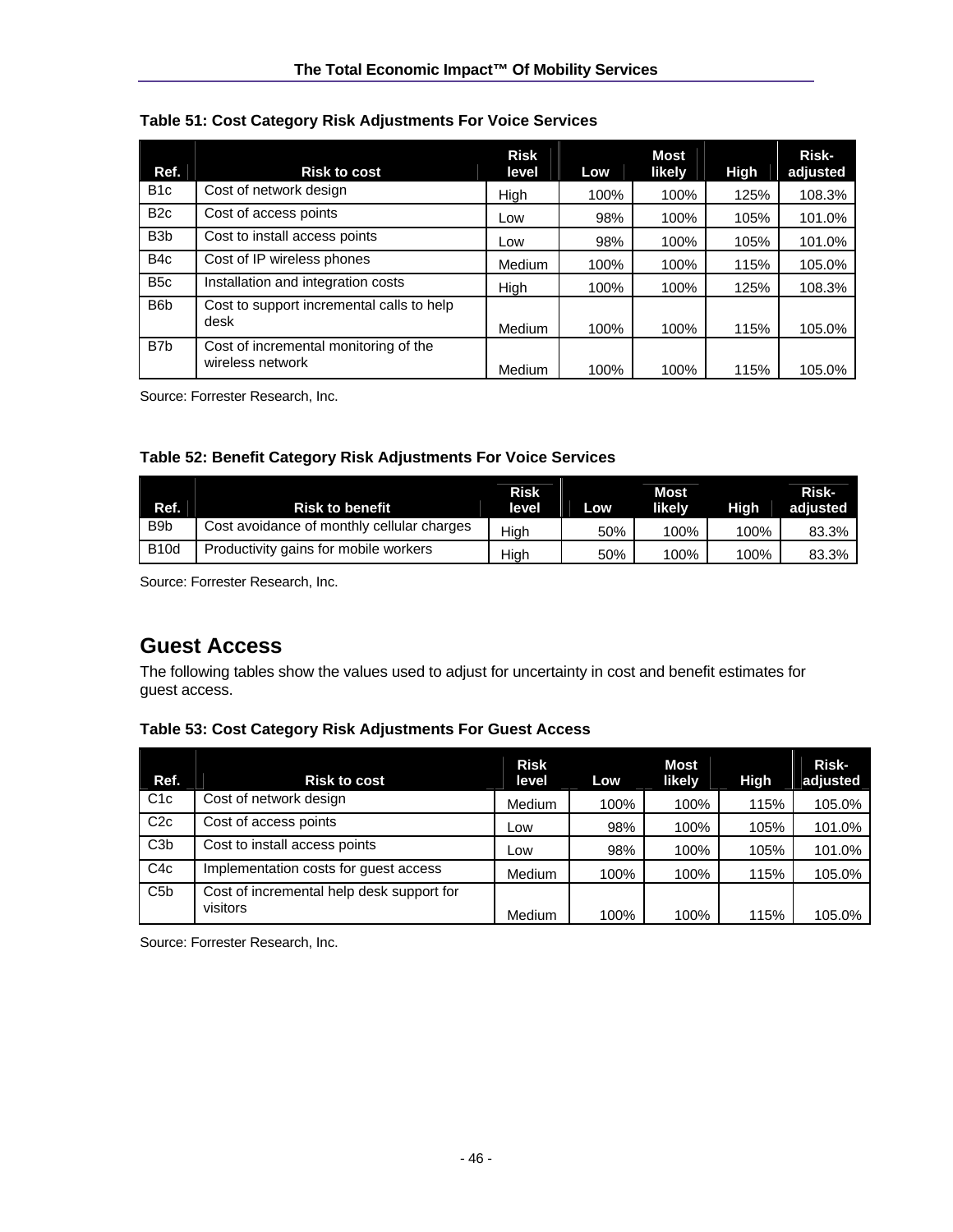#### **Table 54: Benefit Category Risk Adjustments For Guest Access**

|      |                                        | <b>Risk</b> |     | <b>Most</b> |      | Risk-    |
|------|----------------------------------------|-------------|-----|-------------|------|----------|
| Ref. | <b>Risk to benefit</b>                 | level       | Low | likelv      | Hiah | adiusted |
| C7d  | Savings in time spent to deliver quest |             |     |             |      |          |
|      | access                                 | Medium      | 80% | 100%        | 103% | 94.3%    |

Source: Forrester Research, Inc.

# **Advanced Security**

The following tables show the values used to adjust for uncertainty in cost and benefit estimates for advanced security.

#### **Table 55: Cost Category Risk Adjustments For Advanced Security**

| Ref.             | <b>Risk to cost</b>                                 | <b>Risk</b><br>level | Low  | <b>Most</b><br>likelv | High | Risk-<br>adjusted |
|------------------|-----------------------------------------------------|----------------------|------|-----------------------|------|-------------------|
| D4d              | Cost of IDS/IPS                                     | High                 | 100% | 100%                  | 125% | 108.3%            |
| D <sub>2</sub> k | Cost to deploy 802.1X on wireless/wired<br>networks | Hiah                 | 100% | 100%                  | 125% | 108.3%            |

Source: Forrester Research, Inc.

#### **Table 56: Benefit Category Risk Adjustments For Advanced Security**

| Ref.             | <b>Risk to benefit</b>                                                                                               | <b>Risk</b><br>level | Low | <b>Most</b><br>likely | High | Risk-<br>adjusted |
|------------------|----------------------------------------------------------------------------------------------------------------------|----------------------|-----|-----------------------|------|-------------------|
| D <sub>4</sub> d | Savings from faster identification and<br>containment of rogue access points                                         | Medium               | 80% | 100%                  | 103% | 94.3%             |
| D <sub>5</sub> h | Savings from fewer junior IT staff required<br>to support switches after 802.1X                                      | High                 | 50% | 100%                  | 100% | 83.3%             |
| D <sub>6</sub> c | Value of reduction in exposure to losses<br>from unauthorized access with advanced<br>security features              | High                 | 50% | 100%                  | 100% | 83.3%             |
| D <sub>6f</sub>  | Value of reduction in exposure to losses<br>from theft of proprietary information with<br>advanced security features | Hiah                 | 50% | 100%                  | 100% | 83.3%             |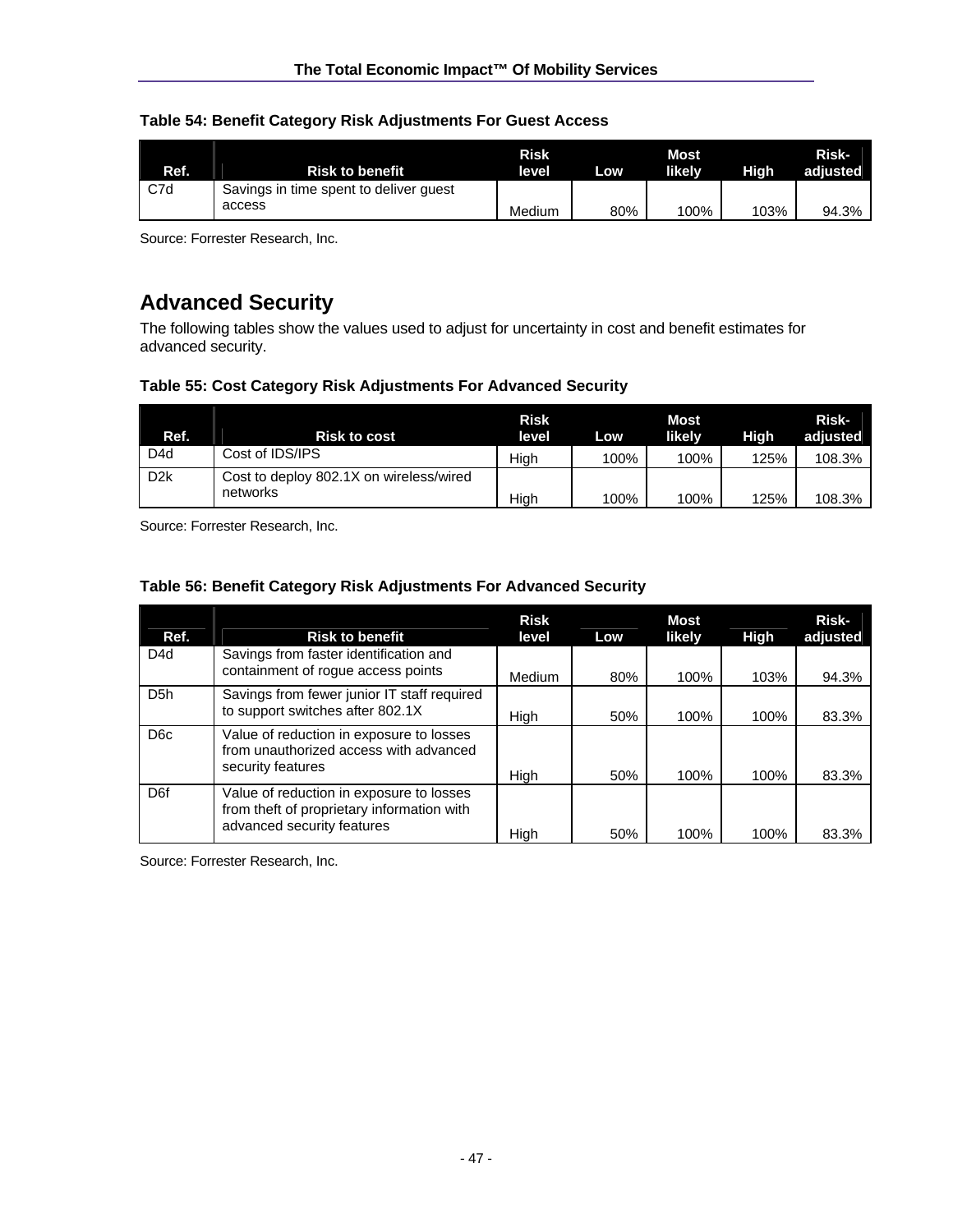# **Appendix B: Total Economic Impact™ Overview**

Total Economic Impact™ is a methodology developed by Forrester Research, Inc. that enhances a company's technology decision-making processes and assists vendors in communicating the value proposition of their products and services to clients. The TEI™ methodology helps companies demonstrate, justify, and realize the tangible value of IT initiatives to both senior management and other key business stakeholders.

The TEI methodology consists of four components to evaluate investment value: benefits, costs, risks, and flexibility. For the purpose of this analysis, the impact of flexibility was not quantified.

# **Benefits**

Benefits represent the value delivered to the user organization — IT and/or business units — by the proposed product or project. Often product or project justification exercises focus just on IT cost and cost reduction, leaving little room to analyze the effect of the technology on the entire organization. The TEI methodology and the resulting financial model place equal weight on the measure of benefits and the measure of costs, allowing for a full examination of the effect of the technology on the entire organization. Calculation of benefit estimates involves a clear dialogue with the user organization to understand the specific value that is created. In addition, Forrester also requires that there be a clear line of accountability established between the measurement and justification of benefit estimates after the project has been completed. This ensures that benefit estimates tie back directly to the bottom line.

# **Costs**

Costs represent the investment necessary to capture the value, or benefits, of the proposed project. IT or the business units may incur costs in the forms of fully burdened labor, subcontractors, or materials. Costs consider all the investments and expenses necessary to deliver the proposed value. In addition, the cost category within TEI captures any incremental costs over the existing environment for ongoing costs associated with the solution. All costs must be tied to the benefits that are created.

# **Risk**

Risk measures the uncertainty of benefit and cost estimates contained within the investment. Uncertainty is measured in two ways: the likelihood that the cost and benefit estimates will meet the original projections and the likelihood that the estimates will be measured and tracked over time. TEI applies a probability density function known as "triangular distribution" to the values entered. At a minimum, three values are calculated to estimate the underlying range around each cost and benefit.

# **Flexibility**

Within the TEI methodology, direct benefits represent one part of the investment value. While direct benefits can typically be the primary way to justify a project, Forrester believes that organizations should be able to measure the strategic value of an investment. Flexibility represents the value that can be obtained for some future additional investment building on top of the initial investment already made. For instance, an investment in an enterprisewide upgrade of an office productivity suite can potentially increase standardization (to increase efficiency) and reduce licensing costs. However, an embedded collaboration feature may translate to greater worker productivity if activated. The collaboration can only be used with additional investment in training at some future point in time. However, having the ability to capture that benefit has a present value that can be estimated. The flexibility component of TEI captures that value.